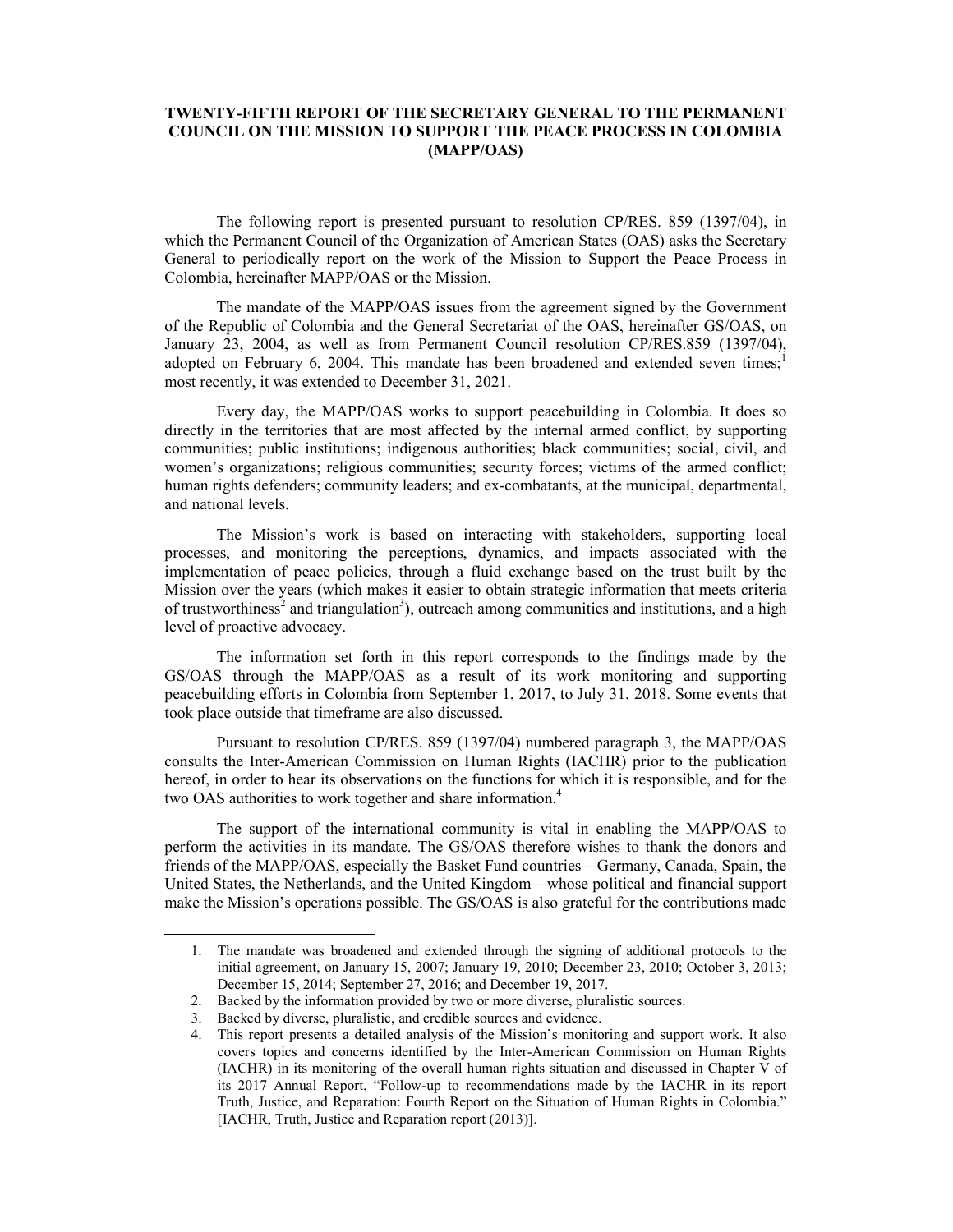by Korea, Norway, Sweden, Switzerland, Turkey, and the European Union, as well as the Spanish Agency for International Development Cooperation (AECID), the German Agency for International Cooperation (GIZ), the United States Agency for International Development (USAID), and the Swedish International Development Cooperation Agency (SIDA).

 From September 1, 2017, to July 31, 2018, the MAPP/OAS carried out a total of 1,836 field missions, of which 1,432 involved monitoring and the remaining 404, support activities. These missions were conducted in 941 populated areas in 213 municipalities of 23 of the country's departments. These populated areas included municipal capitals, townships, villages, indigenous reserves, and community councils.

# **I. GENERAL CONSIDERATIONS**

The GS/OAS would like to especially thank former president Juan Manual Santos for all of the support and backing he provided for the correct execution of MAPP/OAS operations, and for always respecting the Mission's independence and autonomy. This appreciation extends to the authorities and civil servants with whom the Mission engaged in enduring interaction and collaboration.

The Mission likewise salutes the current President of the Republic of Colombia, Iván Duque Márquez, and his entire team, and voices and reiterates the Organization's commitment to continue to support peacebuilding through its experience, territorial deployment, and capacities developed over more than 14 years of uninterrupted work.

The GS/OAS has verified that significant progress has been made on highly important issues for building and consolidating peace in Colombia. As emphasized in prior reports, the disarmament and disappearance of the FARC-EP as an illegal armed actor is a highly significant achievement that marks a turning point in the country's history; today, Colombia has one more political party and one fewer illegal armed actor, which adds stock to the country's democratic capital and gives true meaning to the peace process.

In this context, increased demand has been observed for channels for dialogue among organizations and social movements with the national government. This dynamic coincides with the launch of forums for dialogue established as part of the peace processes put forward firstly with the FARC-EP and then with the Ejército de Liberación Nacional [National Liberation Army] (ELN), demonstrating that the de-escalation of armed actions is paving the way for public debate, participative democracy, and various ways of raising awareness about social issues.

In that regard, the strengthening of the Colombian State's response and the role and positioning achieved by social organizations through the use of democratic tools for citizen participation are of particular note, and they demonstrate how civil society's relationship with government structures has matured. We encourage the Colombian State to continue along the path of democratic dialogue, not only by establishing and attending forums for dialogue, but also by fulfilling the resultant commitments and agreements, and guaranteeing, in a timely fashion, the rights its citizens are due.

The institutional infrastructure of peace in Colombia is now upheld by new regulations, including constitutional reforms, laws, and decrees on legislative procedures, reintegration, security guarantees, victims' rights, social and rural development, agencies and forums for participation, institutional mechanisms, and political arenas for actors in the conflict. Of note are the creation of the Comprehensive System for Truth, Justice, Reparation, and Non-repetition and the launch of the Commission for Clarification of the Truth, Coexistence, and Non-repetition, as well as the Search Unit for Persons Gone Missing in the Context of and due to the Armed Conflict, and the Special Jurisdiction for Peace. In addition to the notable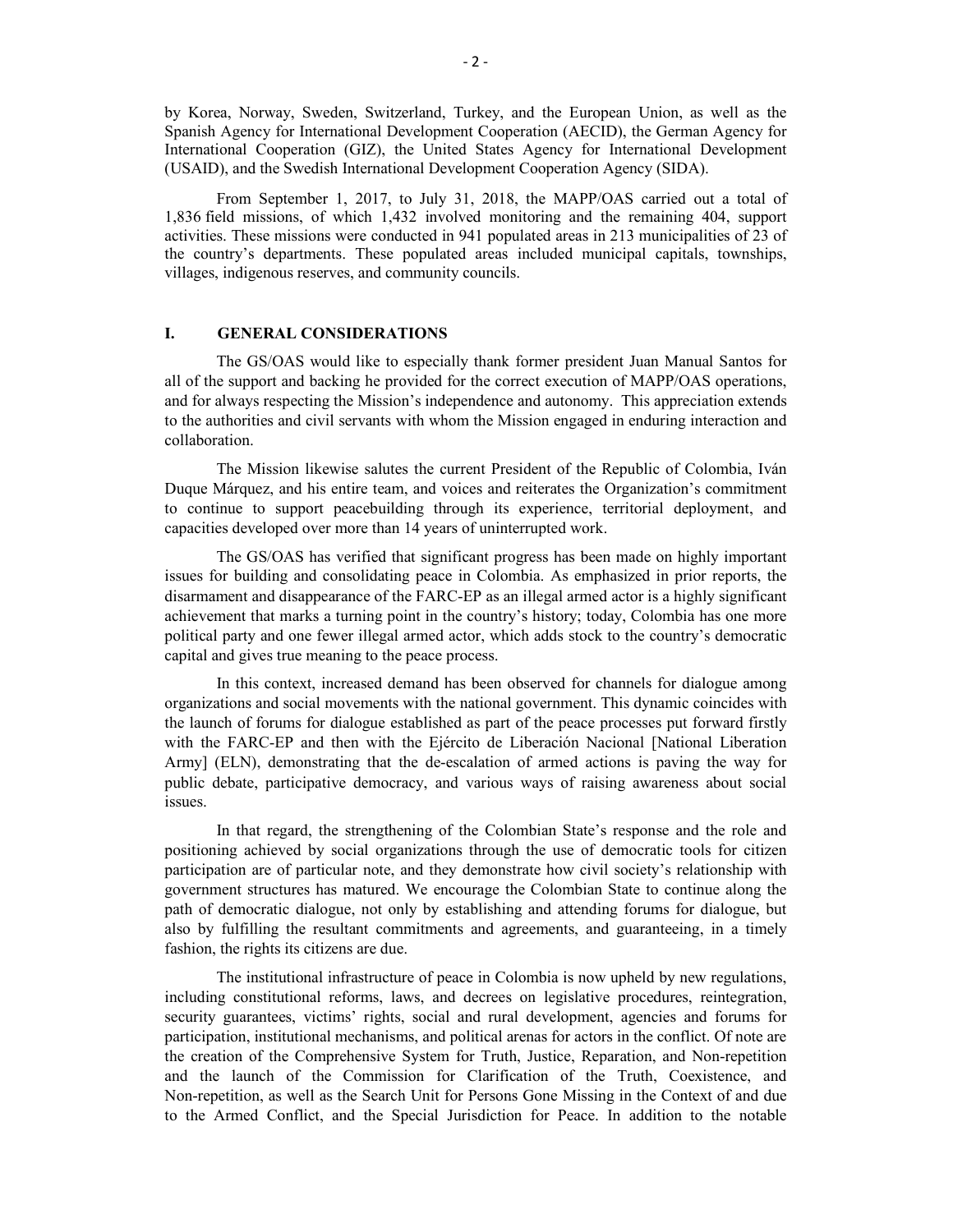improvements in the State's entry to the territories most affected by the conflict, valuable progress has been made on humanitarian demining.

The GS/OAS highlights the various measures designed to mitigate the risks faced by leaders and communities in the territories. Of note is the creation of the comprehensive program for the security and protection of communities, organizations, social leaders, and human rights defenders, as well as the measures designed to improve compliance with the Community Action Organization security guarantees, through the creation of the Security Committee.

Likewise, the MAPP/OAS applauds the drive to identify and characterize the risk to parties to collective redress cases, such as community councils, indigenous reserves, and social organizations located in complex territories throughout Colombia, as well as the efforts made by the Office of the Prosecutor General to investigate, pursue, and effectively prosecute the perpetrators of harm to social leaders, by defining methodologies for investigating and prosecuting such cases.

The GS/OAS highlights the actions initiated by the national government to extend the justice system to areas where the FARC-EP previously had a presence, as well as the coordination of the ordinary and indigenous justice systems through the actions taken by the competent bodies of justice.

Along these same lines, the MAPP/OAS extols the recent issuing of Law 1908, which seeks to break up large criminal organizations that operate nationally and internationally, by strengthening regulations and mechanisms against them and establishing a special procedure for all the organized armed groups that wish to submit to the justice system. Appropriately regulating and implementing legislation will be fundamental in order to gradually overcome the obstacles that have allowed the internal armed conflict to persist.

The GS/OAS stresses that the process of land restitution and re-establishment of territorial rights: (i) makes a positive contribution to dignifying victims, since it is an ideal tool for partially satisfying the rights to truth, justice, and redress; (ii) paves the way for various public institutions to offer government services; (iii) promotes reconciliation through victims' return to and the economic revival of the territories, and fosters the peaceful handling of tensions that arise before, during, or after implementation of the restitution processes; and lastly, (iv) builds territorial peace.

Similarly, the Colombian legal system has notably strong legislation and case law in line with international standards on land restitution. These accumulated regulations will surely serve as a pilot exercise of justice, providing starting points and experiences for the future agricultural jurisdiction, which will be critical to resolving the historical conflict over land use and ownership in the Colombian rural sector and to fulfilling the commitments taken on by the Colombian State in the *Final Agreement to End the Armed Conflict and Build a Stable and Lasting Peace*, signed with the FARC-EP, hereinafter the Final Agreement.

The existence of strong institutions, deployed in much of the territory and with experience in the administrative and judicial stages of restitution, has made it possible to: (i) complete the "sweep" of former intervention zones, especially in the north; (ii) begin interventions in new areas, especially in the southeast; and (iii) announce the completion of the administrative step for 71% of the requests authorized by the Ministry of Defense, or 55.15% of all of the land restitution requests submitted.

With regard to the implementation of processes and strategies for the structural transformation of the countryside, especially in the rural sector, the GS/OAS welcomes the application of established pathways and methodologies for constructing and implementing the Territory-Focused Development Programs (PDET). These programs have had a "bottom-up" methodology, according to which the first dialogue was rural, the next municipal, and finally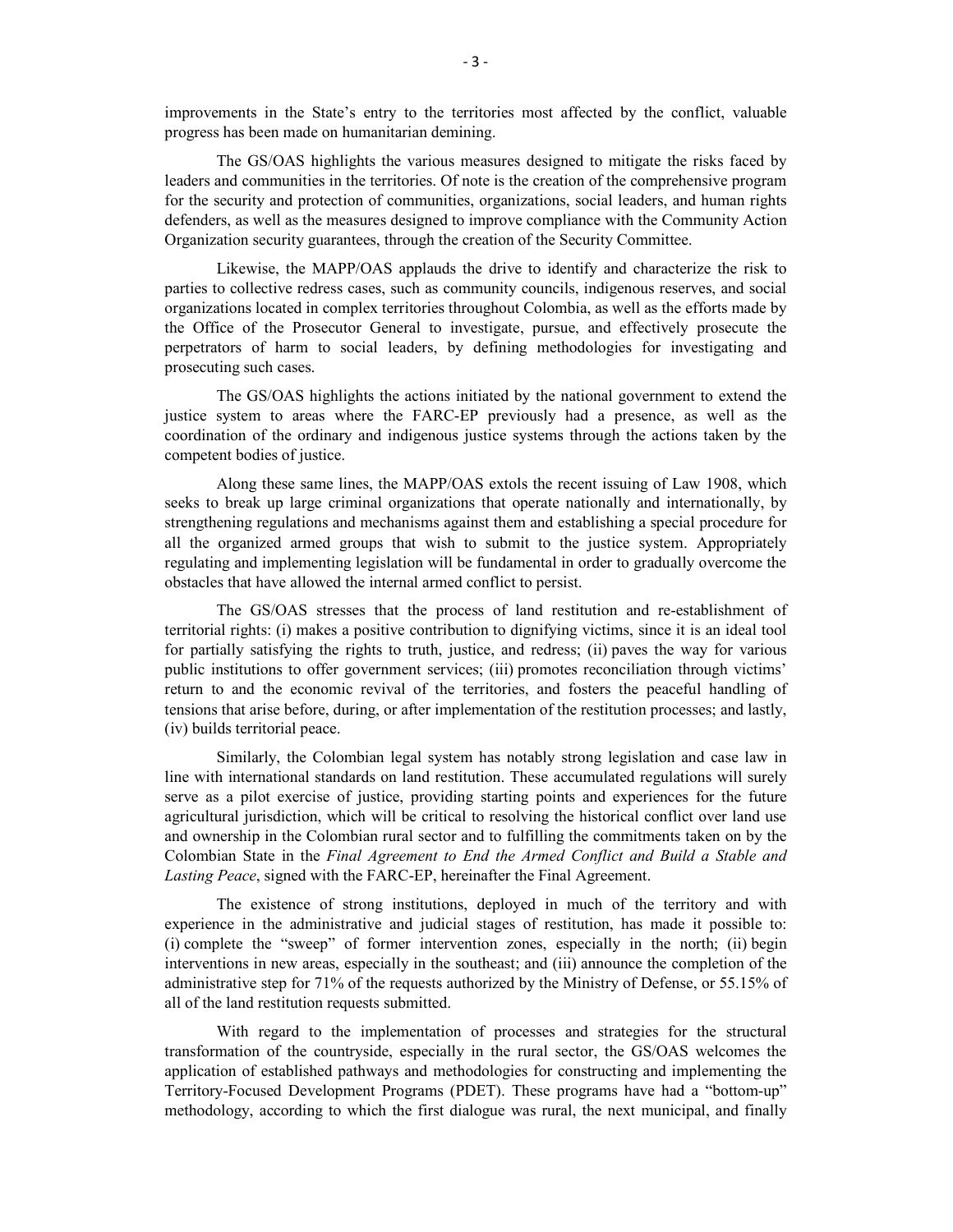regional, resulting in the signing of more than 30 community and municipal pacts and progress on specifying over six Territorial Transformation Action Plans (PATR), in various places around the country.

The GS/OAS recognizes the significance of the implementation of this citizen participation mechanism, which has made it possible to establish dialogue among social leaders, members of the communities, and government institutions, thus paving the way for the community to participate in identifying opportunities and problems, with a view to decisionmaking and the true transformation of all of the territories.

Despite the associated achievements, the GS/OAS has observed diverse challenges arising in the peace process. The context and the various elements involved in the spirals of violence continue to respond to complex dynamics like illegal economies, notably drug trafficking, extortion, smuggling, and criminal mining. The enormous funds involved in these economies fuel the conflict and represent a serious challenge to stabilizing the territories.

The implementation stage is threatened by the presence of illegal armed groups and guerrilla dissidents in the territories. Among demobilized combatants, there is fear over the murders of ex-combatants and members of their families. Furthermore, there have been difficulties in preparing and implementing key programs for the post-conflict period such as the National Illegal Crop Substitution Program (PNIS), and the Small Community Infrastructures (PIC) have not yielded the expected impacts.

What is more, reintegration of the former guerrilla soldiers has become a significant challenge for the State. Few productive projects have been developed to guarantee a livelihood for the demobilized individuals who were in the Transitory Rural Settlement Zones for Normalization (*Zonas Veredales Transitorias,* ZVTN), now Territorial Training and Reintegration Areas (*Espacios Territoriales de Capacitación y Reincorporación,* ETCR), and who, due to questions of security and complaints of abandonment, have left them, hampering economic and collective reintegration.

The situation of vulnerability facing leaders and human rights defenders also persists. Acts of violence against this population show no sign of stopping. These acts are perpetrated by various players, such as the organized armed groups, dissidents, and criminal gangs seeking to eliminate or restrict social leaders' participation in politics, their defense of their land restitution rights and the environment, and their participation in the illegal crop substitution programs.

The GS/OAS calls for directing attention to the dynamics associated with the presence and actions of illegal armed actors on the borders; to the adverse impacts on the communities; the risks to which recipients of special constitutional protection are subjected, especially girls, boys, adolescents, women, and individuals belonging to indigenous communities and populations; and to socioeconomic conditions and the difficulties accessing basic services, among other issues. In this context, it is very important to take into account that each border subregion has its own particular problems, contexts, and elements that set it apart from the others.

In order to achieve the long-awaited territorial peace, the GS/OAS encourages the government to address various deficiencies in its institutional presence (services, infrastructure, education, and social inclusion, etc.) in the remotest, most underserved regions, with the aim of promoting local development and decreasing the attraction and skills of the armed groups that feed off of these deficiencies. That said, the national government's peace policies must also be properly aligned with local realities and dynamics. Activities must be designed to include priority care for victims and ethnic groups and collectives, and their approaches must include differential, territorial perspectives.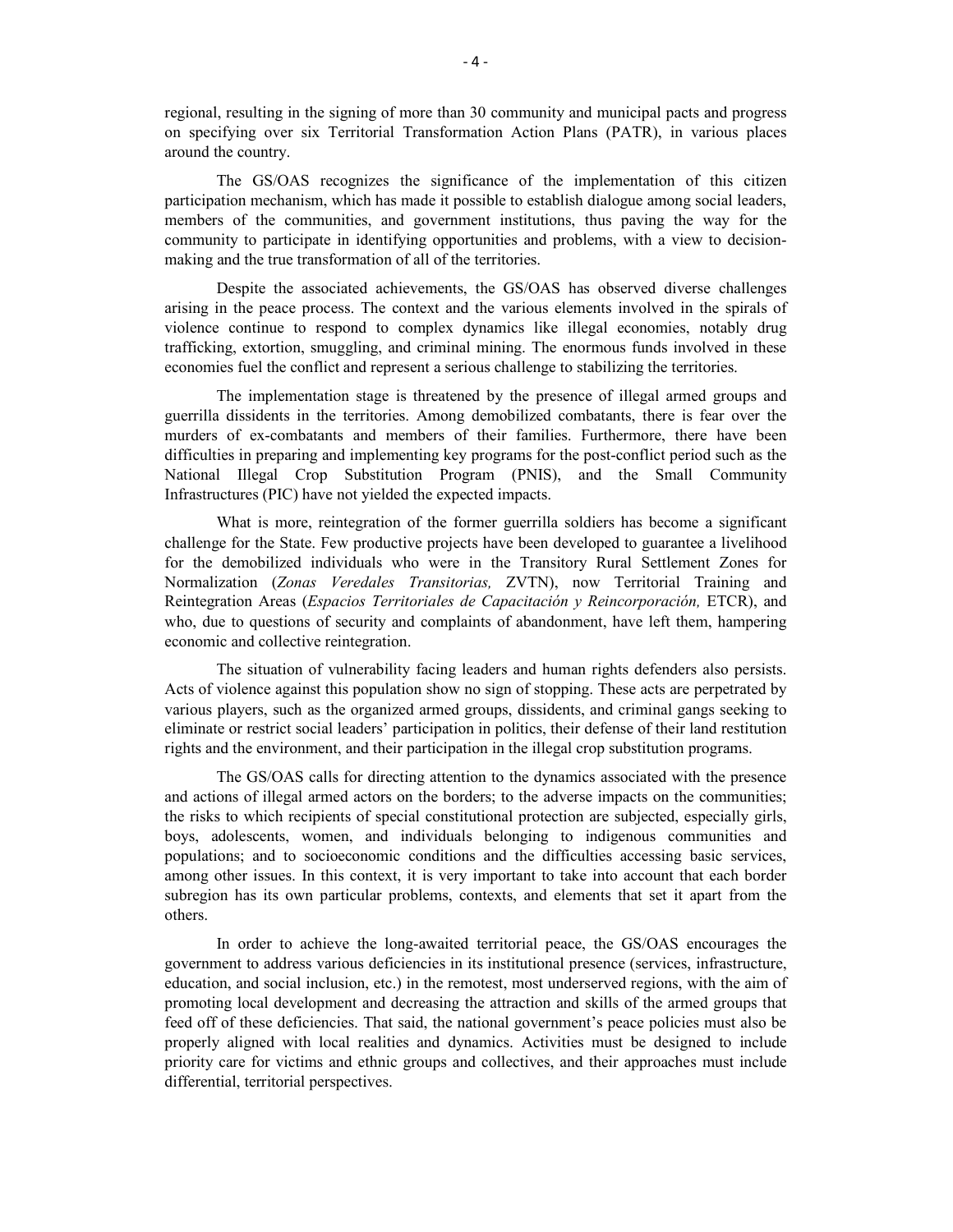In addition, at this critical stage of the peace process, it is ever more evident that specific, prioritized decisions must be made on key issues, such as the reintegration policy; the security of ex-combatants and program participants; the continuity of the execution of Final Agreement regulations; the prosecution of perpetrators of crimes; the full recognition of and redress for victims; and political will for the peace process. Solid planning that takes into account the lessons learned for the future is also necessary. If these elements are achieved, there will be hope for peace and a clear path to reconciliation in Colombia. The international community is ready to continue supporting all of these efforts.

 In consideration of the foregoing, the GS/OAS deems it relevant to include in this report an assessment of the achievements considered to promote peacebuilding that were identified during the period in question, as well as the principal remaining challenges and obstacles. The aims of this are to conclude the reports on actions under the outgoing government and to contextualize the perceptions of threats and challenges to peace, as a benchmark that will be useful for the incoming government led by President Iván Duque.

# **II. ACTIONS TAKEN BY THE COLOMBIAN STATE TO CONSOLIDATE AND IMPLEMENT THE PEACE POLICY**

### **1. Security conditions, adverse impacts, and social unrest**

With regard to security conditions in the territories, the GS/OAS highlights the launch of various strategies by the Colombian State, in particular by the military and the national police, in the territories most impacted by the internal armed conflict. The GS/OAS especially recognizes the progress made under the Horus Plan, which is part of the Victoria Plus Strategic Plan; both strategies increase the visibility of law enforcement personnel and strengthen their presence in the remotest territories.

The MAPP/OAS has noted the efforts made by various military and police units to put these kinds of strategies into motion, by maximizing the human and technical resources used to perform other tasks, like protecting oil infrastructure or eradicating illegal crops. The GS/OAS also welcomes the progress made by the National Army on matters of humanitarian demining, in municipalities of the Valle del Cauca, Nariño, Putumayo, Caquetá, Chocó, Guaviare, and Meta.

The work being performed by the Police Unit for Peacebuilding (UNIPEP) is also noteworthy. The GS/OAS has observed that the maintenance of the police stations near the Territorial Training and Reintegration Areas (ETCR) has helped to not only generate a positive perception of security conditions in those areas, but also to build the population's trust of the authorities. The communities in these areas have recognized that the deployed personnel are well prepared, knowledgeable of the context, and willing to improve their relationship with the population.

These efforts to stabilize security conditions in the territories are complemented by the guarantees that can be offered regarding the security and protection of social leaders. In this regard, the GS/OAS highlights the Ministry of the Interior's issuing of Decree 660 of 2018, which adopts measures to protect social leaders and communities in the territories. The GS/OAS likewise welcomes the push to identify and characterize the risks to collective parties, such as community councils, indigenous reserves, and social organizations, located in complex territories throughout Colombia.

Furthermore, with regard to the investigation, pursuit, and effective prosecution of the perpetrators of harm to social leaders, the GS/OAS highlights the efforts made by the Office of the Prosecutor General to clarify the harm done, by defining methodologies for investigating the cases. In particular, the GS/OAS recognizes the emphasis placed on the methodologies for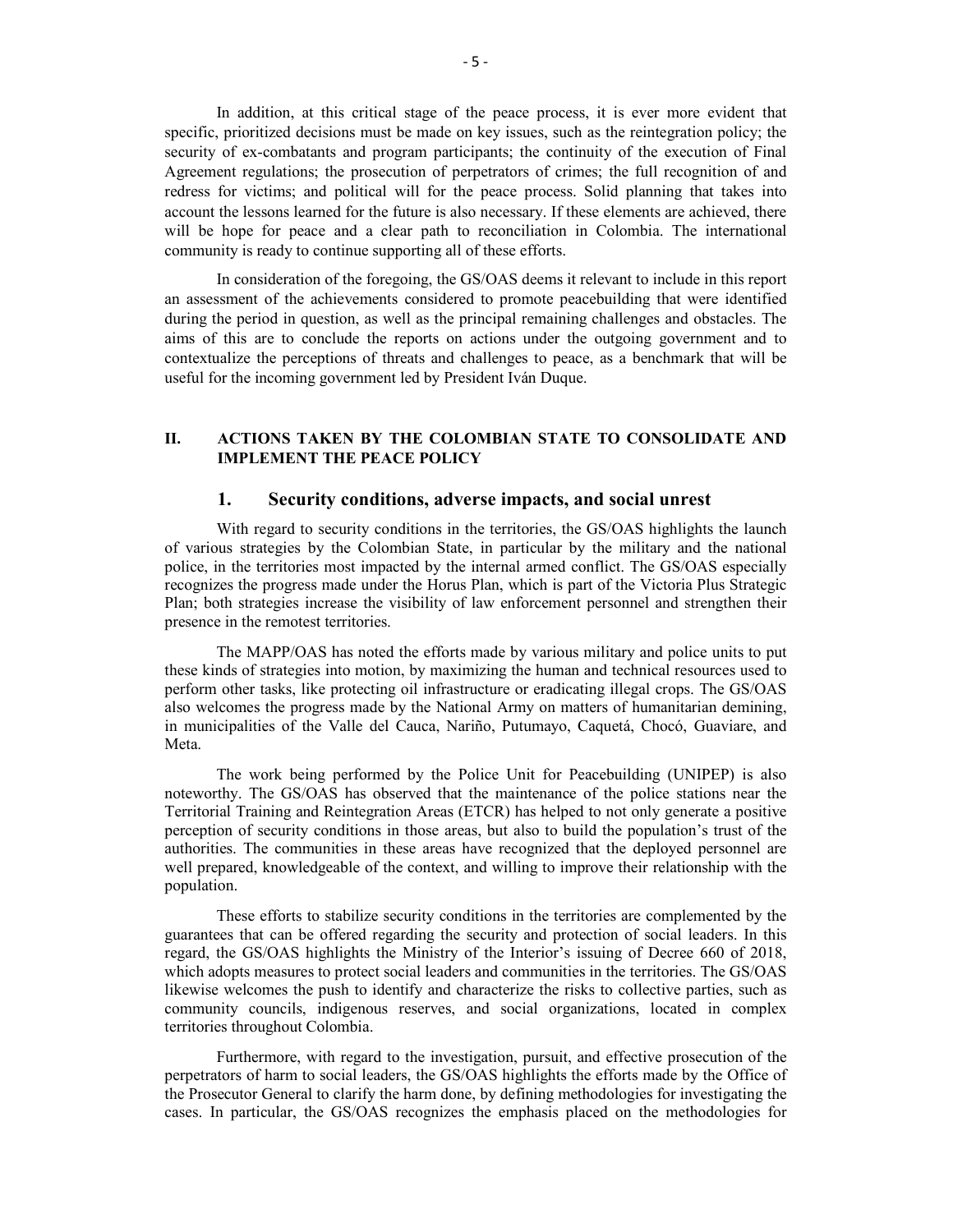guaranteeing the rights of human rights defenders, which include investigation and prosecution strategies, set down in Directive 002 of 2017, among others. It also applauds the work done by the Office in connection with the National Commission on Security Guarantees, to align actions to relieve the harm done to persons and communities involved in peacebuilding and implementing the Agreements.

With regard to the dynamics of border territories, in terms of security conditions as well as of the impacts of the immigration from Venezuela resulting from that country's political, social, and economic crisis, the GS/OAS welcomes the creation of the Unified Command Post, which will provide comprehensive services and facilitate interinstitutional coordination. The GS/OAS also welcomes the appointment of a Venezuela Border Manager.

In terms of addressing and managing social unrest in the territories, the Observatory of the Center for Social Dialogue, Early Warnings, and Conflict Resolution of the Government of Colombia (CEDISCO) reports that in 2017, there were 813 social-unrest-related events, of which 38% were rallies and demonstrations; and that from January to July 2018, there were approximately 2,700, 60% of which were associated with social movements. These figures may result from the de-escalation of armed actions, which is paving the way for public debate and diverse forms of raising awareness of social problems, like movements, marches, sit-ins, town councils, etc.

Lastly, the GS/OAS recognizes the progress made by the Colombian government on implementing the Comprehensive National Illegal Crop Substitution Program (PNIS), reflected in the figure of 77,659 families registered by the Illegal Crop Substitution Division (DSCI) as of August 2018. However, it warns of a significant gap between this figure and the number of families that, in the same time period, did in fact receive technical assistance (29,552) and have food security (6,623). This discrepancy is associated with program implementation issues, which in addition to hampering the program's progress, promote the emergence of social conflicts.

# **2. Justice systems in the territories and legal security**

The GS/OAS acknowledges the efforts made by the Colombian State to strengthen the administration of justice and improve the population's effective access thereto. It welcomes such initiatives as the justice sector's coming to the territories, especially to rural villages, townships, and police inspection divisions in around 20 of the country's municipalities where the FARC-EP guerilla group has a presence. The justice systems have made inroads mainly through mobile events in rural communities, as well as through the installation of physical branches of institutions generally only found in urban centers, and through processes to strengthen informal mechanisms of justice as well as the mobile events.<sup>5</sup> Some of the municipalities where these processes have been reported are Apartadó, Dabeiba and Valdivia (Antioquia); Fortul and Tame (Arauca); El Doncello, El Paujil, Puerto Rico, La Montañita, Cartagena del Chairá, and Solano (Caquetá); Puerto Asís and San Miguel (Putumayo); Tuluá (Valle del Cauca); Puerto Concordia (Meta); and all of the municipalities in the department of Guaviare, among others.

Progress has been made on coordinating the different territorial levels for the mobile events, resulting in high levels of attendance and participation from inhabitants of villages, townships, and police inspection divisions; around 200 to 300 hundred individuals typically participate in each event. This type of initiative gained momentum in many of the municipalities of the department of Caquetá, where a first phase of the process was already completed and where the GS/OAS expects follow-up and further activities to be held.

<sup>5.</sup> The mobile events take place at Justice Houses (in the municipalities that have them); in other municipalities they are held through national government programs like the Local Justice Systems strategy or even through the departmental governments themselves.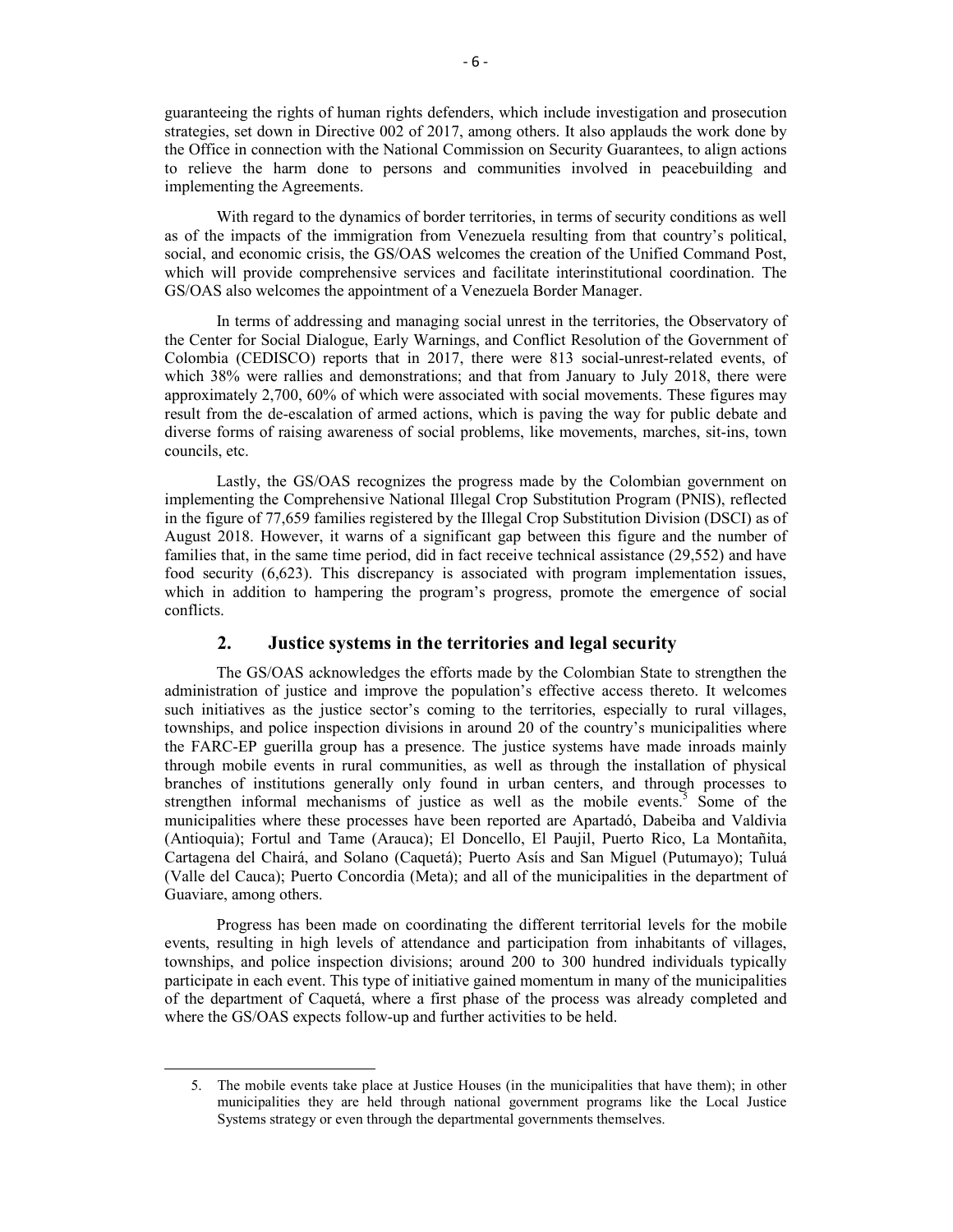Specifically, with regard to the permanent installation of physical branches of justice institutions, notable progress was made in the second half of 2017 on the installation of physical branches of the Office of the Prosecutor General in municipalities where previously there were none, including the municipalities of Miraflores, Calamar, and El Retorno in the department of Guaviare.

Progress has also been observed on the establishment of transitional justice legal tools as well as important elements that contribute to building a criminal justice policy for the postconflict period.

The GS/OAS highlights the first Special Jurisdiction for Peace (JEP) hearings, victims' organizations' receipt of the first reports, the JEP's presence in the territory through 18 regional offices, the preparation of the Guide to Submitting Reports to the JEP, the publication of the prioritization criteria to be used by the Recognition Division, and the presentation of the first Office of the Prosecutor General reports to the JEP.

The GS/OAS also applauds Point 4 of the Final Agreement, "Solution to the Illicit Drugs Problem." The GS/OAS notes the efforts contained in Draft Law 097, presented by the national government to the Congress of the Republic in an attempt to resolve the legal situation of small-scale growers.<sup>6</sup> However, the GS/OAS considers that some of the points may reveal a lack of awareness of rural circumstances and realities, which are affected by constant changes in the illegal, social, and economic dynamics.

The GS/OAS also applauds the issuing of Law 1908 of 2018, "strengthening the investigation and prosecution of criminal organizations and adopting measures to submit them to justice." This law seeks to establish special conditions for submitting organized armed groups to justice and accommodating them, provides for conceptually differentiating and separating organized crime groups and organized armed groups, strengthens the prosecutor's investigative tools for crimes committed by criminal organizations, and establishes a special collective procedure for organized armed groups.

The GS/OAS recognizes that progress has already been made on regulating the first stage of the submission to justice process, through Decree 1455 of 2018, which makes it possible to start approaching groups and holding talks among the organized armed groups and the Colombian government.

With regard to prison and penitentiary conditions in post-conflict and transitional justice contexts, the GS/OAS commends the progress on the human rights of prisoners made by the Colombian State through the creation of the Guide to the Use of Force in the Penitentiary and Prison System, through Resolution 192 of 2018. For the first time, restrictions on penal officers and guards are clearly, precisely established, on the basis of certain principles included in various international regulations on the deprivation of liberty, to prevent situations of cruel and inhuman treatment and cases of torture.

The GS/OAS also notes the installment of increased prison capacity, with infrastructure intended to be respectful of the prisoners' dignity. Progress has also been made on the construction of the agricultural colony in the municipality of Yarumal, Antioquia, which is designed to promote the resocialization process.

In terms of interjurisdictional coordination and alignment, the GS/OAS commends the jurisprudence developed by the Constitutional Court with a view to establishing guidelines for resolving jurisdictional conflicts between the Special Indigenous Justice System (JEI) and the ordinary justice system, as well as the work performed by the Higher Council of the Judiciary (CSJ) to develop a policy for coordinating the two jurisdictions. These efforts serve as a precedent for coordination with the Transitional Justice System.

<sup>6.</sup> The 2017-2027 Ten-Year Plan proposes regulating the criminal treatment of weak links in the drug trafficking chain.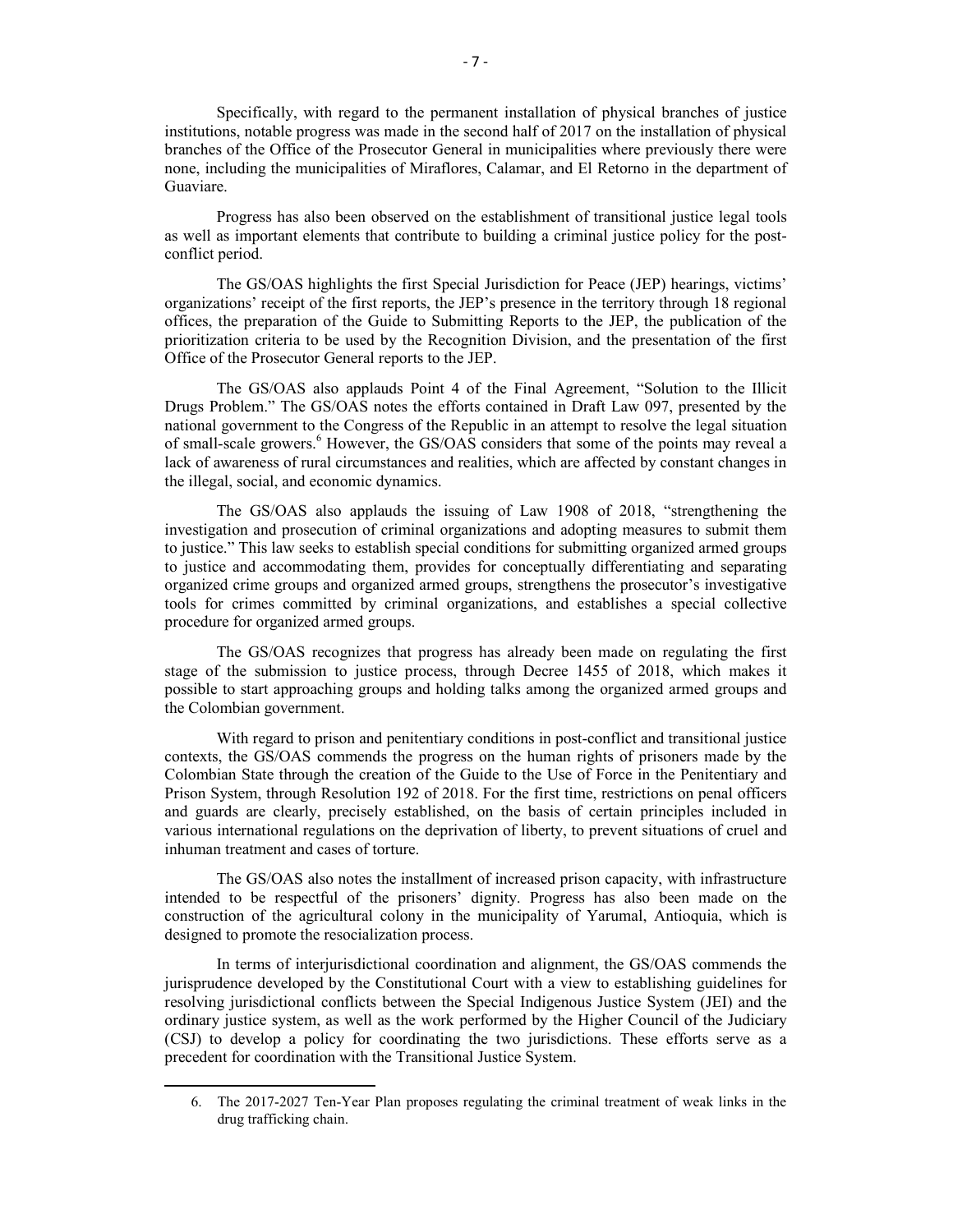The CSJ gave continuity to the National Commission for the Coordination of the National Judicial System and the Special Indigenous Jurisdiction (COCOIN)<sup>7</sup> in the first half of 2018, arranging a work plan that includes the discussion and viability of issues like the Draft Coordination Law; the legislative instrument that makes it possible to regulate detention conditions for the indigenous population; the inclusion of the differential ethnic approach in the Ten-Year Justice Plan; and the handling of various forms of violence against indigenous adolescents, girls, boys, and women. The GS/OAS, through the MAPP/OAS, continues to support and back these entities nationally and fosters their continuation and expansion in the region. The MAPP/OAS held two sessions of the COCOIN, on May 31-June 1 and July 12-13.

In addition, the GS/OAS emphasizes that with the jurisprudential changes made in the past five years,<sup>8</sup> the concept of prison for members of indigenous communities has progressed and transformed. The GS/OAS praises the work performed by the National Penitentiary Institute (INPEC) to validate the correctional resocialization centers in the indigenous territories. The INPEC's position has been flexible, in that it has accepted the lack of bars and locks, and in general, the more open incarceration systems, incompatible with the Western concept of prison. The GS/OAS encourages the INPEC and other agencies to continue giving precedence to ethnically differentiated resocialization over Western concepts thereof.

# **3. Public policy on victims, participation, and territorial peace**

The GS/OAS applauds the Colombian State for decisively consolidating the launch of the public policy on land restitution and the re-establishment of territorial rights in the country's south and southeast, especially in territories where the former armed FARC-EP was historically present, and where intervention would not have been possible due to the continuity of the armed conflict. The GS/OAS observed that the Land Restitution Unit (URT), through a "sweep" strategy,<sup>9</sup> managed to close intervention zones<sup>10</sup> in which the administrative stage had been completed, so as to strategically redirect its technical and financial efforts to the new intervention zones.<sup>11</sup> It likewise notes the application of measures to guarantee that rulings are handed down in land restitution and/or re-establishment of territorial rights cases, in order to resolve the legal situation of the plots and territories involved.

With regard to the implementation of processes and strategies for rural and economic transformation for peace, the GS/OAS commends the application of established pathways and methodologies for building and implementing the Territory-Focused Development Programs (PDET), recognizing the plans previously drawn up by the communities, as well as the possibility for representatives of all of the villages, communities of neighboring municipalities, and local institutions to participate in the meetings set up by the Territorial Renovation Agency (ART).

The GS/OAS also values the importance of the implementation of citizen participation mechanisms, which make it possible to establish dialogue among social leaders, members of the communities, and government institutions, paving the way for the communities to participate in identifying opportunities and problems, with a view to decision-making in all of the territories.

Likewise, in terms of citizen participation, the MAPP/OAS has supported and fostered the strengthening of the gender and women's human rights agendas in the territorial peace and in the Discussion Commission of the Government of Colombia and the ELN. In this context, the

<sup>7.</sup> Standing body for dialogue, consensus building, planning, and follow-up on the judicial branch public policies on JEI matters.

<sup>8.</sup> Decisions T-921 of 2013 and T-208 of 2015 of the Constitutional Court of the Republic of Colombia.

<sup>9.</sup> Strategy 20-15 of the URT, which establishes the objective of handing down decisions on all the existing requests for restitution in eight regions of the country.

<sup>10.</sup> Norte del Meta, Putumayo, Norte de Santander, Magdalena, Córdoba, Cesar, Bolívar, Cundinamarca.

<sup>11.</sup> Eastern Meta, Huila, Tolima, Caquetá, zones of Cauca, Casanare, Guaviare, and Vichada.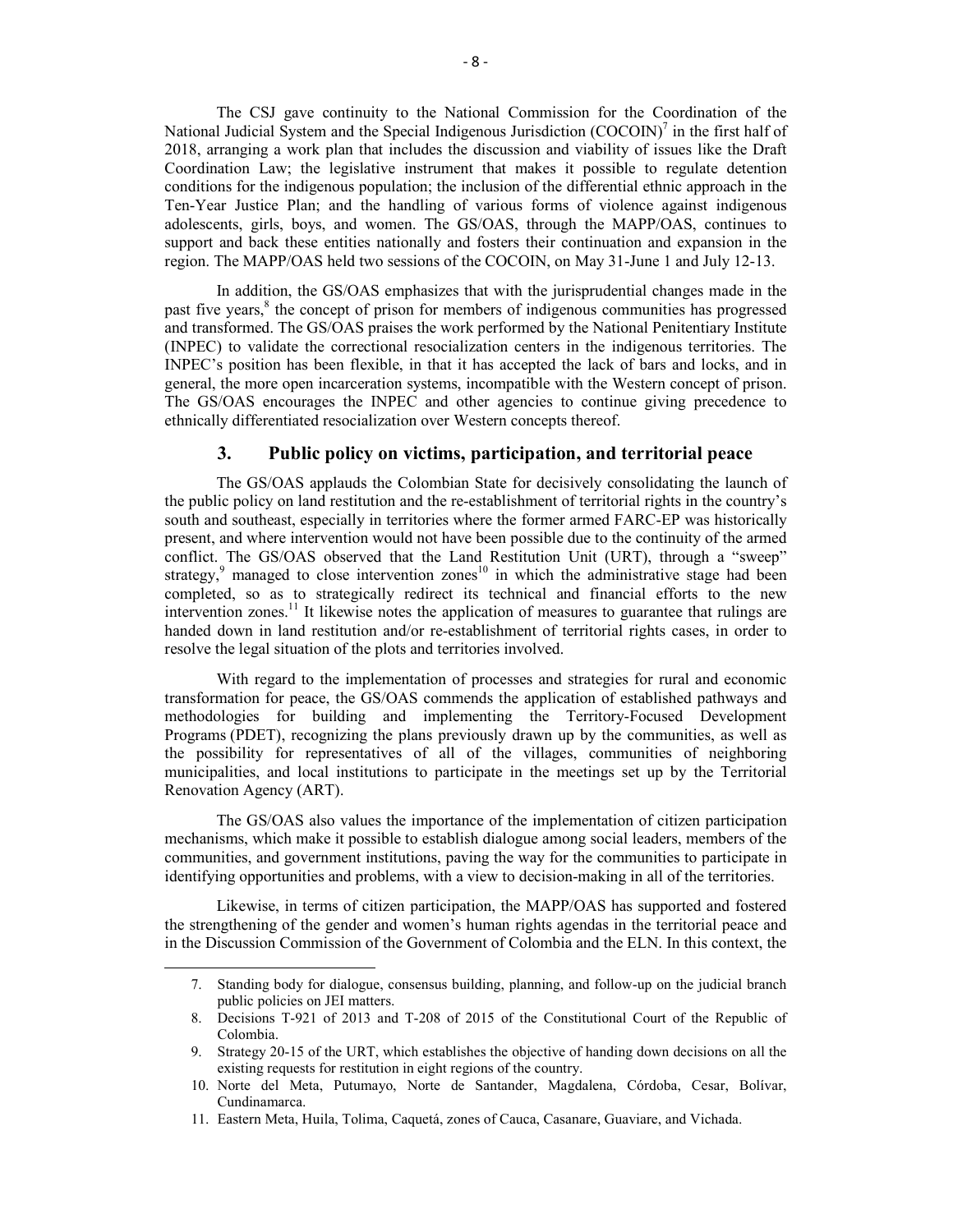GS/OAS applauds how, during this period, both delegations were open to establishing channels for dialogue and the direct participation of organized women's groups, at the Havana talks. The dialogue/workshop held on this past May 18 by the plenary of the delegations with the platforms Juntanza de Mujeres and Cumbre de Mujeres y Paz, is especially noteworthy.

At this event, the platforms provided political/legal tools for understanding and analyzing the women's rights approach in the negotiation process. Based on learning about the agreement with the FARC-EP, they offered political and technical inputs to leverage participation in the Commission and advocated for consideration of the creation of a gender mechanism within the process. At the territorial level, the GS/OAS recognizes the revival and expansion of the local, $12$  subregional, and nationally networked mobilization of women organized around the negotiations and implementation of the Final Agreement.

With regard to the collective redress processes, the GS/OAS recognizes the efforts made by the Colombian State through the Unit for Support and Comprehensive Redress of Victims (UARIV) to publicly announce the overall parameters for the Collective Redress Program, with the objective of ensuring implementation of Law 1448 of 2011, as well as the Final Agreement's recognition of the importance of collective redress to territorial peace.

The GS/OAS likewise acknowledges the UARIV's institutional efforts to progressively synchronize the adaptation to the Collective Redress Program, given the demands entailed in effectively incorporating the sexual orientation and diverse gender identity perspective. Of particular note are the actions designed to overcome the challenges of the initial dialogue with the LGBT Committee from Medellín's Commune 8, resulting in the joint signing of the diagnostic assessment of collective damages in July of this year.

Lastly, the GS/OAS welcomes this significant advancement and urges the State of Colombia to decidedly continue to prepare, approve, and implement the Collective Redress Plan. It also encourages the parties and, in particular, the UARIV, to focus their efforts on guarantees of non-repetition for LGBT victims. These measures could bring about transformative redress and counteract the collective worldviews that condemn ways of doing and being that do not fall within social norms on gender and sexuality. These worldviews are recognized in case law and in the victims' redress policy as factors that produce and propagate prejudice-based discrimination and violence.

# **III. PERCEPTIONS OF THE PRINCIPLE THREATS AND CHALLENGES TO PEACE**

# **1. Security conditions, adverse impacts, and social unrest**

### **1.1. Security conditions in the territories**

 $\overline{a}$ 

#### *1.1.1. Presence and actions of illegal armed actors*

The GS/OAS, while acknowledging the strategies developed by the Ministry of Defense to bring down the various illegal armed actors present in the territories and counteract their actions, continues to warn about their reshaping and their dynamics of territorial expansion and consolidation. Furthermore, the ambitious aims of plans like the Horus Plan, could exceed the true capacities of the military units deployed in the territories.

 The Mission continues to identify three different types of organized armed groups (GAO), according to the profiles of their leaders, their structures, and the territorial

<sup>12.</sup> In June, after the national dialogue initiative "Juntanza de Mujeres Connected with Peace," more than 2,700 women from 400 organizations in 12 territories acted as active parties in peacebuilding and were able to dialogue with the delegations.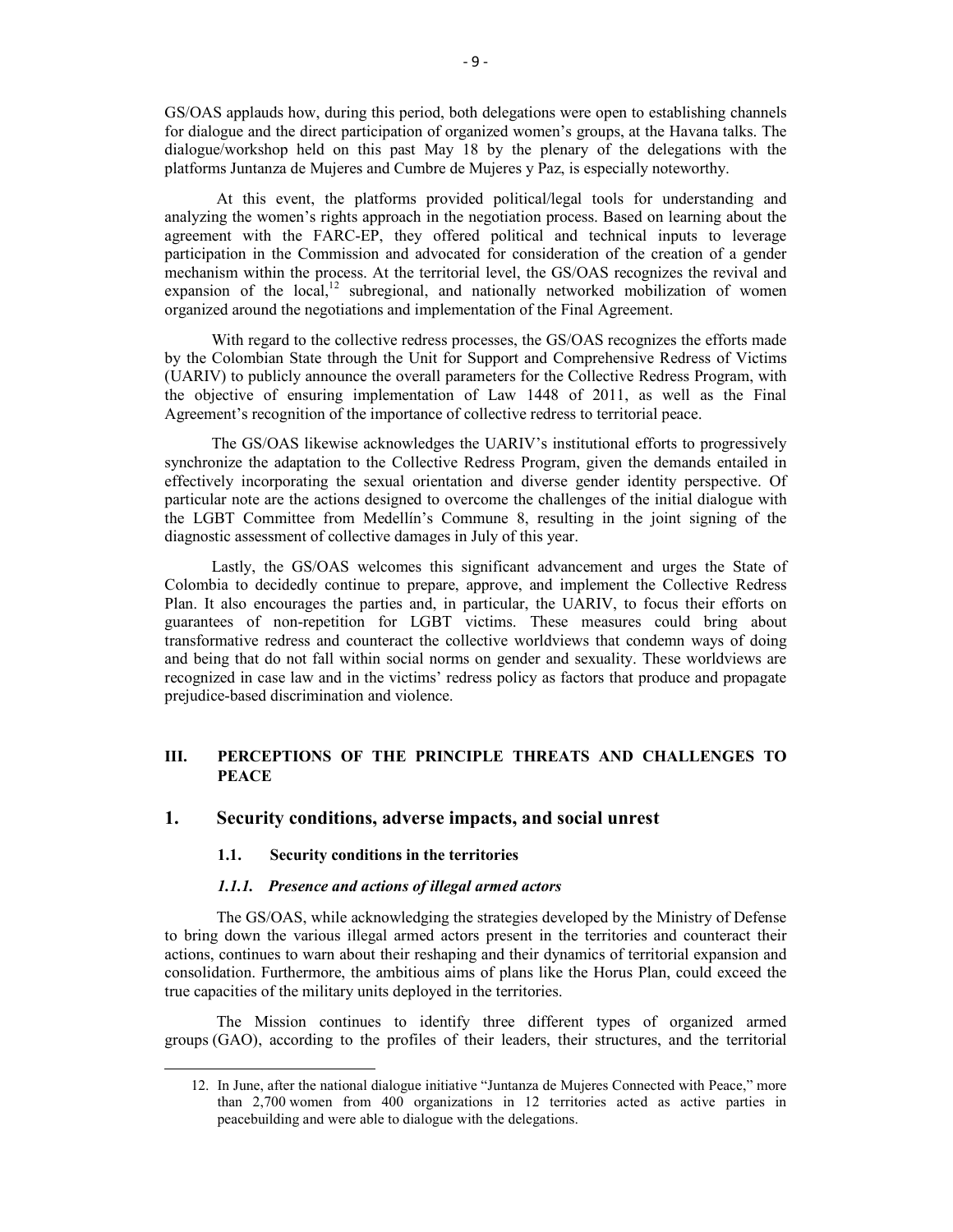dynamics of their actions. The prevailing type has the emblematic hierarchical, hegemonic structure, as is the case with the Clan del Golfo;<sup>13</sup> despite the actions taken by law enforcement and the Office of the Prosecutor General to weaken the senior members of this illegal armed group, Dayro Antonio Úsuga, aka Otoniel, is still known as the top leader. Although the group's territorial deployment appears increasingly fragmented, there are still regional coordinators. It has both strategies to avoid confrontation and the capacity to execute armed actions with other illegal armed groups, depending on its economic interest in the zone and the agreements that can be reached.

There are also Los Pelusos or the Ejército Popular de Liberación (EPL), whose most emblematic leaders were lost in clashes with law enforcement (for example, alias Megateo in 2015 and alias Inglaterra in 2017), or captured (like alias David León in 2016). The group no longer has a nationally recognized figure operating as the top leader. Nevertheless, it has managed to expand territorially, especially in southern Cesar, the department of Cauca, and the region of Catatumbo in Norte de Santander. In the latter territory, the group has had armed clashes with the ELN.

Third is the case of Los Puntilleros, whose leaders were also the targets of law enforcement action; consequently, it does not have a nationally recognized leader. The group appears to be broken into two factions: the Libertadores del Vichada and the Bloque Meta. It continues to revert to criminal activities, especially in the departments of Meta and Vichada, and does not have a major interest in expanding its territorial control, although it has gained strength in the territories and in its illegal activities through partnerships with other illegal armed groups.

It appears to the GS/OAS that the residual organized armed groups (GAOR), or FARC-EP dissidents, continue to maintain some of their past patterns of action. The group's interest in conserving the image of continuity with the FARC-EP is expressed in its similar ways of operating, political messages, names of blocs, and numbering of fronts, just like the guerilla group. This dynamic has been observed in departments like Meta, Guaviare, and Caquetá. The GS/OAS also has information about this GAOR's expansion from southern Caquetá department towards Putumayo department, with the purpose of consolidating its presence on the Putumayo and San Miguel rivers, as well as on the border strip with Ecuador.

On the other hand, the armed group's dynamics in the southwestern area of the country are more complex. In particular, in the Nariño Pacific coast region, the actions appear to involve structures with different origins that do not necessarily seek to establish continuity with the FARC-EP, or were not even recognized by the FARC-EP as part of the illegal armed group for inclusion in the peace process. The main effect of this has been highly volatile interactions with other illegal armed actors, leading to significant humanitarian impacts in the region, principally mass forced displacements and confinements. Furthermore, it appears that in order to consolidate economic objectives, they make maximum use of the former armed group's knowledge of military strategy, routes, and networks. The strongest evidence of this has been seen in the departments of Cauca, Antioquia, Norte de Santander, and Arauca, among others.

Despite the differences in the groups' territorial dynamics, the GS/OAS does not rule out the possibility that they could merge, not under a single command, but rather by coordinating and organizing their illegal activities; or they could make nonaggression pacts with each other to share territories and control criminal economies.

<sup>13.</sup> The Mission recognizes that this is the Colombian government's name for this armed group. However, the group itself uses the name Autodefensas Gaitanistas de Colombia, which is also how it is referred to in the territories.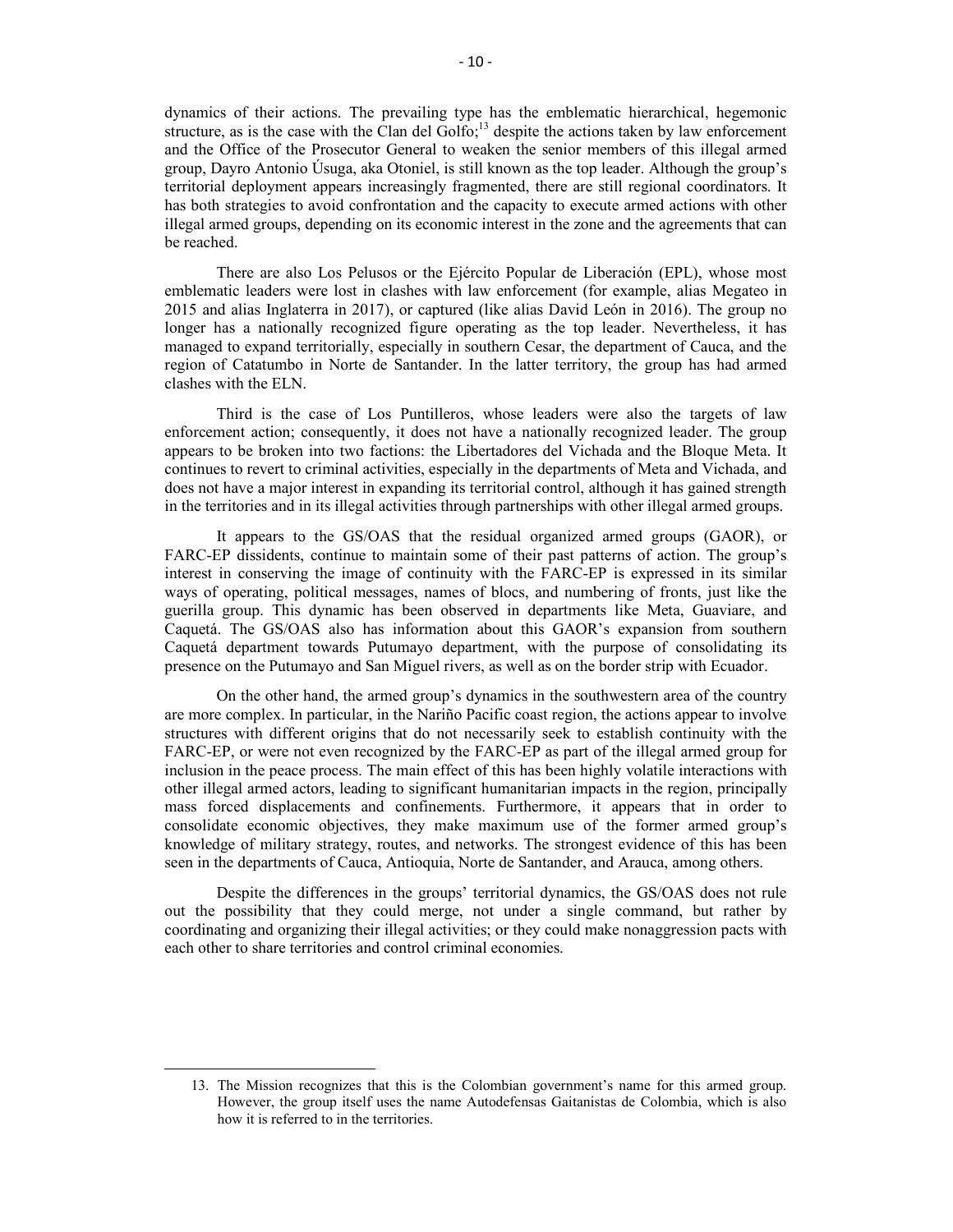That said, during the period covered by this report, the armed dynamics of the Ejército de Liberación Nacional (ELN) reached a turning point with the national, provisional, and bilateral cessation of hostilities and ceasefire (CFHBTN) that this guerilla group and the Colombian government decided to implement between October 9, 2017, and January 9, 2018. The GS/OAS observed that the ELN cut back on some of its actions in the territories, mainly the ones involving attacks on oil infrastructures, which had been frequent in Norte de Santander, Arauca, and Nariño throughout 2018.

Nevertheless, the ELN did engage in some actions that directly affected the civil population. For example, indigenous families in the rural area of Alto Baudó in Chocó were forcibly displaced due to ELN threats against them. In this municipality, the ELN has sought to have a "low profile" presence, pressuring the communities to demand an increase in the presence of law enforcement personnel so as to contain the arrival of the Clan del Golfo or any other illegal armed actor in the territory. Another case that directly affected the civilian population was the massacre that took place in November 2017 in the village of Pueblo Nuevo in the municipality of Magüí Payán (Nariño), in which 13 people who the ELN identified as members of the illegal armed group Guerrillas Unidas del Pacífico (GUP) were killed, affecting members of the village's Manos Amigas community council. After the conclusion of the CFHBTN, the GS/OAS observed a series of selective homicides, kidnappings, and attacks on law enforcement personnel, principally in the departments of Bolívar, Arauca, Chocó, and Norte de Santander.

With regard to the ELN's relations with the armed organizations identified by the national government as residual FARC-EP groups, the GS/OAS also observes various logics that respond to the specific dynamics and interests of each region. For example, the MAPP/OAS learned of some ELN disputes with the Frente Oliver Sinisterra, made up of FARC-EP dissidents and former combatants, in the municipalities of Ricaurate and Cumbal in the department of Nariño, from January to March 2018, as well as with a group that calls itself Resistencia Campesina in Magüí Payán. On the other hand, no disputes or clashes have been observed as of yet in the municipalities of Arauca and Saravena in the department of Arauca, where a group made up of former members of the FARC-EP has been forming and will share ELN territorial zones of influence. The feeling is that this dynamic has occurred because the residual group's interest focuses on the region's economic systems, like smuggling and extortion, as opposed to the political work that the ELN has historically done in the area.

### *1.1.2. Harm to communities and social leaders*

 $\overline{a}$ 

Despite the State's actions to prevent and protect social leaders, human rights defenders, and community representatives, the GS/OAS continues to be concerned about the persistence of adverse impacts on this population. Such harm continues to occur in diverse territorial contexts, is identified as multicausal, $<sup>14</sup>$  and is induced by various actors (which may be illegal and in</sup> some cases, involve the State). The leaders closest to the rural communities continue to be more affected by all types of violent actions. The capacities of institutions in these territories to respond to this issue with prevention and protection, differs from their capacities in urban areas.

It has been impossible to establish a national trend or pattern to the violence. However, according to the GS/OAS, the implementation of aspects of the Final Agreement has generated risks for the work and exercise of leaders.

One such risky scenario has developed in the places where the illegal armed groups are being reshaped or where they are fighting for territorial control. In these cases, it appears that social leaders are stigmatized upon being labeled "enemy" collaborators, or they are pressured

<sup>14.</sup> See the 23rd Half-Yearly Report, in which the Mission mentions the following common threats in this hypothesis: (i) a leader's report of an armed group moving into the area; (ii) administrative oversight or assertion of rights and defense of the territory; (iii) work involving education for peace; (iv) the creation of new representative spaces and/or movements; and (v) reports on the dynamics and effects of illegal economies.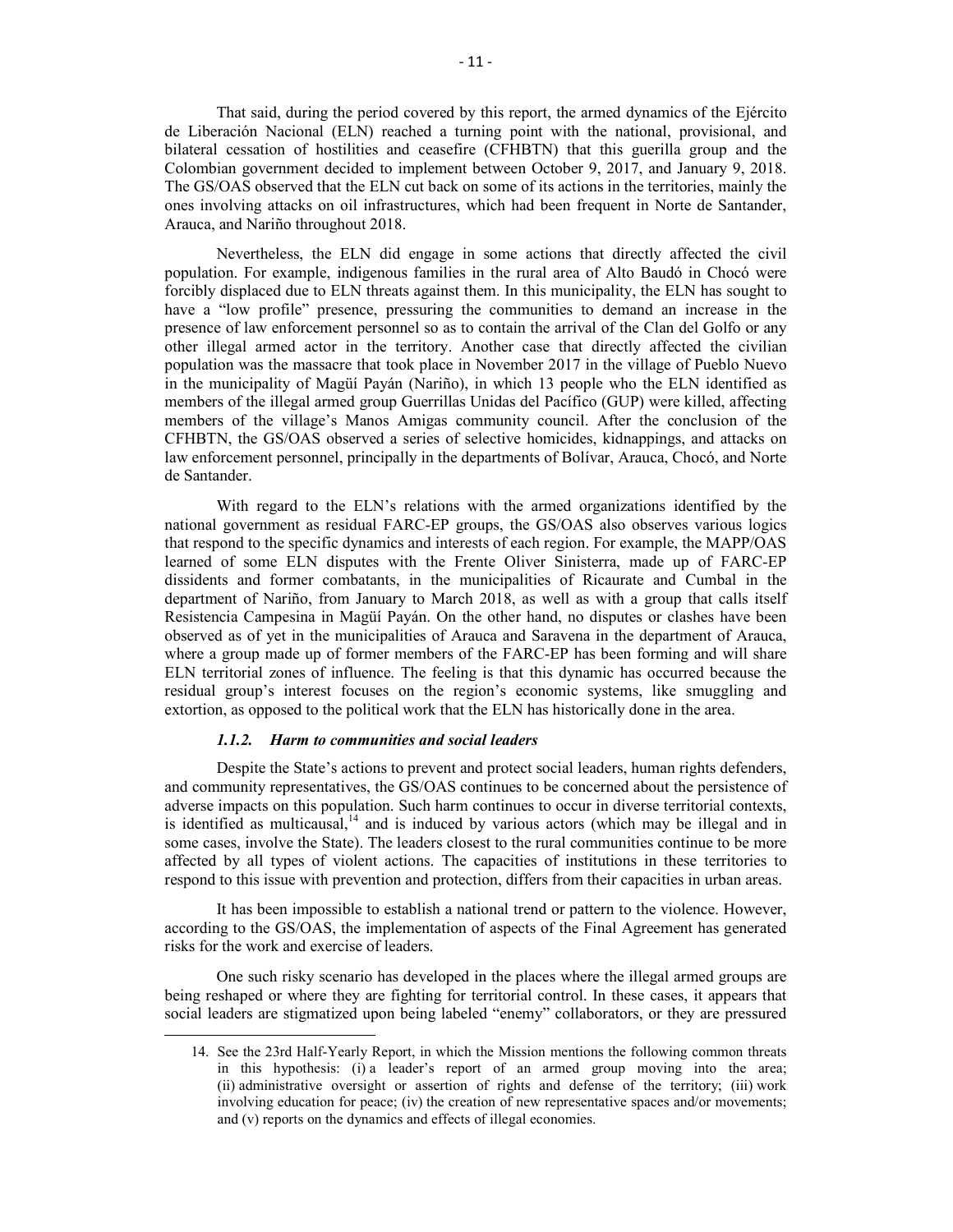by the illegal armed actors to raise awareness of their movement into or control of the territory, in order to increase the presence of institutions and thereby limit the incursion of rival groups.

Another type of scenario develops when social leaders promote projects to eliminate the area's dependence on an illegal economy and that simultaneously involve the arrival of institutions. This occurs above all with leaders who support the implementation of the PNIS and PDET.<sup>15</sup>

A third type of situation occurs in places where there is a certain territorial consolidation among different illegal armed groups. The harm brought to the social leaders reaffirms these groups' control, according to the logic of harming those who challenge the illegal authority that has been imposed. The aims of such attacks on social leaders are to modify the rules of coexistence, to prohibit the communities' participation in certain activities and projects, and to exploit the leaders, making them into messengers for the illegal armed group.

Likewise, in areas where the social leaders manage to enforce certain rules of coexistence and establish oversight due to the exit of an illegal armed actor and a weak institutional presence, risk factors are created and they end up being accused and attacked.

The GS/OAS understands that the leaders most affected by this type of risk are those who participate in community action organizations. From January 1, 2016, to September 20, 2017, 176 instances of harm to leaders were registered. These included mass and individual threats, attacks, disappearances, forced displacement, homicides, and robberies, reported directly by members of the community organizations located throughout the country. In 2016, 129 incidents were reported, and in the part of 2017 that was analyzed, there were 47 cases.<sup>16</sup> In 2018, the acts of harm to the community action organizations continued, with 57 more  $\arctan^{17}$  being registered.

Lastly, the GS/OAS has noted that some cases of harm involve intolerance or organizational disputes, and that rarely, the harm done to leaders is linked to their private lives and not their leadership roles.

In short, leaders in the territories are sought out by institutions, for implementing local initiatives and programs; by communities, for representation; and by illegal armed actors, who wish to control their leadership actions. These situations end up producing violent dynamics against them. Consequently, the communities have started to note that "*being a leader is seen as risky,*" which has led to decreased numbers of traditional leaders in the communities, creating radical agenda changes, mass resignations, an increased lack of trust for participation in government projects, and organizational disputes.

With regard to the investigation, pursuit, and effective prosecution of the perpetrators of harm to social leaders, the GS/OAS highlights the progress made on establishing investigation guidelines. In the implementation of these methodologies, efforts have been made to establish the contexts and identify the patterns that could be associated with the harm to leaders, whether of macrocrime, for example drug-related activity and illegal mining, or victimization, such as could be the case with land restitution and illegal crop substitution. However, many investigations focus only on the individual cases, meaning they tend to isolate situations, contexts, structural factors in the territories, and the local dynamics of violence. Such investigations may identify the alleged perpetrators but not the masterminds or criminal group behind it, nor do they produce crosscutting analyses of the modus operandi.

<sup>15.</sup> Such scenarios have been monitored in Guaviare, Caquetá, Meta, Cauca, Nariño, Norte de Santander, Antioquia, and Putumayo.

<sup>16.</sup> MAPP/OAS direct source, special report on guarantees of non-repetition and community action.

<sup>17.</sup> Community Action Confederation public statement.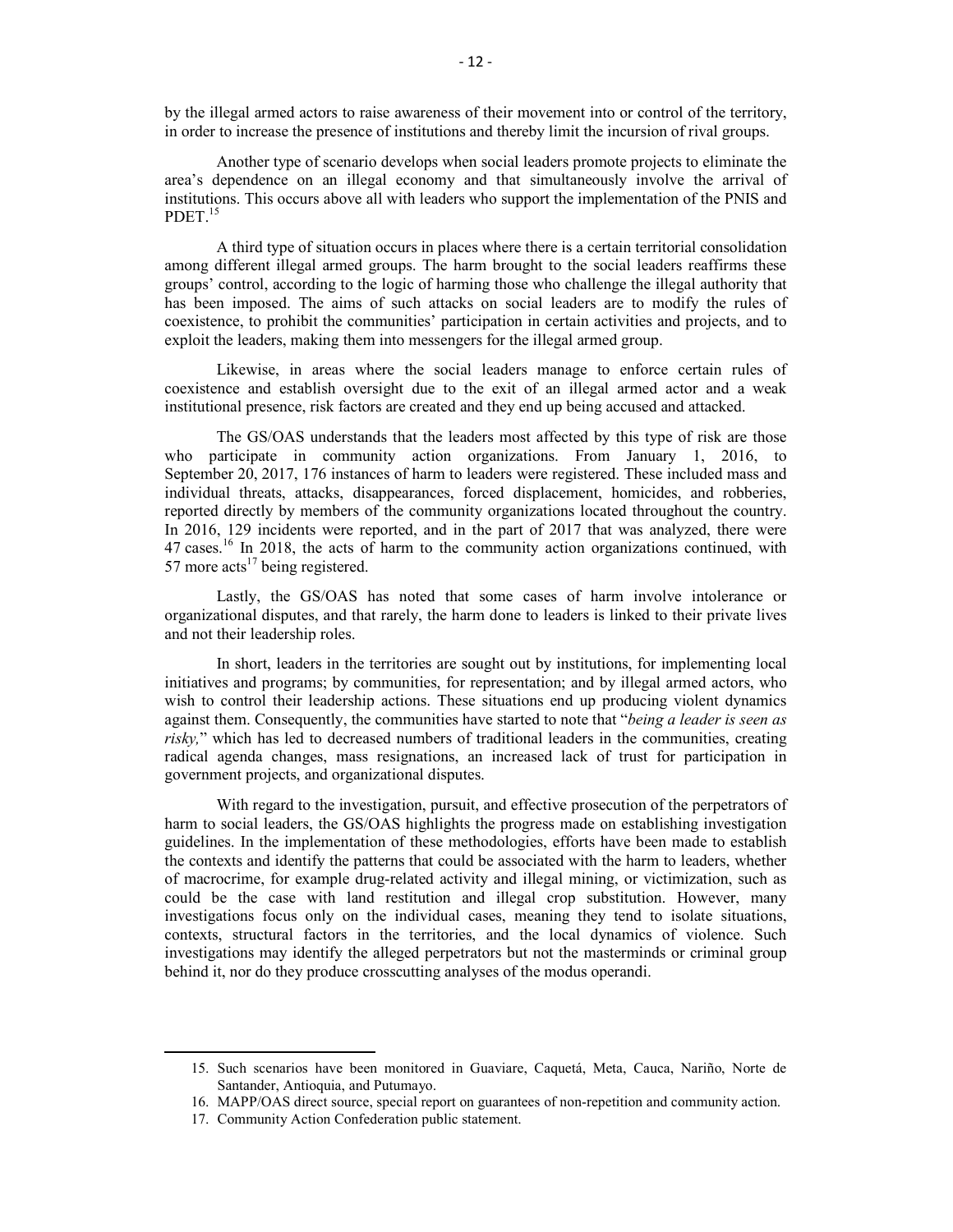The GS/OAS thus feels that rigorously developing and aligning the established investigative measures<sup>18</sup> will make it possible to not only more deeply clarify these situations but also to take preventive measures. Likewise, action should be taken within the Prosecutor's Office to clearly articulate the investigation methodologies and to continue to disseminate them throughout the institution.

There appear to be many positions of leadership held by victims. However, especially when these positions are held by ethnic authorities who work to defend their indigenous and Afro-Colombian communities against the encroachment of illegal armed groups, it becomes more difficult to determine the motives behind the attacks. This leads to poor results in terms of prosecuting the direct perpetrators and masterminds behind the threats and homicides committed against the leaders.

It is therefore worrisome that the Mission's monitoring work has shown the GS/OAS that the protective measures adopted by the UNP for traditional ethnic authorities who have been threatened<sup>19</sup> as a result of their advocacy for restitution for the communities have not effectively prevented or mitigated the risk. This is because the measures that continue to be adopted do not account for the geographic characteristics of the territories and/or the particularities of the protected individuals. The GS/OAS thus urges the Colombian State to incorporate the differential ethnic approach and the Afro-Colombian and indigenous ethnic groups' own worldviews on their security and territories. Furthermore, complaints are still being made about the length of time spent on analyzing the cases, the types of measures awarded, and the cutbacks in the protection systems.

The situations of risk, the communities' perceptions of the inefficiency of the authorities' prosecution of the perpetrators of the acts, as well as the true capacities for protecting the leaders, have given rise to fear in the territories over continuing to engage in processes of participation and the administration of their needs and demands, such as rights for their communities and municipalities, and in particular, in participation in dialogues with the ELN. In the same way, the drawing power and capacity for institutional dialogue of the organizational processes in which the investigated individuals are involved have greatly decreased. According to some leaders consulted, there have been notably fewer participants at meetings.

In addition to the attacks on social leaders and community representatives, the MAPP/OAS has detected that in departments like Antioquia, Arauca, Bolívar, Caquetá, Casanare, Cauca, Chocó, Meta, Nariño, Norte de Santander, Putumayo, and Valle del Cauca, harm is increasingly being done to individuals who were members of the FARC-EP, and some of their family members have been threatened, followed, stigmatized, displaced, recruited, attacked, and assassinated.

The individuals affected are known to have had various types of ties to the FARC-EP guerrilla group: as former combatants; as "common" combatants or members of the armed troops; as FARC-EP guerrilla militiamen; as activists in the FARC political party; and lastly, as family members of any of these. Due to their presence in the territories, it has been found that the populations that most report harm are the "common" combatants, militiamen, and to a lesser degree, family members.

<sup>18.</sup> This refers to more effectively coordinating Directives 001 (contexts and patterns), 002 (investigation and association of cases), and 011 (investigation of threats and the idea of defenders).

<sup>19.</sup> The increase in attacks against parties seeking land restitution is concentrated in zones like the subregion of Urabá and the Nariño Pacific coastal area, and in general, in the areas where illegal armed forces, associated with the armed conflict and criminal incomes from illegal mining, illegal crops, and drug trafficking, are being reshaped.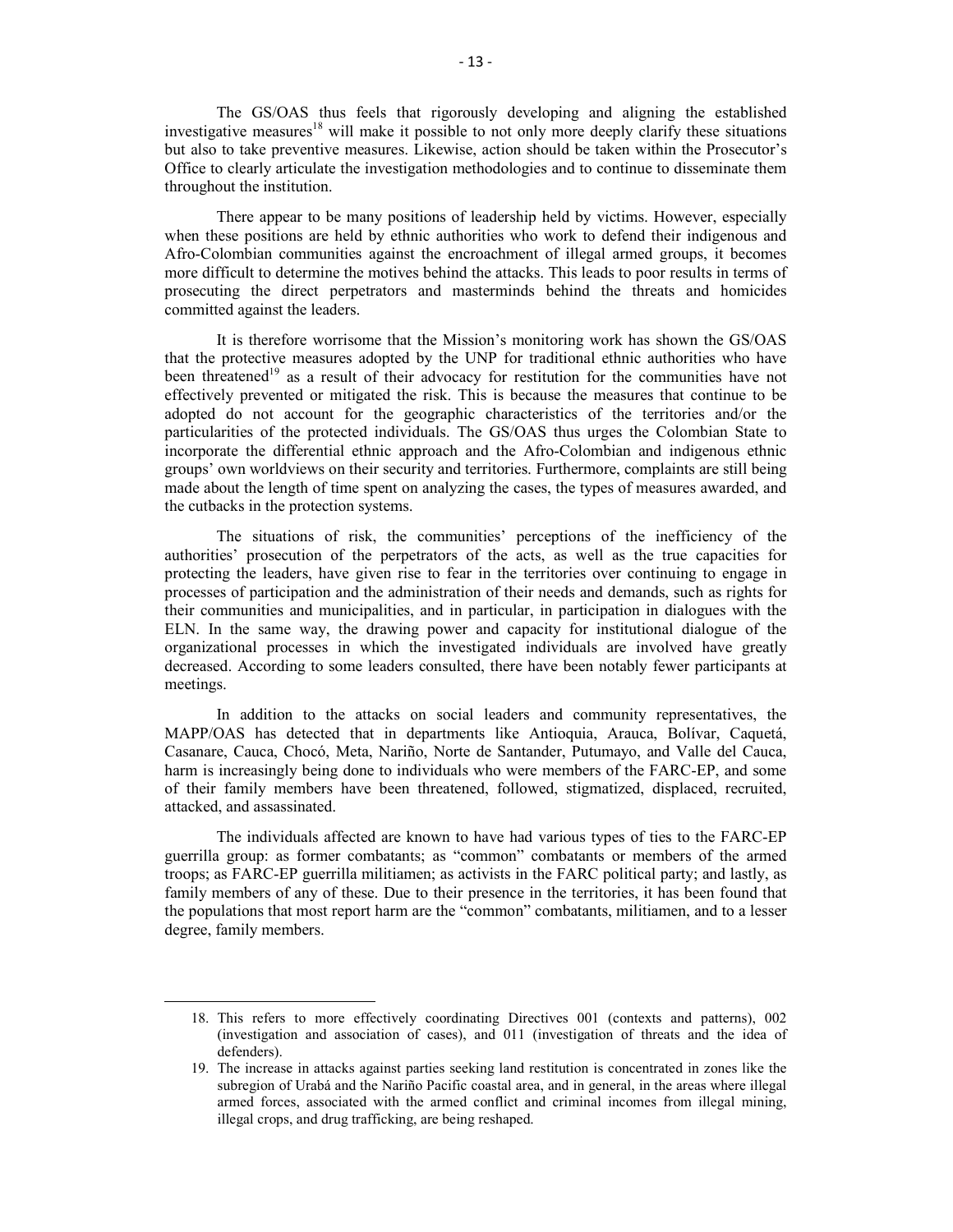#### **1.2. Main scenarios of social unrest**

The GS/OAS has observed that most of the social unrest in the country occurs in rural areas, with access to land and territories being the most conflictive issue seen in the municipalities monitored by the MAPP/OAS. These conflicts are over issues like the expectation of a comprehensive rural reform, and in particular, land titling processes for smallscale campesinos; the recognition of campesinos as subjects of rights and their inclusion in the 2018 census; land-use planning through projects like the campesino reserve zones (ZRC) and the campesino agricultural territories (TCA); and the presence of the State in rural areas, establishing access ways, productive connections, lower input prices, economic support, and a full range of institutional offerings that will enable access to basic goods and services, ensuring rural subsistence.

In this same sphere, the GS/OAS has likewise seen an increase in ethnic/territorial conflicts, due to the lack of clarity over land ownership and property combined with Afro and indigenous groups' push for the recognition, incorporation, and sanitation of their collective territories, which overlap and compete with the interests of the campesino population settled in collective territories. The campesino populations settled in national natural parks, forest reserve zones, and paramos also have trouble getting their territorial rights recognized, given the irregular status of their ownership and working of the land.

In connection with these scenarios of social conflict, the Pacific region appears to have had the highest number of social mobilization actions, from civilian movements formed and strengthened in earlier years, as in Quibdó (Chocó) and Buenaventura (Valle del Cauca), to social movements that have emerged in the present day, such as in Tumaco (Nariño). One common factor among them is the communities' and organizations' demands for access to basic services like sanitation, electricity, health and education services, and access to land and river communication routes.

It bears noting that, with a view to fostering strategies for social dialogue, in 2017 and 2018 the MAPP/OAS and the Presidency of the Republic together held ten awareness-raising events for civil servants and social leaders. These events were designed to build capacity for analyzing, processing, and managing social conflicts, and were geared towards preventive management, the establishment of collaborative dialogue, and the transformation of social conflicts into opportunities for dialogue, participation, and advocacy with the local and national governments.

#### *1.2.1. Impacts of the public policy on reducing illegal crops*

Tensions in the territories have increased over the illegal crop reduction policy, which is a hot-button issue for social conflict, given its territorial, social, and economic impacts and transformations. The program's beneficiary population—families who live exclusively off of growing coca—resides in areas with high rates of vulnerability and unmet basic needs, and hopes for comprehensive answers to the complex issues in the territories where illegal crops are grown. These communities' expectations mainly center on land access, titling, and formalization. The local institutions and communities perceive this issue to be one of the principal obstacles to the progress of the PNIS.

Although the GS/OAS has highlighted the Government's efforts to provide legal security to the communities that plant illegal crops, with the presentation of Draft Law 197 of 2018, as mentioned above, elements defined therein, such as the average hectares reported by the families involved, have exacerbated the communities' distrust in State actions and have negatively affected the progress of the PNIS.

Furthermore, the communities are concerned about the lack of clarity over the explicit inclusion in the differentiated criminal treatment of other roles involved in the first stage of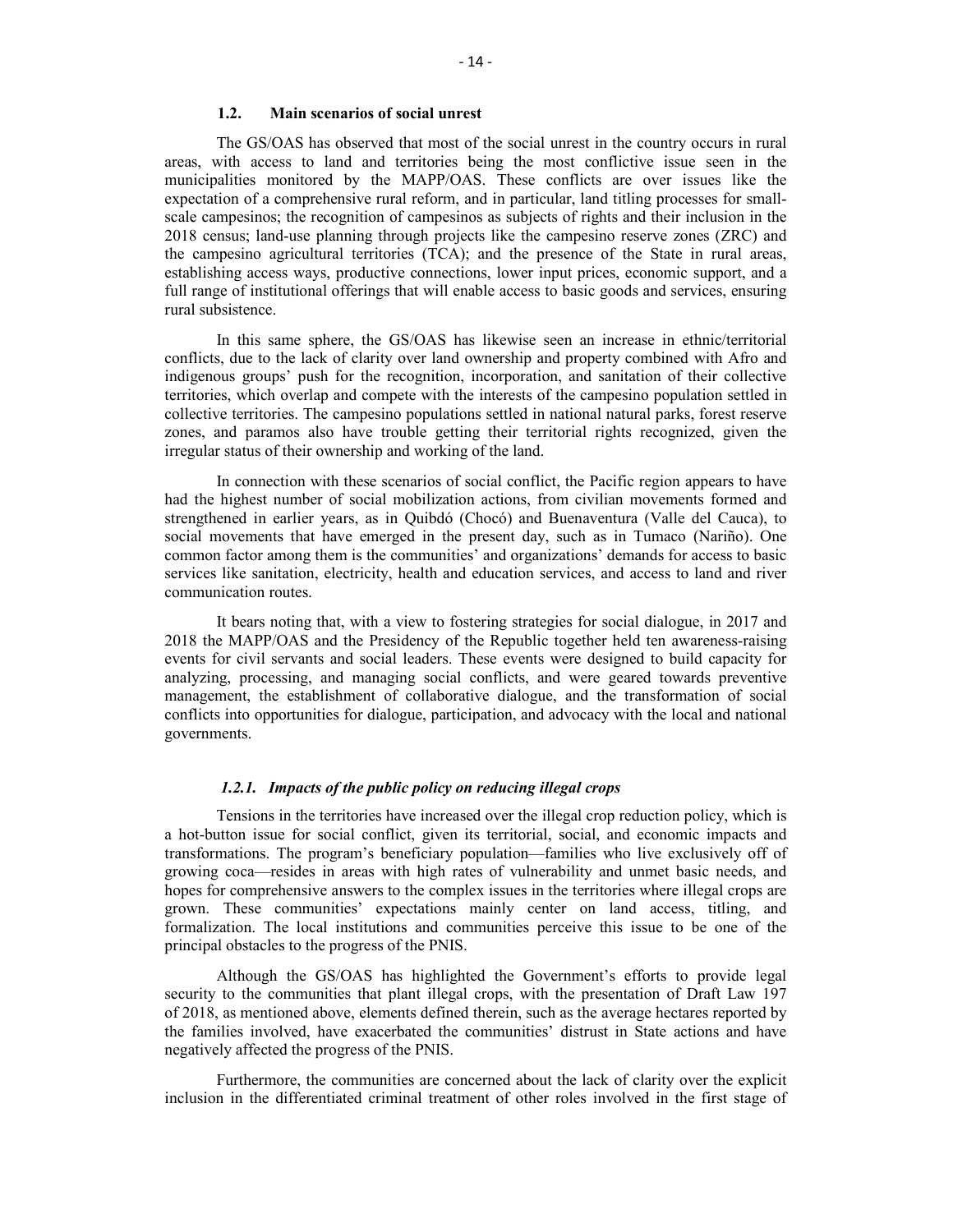production, such as pickers and crop-associated individuals like cooks, caregivers, etc.<sup>20</sup> However, it is notable that Article 4 of the draft law includes sharecroppers as beneficiaries, especially considering the lack of land formalization in Colombia. The GS/OAS welcomes the elimination of the registers of criminal records provided for in the draft law, and pushes for the benefits in the law to be extended to other types of primary penalties, such as fines, and to accessory penalties, such as the restriction on exercising the right to vote, etc.

Another specific element stands out in the draft law's definition of small-scale growers, which includes growers who have up to 1.78 hectares of coca plantations, while the agreements were being signed based on the premise of 3.8 hectares. Given this difference, it is unclear what will happen with the individuals who have more than 1.7 hectares and have already signed a substitution agreement with the Crop Substitution Division.<sup>21</sup> The communities' distrust of the government's actions is consequently on the rise, which negatively impacts implementation of the PNIS.

Compounding this, the PNIS methodology does not include a special procedure for meeting the economic, cultural, and social needs of rural territories and communities, and in particular, of the indigenous and Afro-descendent populations. Ethnic communities continue to sign agreements similar to the ones used with campesino communities, but these agreements do not take into account the different worldviews, the collective outlook, or the ethnic/territorial and ancestral authorities.

In the territories where the PNIS is moving forward, implementation has been uneven, and there have been lags between the delivery of the Immediate Assistance Plan and the hiring of technical assistance for launching the productive projects. Combined with the effective failure to include pickers as beneficiaries, this has started to cause socioeconomic crises in the territories where coca is the main source of livelihood, in some cases forcing the population to move in search of new ways to survive, or to replant.

In general, the gender approach is incorporated, but is limited to recommending or encouraging female representation of the family units involved in the PNIS, to ensure these women would be the ones to receive the benefits and administer the resources. In this respect, the design and implementation of the PNIS has not addressed the different roles played by men and women in connection with illegal crops, as in the case of the women involved in preparing foods, commonly known as "cooks."

It is important for the legal framework to address the differential impact from a gender and human rights perspective, with a view to the true and potential damage that can occur as a result of situations like the imprisonment of women for illegal-crop-related crimes, and to their effects on the families and on society overall. The imprisonment of mothers should be considered only as a last resort; alternatives and measures that do not include the deprivation of freedom should be sought for crimes that are motivated by poverty, violence, and coercion. Other population groups, such as the elderly, should also be considered within a differential framework, due to their vulnerability, broadly exposed through judicial procedure, meaning that it is important to bring back the preferential treatment they received under the prior draft law.

<sup>20.</sup> Although it is understood that the parties that would benefit from the differentiated penal treatment are those that are currently engaged in the behaviors described in Article 375 of the Criminal Code, these definitions should be clearly fleshed out and described in the law to prevent the ambiguous interpretation and application of the precepts set down in the Criminal Code.

<sup>21.</sup> This change in land areas responds to the economic relationship between the product and the grower's own or the nuclear family's subsistence. However, this position is seen to be a far cry from the rural context, considering that in Colombia's remotest regions the cost of accessing goods and services is very high, surpassing minimum wage and, therefore, the area of cropland that would allow a family to subsist is larger than the 1.7 hectares proposed in the draft law. Some insist that the stipulated area should vary depending on the quality of the land.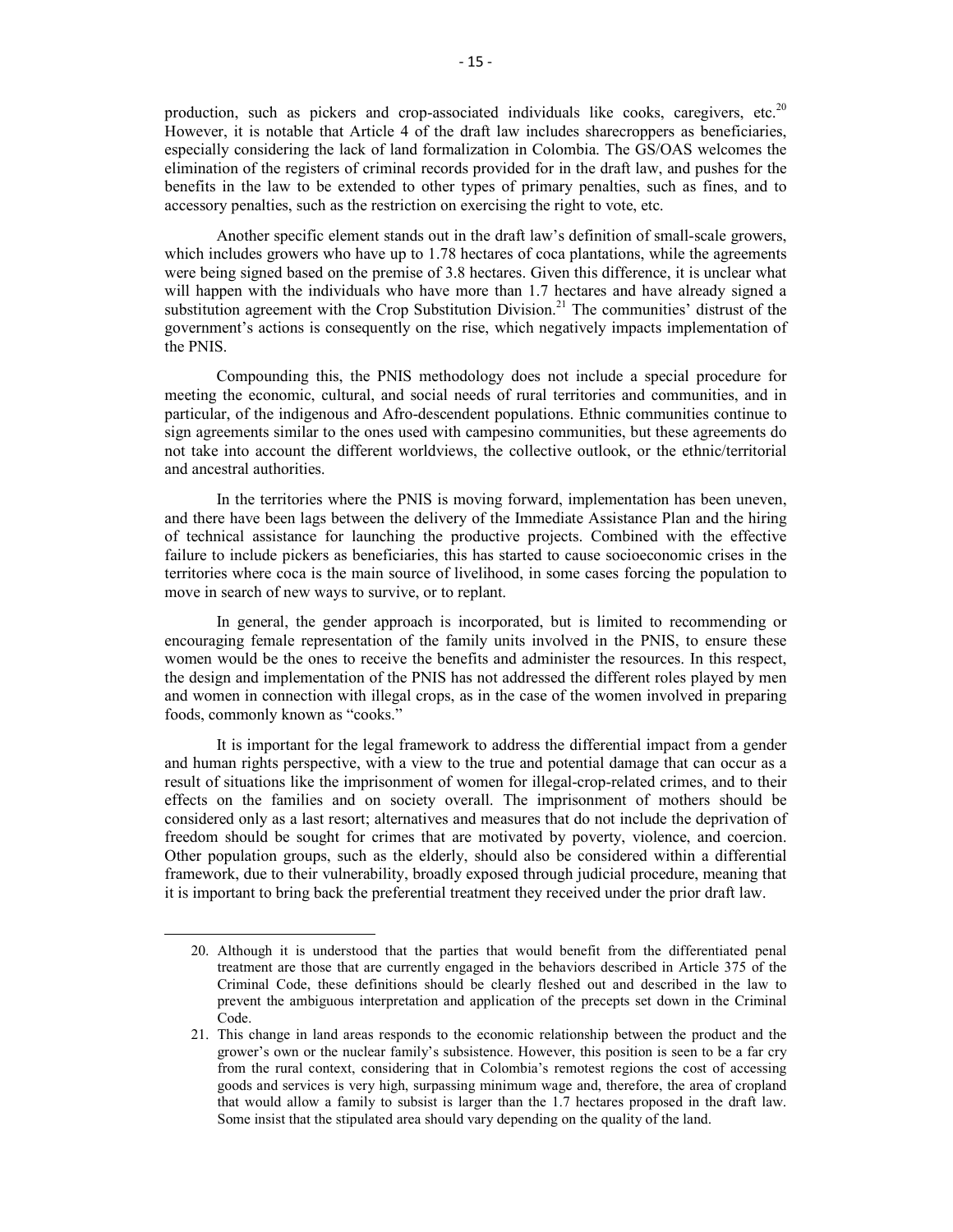Furthermore, there are illegal armed actors who oppose or are involved in the voluntary substitution strategy. In addition to revitalizing the drug trafficking economy, these actors harm leaders and communities through social control, restrictions on the voluntary eradication work, calls to break the commitments taken on with the PNIS, and even through blocking the entry of institutional services associated with the illegal crop reduction policy.

Although the National Army has taken a position of nonconfrontation with the communities opposing the law-enforcement-led process of forced eradication, in the final months of 2017 some incidents of violence between the communities and law enforcement were reported. Compared to the first half of 2017, there were fewer cases of confrontation between law enforcement and the communities opposing eradication, but the impact thereof remains, in terms of fomenting distrust and, to a certain extent, rejection of the presence of institutions in this work. However, the GS/OAS highlights the role taken on by law enforcement to help the beneficiary communities with their voluntary substitution work, through the PNIS assisted eradication modality.

#### **1.3. Principal dynamics in border zones and their impacts on the communities<sup>22</sup>**

Since 2015, and due to the economic, political, and social crisis in Venezuela, mass immigration of Venezuelans to Colombia has increased, impacting and changing the territorial dynamics in the destination communities. The majority of the population coming from Venezuela has been shown to be travelling informally, without having applied for documentation. Most of these people are seeking to get to areas where they can find services and employment, which explains the perception that they mostly head to urban areas.

The GS/OAS has identified the existence of various migratory flows to Colombia. The first is of Colombian nationals who had previously immigrated to Venezuela in search of better job opportunities, and in the context of the current crisis, decided to return to Colombia with their Venezuelan "mixed" families. The second flow is of Venezuelan families that, just like the prior group, come to Colombia in search of better opportunities, and depending on their economic capacities, seek to settle there or continue on to Ecuador, Peru, or other countries in South America. Last is the "*pendulum*" population, mostly Venezuelans and some Colombian-Venezuelans, who live in Venezuela and come to Colombia on a daily or weekly basis looking for any kind of work, to then return to Venezuela with their earnings and thereby bear the family expenses.

The following are among the principal impacts monitored by the MAPP/OAS in the Colombia/Venezuela border zones: problems accessing services, due to the high demand and scarce installed capacity, which in some cases leads to xenophobic and discriminatory sentiments; increased job informality and unequal competition between Colombians and foreigners; highly risky and highly vulnerable situations for Venezuelans, especially where illegal armed actors are present and where transnational illegal economies, principally drug trafficking and smuggling, have developed; institutional irregularities in services for the foreign population, above all healthcare and measures for the groups that should receive special protection, resulting from a lack of knowledge on regulations or procedure; and lastly, increased crime, especially in urban areas.

With regard to perceptions of Colombian State actions, the GS/OAS observed that measures like the Administrative Registry of Venezuelan Migrants (RAMV) are not seen to have yielded the positive impacts expected for some Venezuelans living in this border strip; it was noted that the results of these measures would not be seen in the short or medium term due to the change of government in Colombia, and specifically, that the registry did not solve

<sup>22.</sup> This report prioritizes the dynamics on the Colombia/Venezuela and Colombia/Ecuador borders, due to the obvious impact of the humanitarian crisis of the Venezuelan migration and the security conditions that have arisen due to the presence of FARC-EP dissident GAOR on the latter.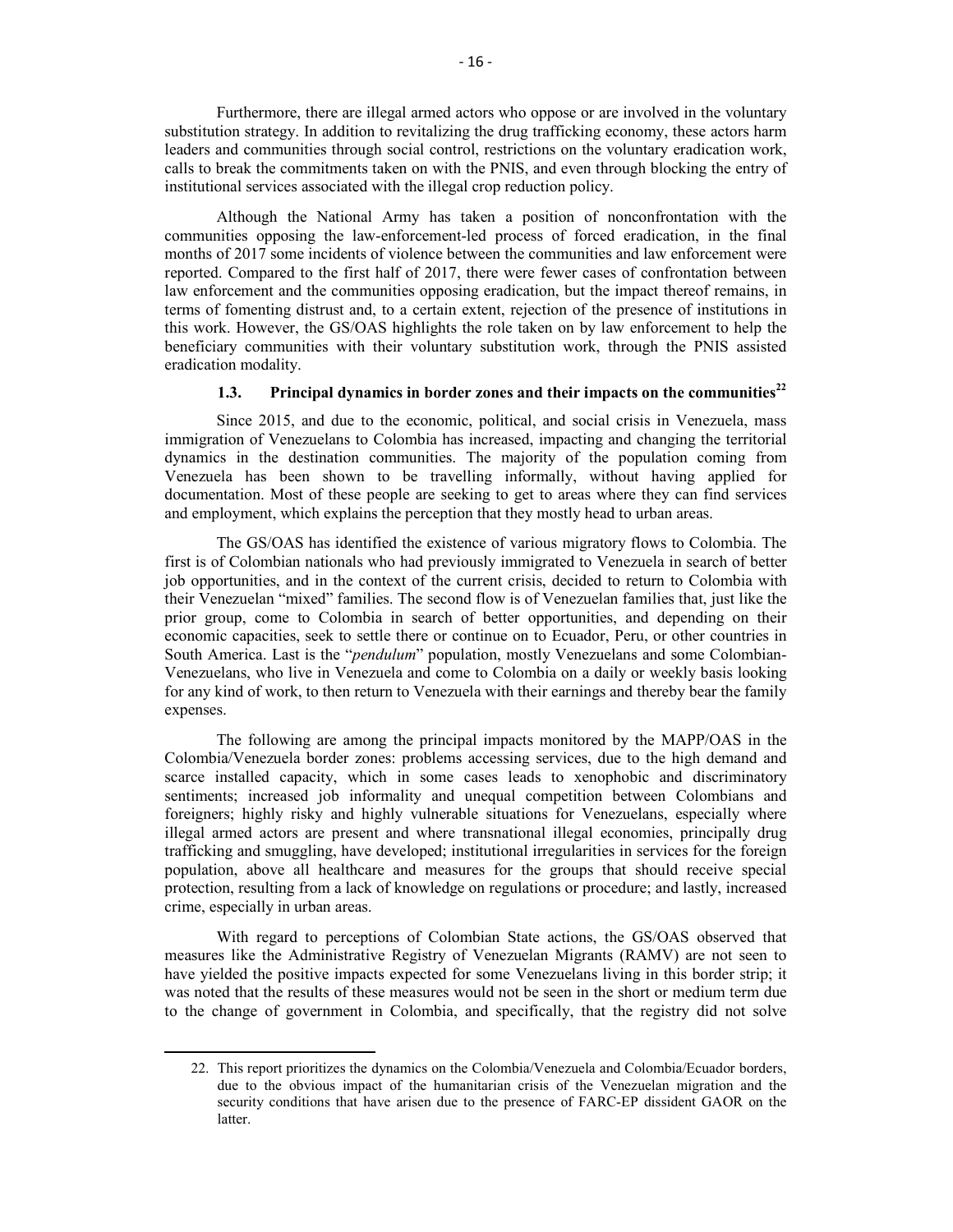critical problems for the immigrants, such as legalizing their stay in Colombia or formalizing their access to services like healthcare, education, food, employment, or housing.

Two dynamics were identified on the Colombia/Ecuador border zone. The first involves the populated areas where the authorized border crossings are located. There, the arrival of Venezuelan immigrants has caused the same impact as in the Colombia/Venezuela border zones, noted above. The second dynamic has to do with the border zones located on the San Miguel and Mataje rivers, where the development of illegal economies and the presence of illegal groups have limited the migratory flows, which are mostly associated with family issues and the quest to access healthcare.

As a result of the Ecuadorian government's decision to militarize the border, the Colombian communities have noted the collateral effects of increased stigmatization against them by Ecuadorian law enforcement and communities; increased violence by illegal groups in border areas, in an effort to enhance their social control and prevent "informants;" increased clashes between illegal groups and the armed forces of both countries; and lastly, increased restrictions on the movement of communities and the flow of trade.

# **2. Administration of justice in the territories and legal security**

The GS/OAS has identified three main persistent challenges to consolidating the justice sector in the territories: barriers to accessing formal justice; negative perceptions of the justice sector's performance; and the existence of de facto justice systems.

The principal barriers to accessing the formal justice system are especially concentrated in sparsely populated rural areas, where the institutional presence is limited, incipient, or nonexistent. These areas typically do not have institutions where the populations can handle their justice-related needs, meaning that in order to do so they need to make costly trips. For economically vulnerable individuals, this is a huge burden. In other areas where some justice institutions may be present, many people do not turn to them, out of fear of retaliation from illegal armed actors in the territory, or because they distrust the justice system. The GS/OAS observed this in the subregions Norte and Bajo Cauca (Antioquia), the department of Arauca, southern Bolívar, southern Córdoba, and in certain areas of Caquetá, Cesar, Guaviare, Meta, Nariño, and Putumayo.

 In terms of the population's negative perceptions and distrust of the formal justice system and its performance, the main challenges were identified to be the limited capacities for exercising specialized functions, due to the lack of judicial police forces and institutions that perform case-related work like forensic medicine; the poor state of the physical offices and lack of supporting material; the scarce IT support infrastructure, such as informational platforms and the logistical setups for online hearings; weak interinstitutional coordination and organization; insufficient or poorly trained staff, especially at the courts, prosecutor's offices, and police stations, leading to slow processing and gridlock.<sup>23</sup> This finding was observed in many of the MAPP/OAS priority areas in departments like Antioquia, Bolívar, Caquetá, Chocó, Guaviare, Meta, Nariño, Norte de Santander, and Putumayo, revealing that it is a widespread rather than local issue.

 It should also be noted that security conditions represent another significant barrier to the performance of justice sector institutions: the illegal armed groups prohibit the communities from contacting the authorities, or exert strict control over the territory, making the National Army unable to guarantee the security and integrity of civil servants. Likewise, on occasion,

<sup>23.</sup> Another significant finding was that the communities' ties to informal and illegal economies curb their access to the formal justice system; they express fear that if they turn to institutions, they could be prosecuted. This is particularly relevant for PNIS zones and areas with illegal or informal mining.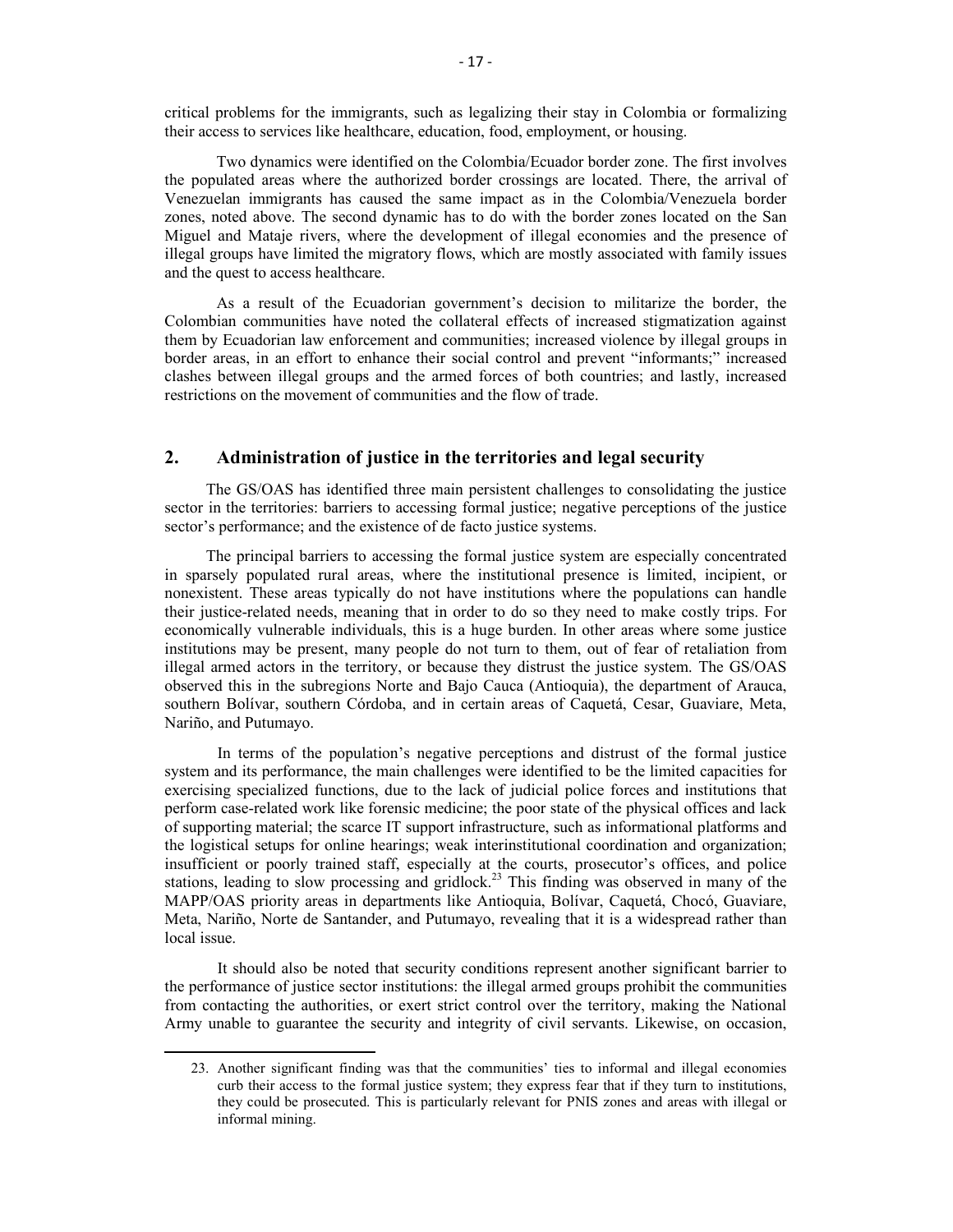individuals in the communities, immersed in the culture of violence due to the armed conflict, have been known to threaten civil servants when they hand down sanctions or warnings against them. These dynamics were detected in Mapiripán and Puerto Concordia (Meta), Orito (Putumayo), Miraflores and El Retorno (Guaviare), El Carmen, Convención, and Teorama (Norte de Santander), Segovia and Remedios (Antioquia), Barbacoas (Nariño), and Sácama (Casanare).

 The GS/OAS underscores that the constant prosecutions of community representatives constitute another factor that negatively impacts the communities' perceptions of the formal justice system, as they give rise to the narrative that justice is more often applied to the communities and their leaders than to the illegal actors who perpetrate violence.

 Some communities feel that there is a double standard in judicial investigations, since on the one hand, social leaders are quickly and decisively detained, but on the other, the cases brought due to threats and murders, especially of JAC chairs, do not move forward in a similar fashion.<sup>24</sup>

There is also the perception in the territories that the bodies of evidence are not strong enough. Criticism is made to the effect that photo lineups are conducted with ID photos rather than recent ones, that telephone calls are not shown in context, and that the principal testimonies are from demobilized persons who may not be altogether impartial, given that they will receive benefits for their statements. It is also highly difficult for the defenders to obtain evidence in the detainees' hometowns, due to the presence of organized armed groups and organized criminal groups.

 Another aspect shaping up to be a challenge to the consolidation of the justice sector in the territories is the existence of de facto justice systems. The GS/OAS has noted that these systems develop when the legal order is supplanted by illegal actors, who become security and justice providers in zones where the State's presence is weak and insufficient. They manage to be legitimated and accepted by the population, which considers itself vulnerable.<sup>25</sup> This legitimacy is strengthened insofar as the de facto application of these justice systems disregards the rights of the accused and provides "visible and beneficial results" for the communities. In most cases, the populations appear to be supportive of these systems, since they are quicker and more efficient, while the formal system is seen as slow and inefficient, especially in prosecuting aggressors.

<sup>24.</sup> The GS/OAS has observed that, in general, the INPEC's lack of resources causes delays in judicial proceedings, because the detained individuals are not transferred on time for the hearings. Furthermore, in some cases it is difficult to conduct mass proceedings, since the adversarial system of criminal justice is not designed for cases involving so many people, and agreeing on a defense for more than 10 people thus becomes highly complicated. These two factors, added to the backlog in the specialized criminal courts, have meant that some cases are concluded because the statute of limitations has passed and not because a substantive decision has been made on the matter. This has led to the negative perception that investigations neither provide true legal security nor allow the State to fulfill its duty to investigate and judge. Furthermore, many of the detainees are sent to places far away from the prosecutor's offices that are investigating their cases, or from their hometowns. This makes it harder to hold hearings, leads to significant expenses and delays for the investigating bodies, and is difficult for the detainees and their family members.

<sup>25.</sup> The GS/OAS has seen that these systems can develop in different ways, depending on the characteristics of each territory. In some zones, the illegal groups continue to act as security, justice, and conflict-resolution service providers, taking advantage of the institutional weakness and the way some populations accept them. The GS/OAS has also observed cases in which, in areas that the FARC-EP have left, certain people in communities decide of their own accord to turn to other armed actors to guarantee security and justice in the power vacuum. This reveals the aforementioned deeply rooted social ideas that support the excessive use of force to guarantee security and justice.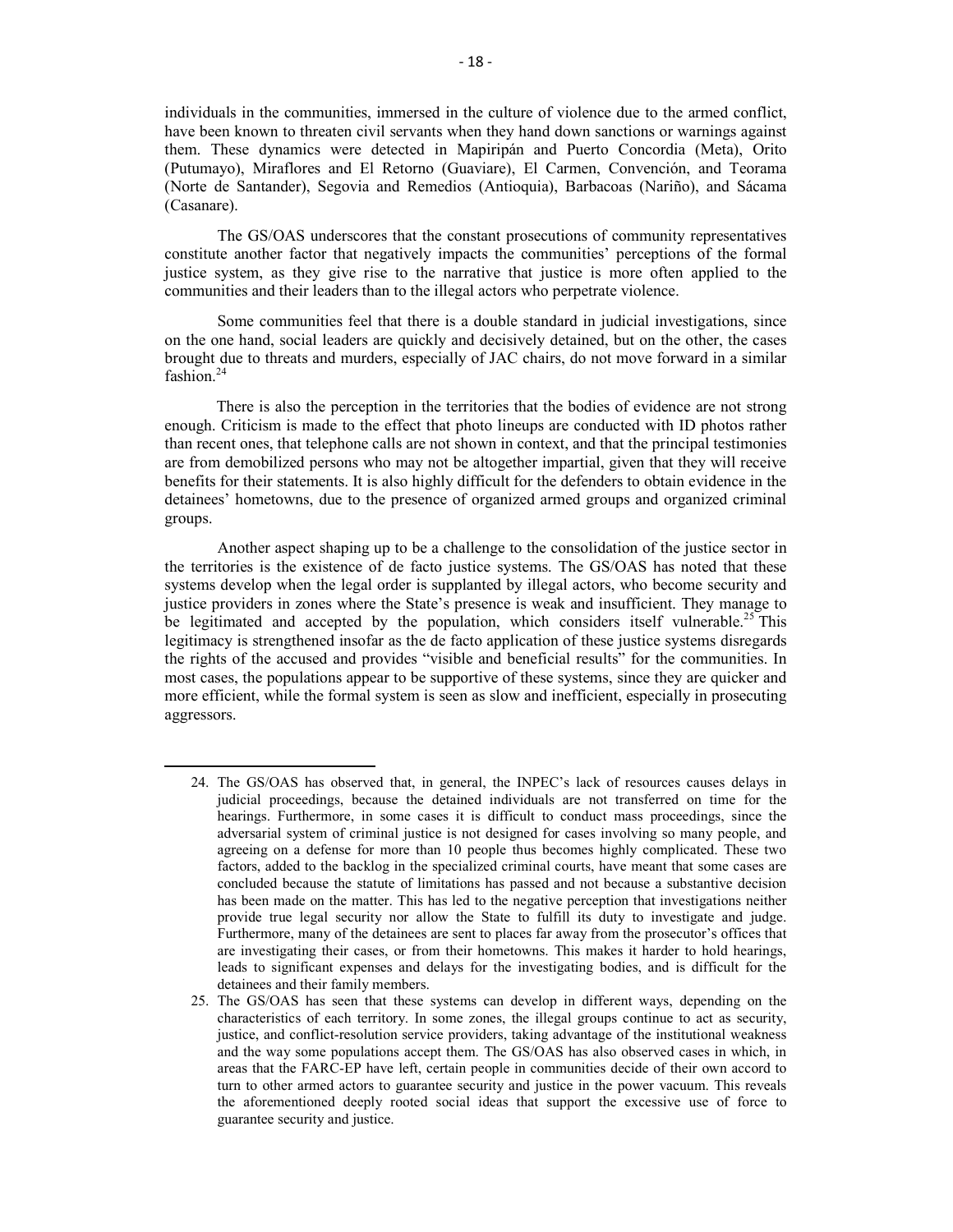The GS/OAS has found that the most influential groups applying de facto justice systems in the territories are the ELN, the Autodefensas Gaitanistas de Colombia, and the FARC-EP dissident residual armed groups. The ELN has managed to establish its justice systems in zones like Chocó, the northern subregion of Antioquia, southern Bolívar, Arauca, northern Casanare, and in areas of the departments of Cauca, Nariño, and Norte de Santander. The Autodefensas Gaitanistas de Colombia, moreover, have a powerful influence on aspects of justice and social regulation in zones like the subregion of Bajo Cauca (Antioquia), southern Córdoba, certain zones of the department of Chocó,  $^{26}$  and more recently, in the department of Meta. The GS/OAS has noted that recently, the justice systems of former FARC-EP residual groups have progressively expanded, and are currently found in many distinct territories, for example: Antioquia, Arauca, Caquetá, Cauca, Guaviare, Meta, Nariño, Valle del Cauca, and Putumayo. The Ejército Popular de Liberación also has an influence on these types of systems, but that influence is currently limited to the region of Catatumbo. It has not yet shown signs of expansion to other areas.

The GS/OAS would like to reiterate that the decades-long conflict has produced violent constructs that today underpin the existence and proliferation of this type of justice system. This occurs in some cases in which the territories have been left with a justice and power vacuum, as neither institutions nor armed groups have moved in, or because even if one or the other has, the populations do not perceive them to guarantee security or justice. The GS/OAS has learned of events that prove the existence of this phenomenon in various territories, principally in rural zones, especially those where the FARC-EP used to have an influence. Justice then takes the form of punishments meted out by the community itself, revenge, and the constant settling of scores as a way to resolve conflicts. This situation has been observed in the following municipalities, among others: Santa Rosa del Sur (Bolívar), El Paujil, San Vicente del Caguán, San José del Fragua, El Doncello (Caquetá), La Macarena and Puerto Concordia (Meta), Curumaní (Cesar), Anorí (Antioquia), Florida (Valle del Cauca), and Piamonte (Cauca).

# **2.1. Implementation of transitional justice judicial tools**

#### *2.1.1. Special Jurisdiction for Peace (JEP)*

 $\overline{a}$ 

Since 2004, the MAPP/OAS has been supporting and monitoring the design and application of transitional justice tools in Colombia. Along those lines, the GS/OAS reiterates that the application of diverse measures, in a comprehensive, aligned way, is a fundamental contribution to building peace in the country. Colombia has made efforts to consolidate a consistent, responsible transitional justice system, adhering to principles based on respect for human rights and international humanitarian law. The MAPP/OAS therefore considers it important to see the transitional justice truth, justice, redress, and non-repetition components holistically, and to not approach these mechanisms in isolation.

The GS/OAS also considers it important to always keep in mind the principle of the victims' centrality to the process, and therefore calls on the Colombian State to guarantee victims' effective access to justice. The GS/OAS calls for implementing all the mechanisms necessary to ensure victims can enjoy their procedural rights, such as requesting that material and physical evidence be exhibited for viewing and study. That said, the decision that civilian third parties will enter the JEP voluntarily may be a vector for impunity. The way the relationships were formed among political, social, and economic groups and armed actors must be clarified within the JEP, to motivate these individuals to enter the JEP. Along the same lines,

<sup>26.</sup> The Mission considers it important to highlight the case of the municipality of San José del Palmar in the department of Chocó, where the ELN has gained such tight control of the regulatory and justice system that it issued regulations in rural zones over the political campaign for the legislative elections to be held this year. These regulations set "taxes" for political advertising, as well as for accessing campaign and candidate areas.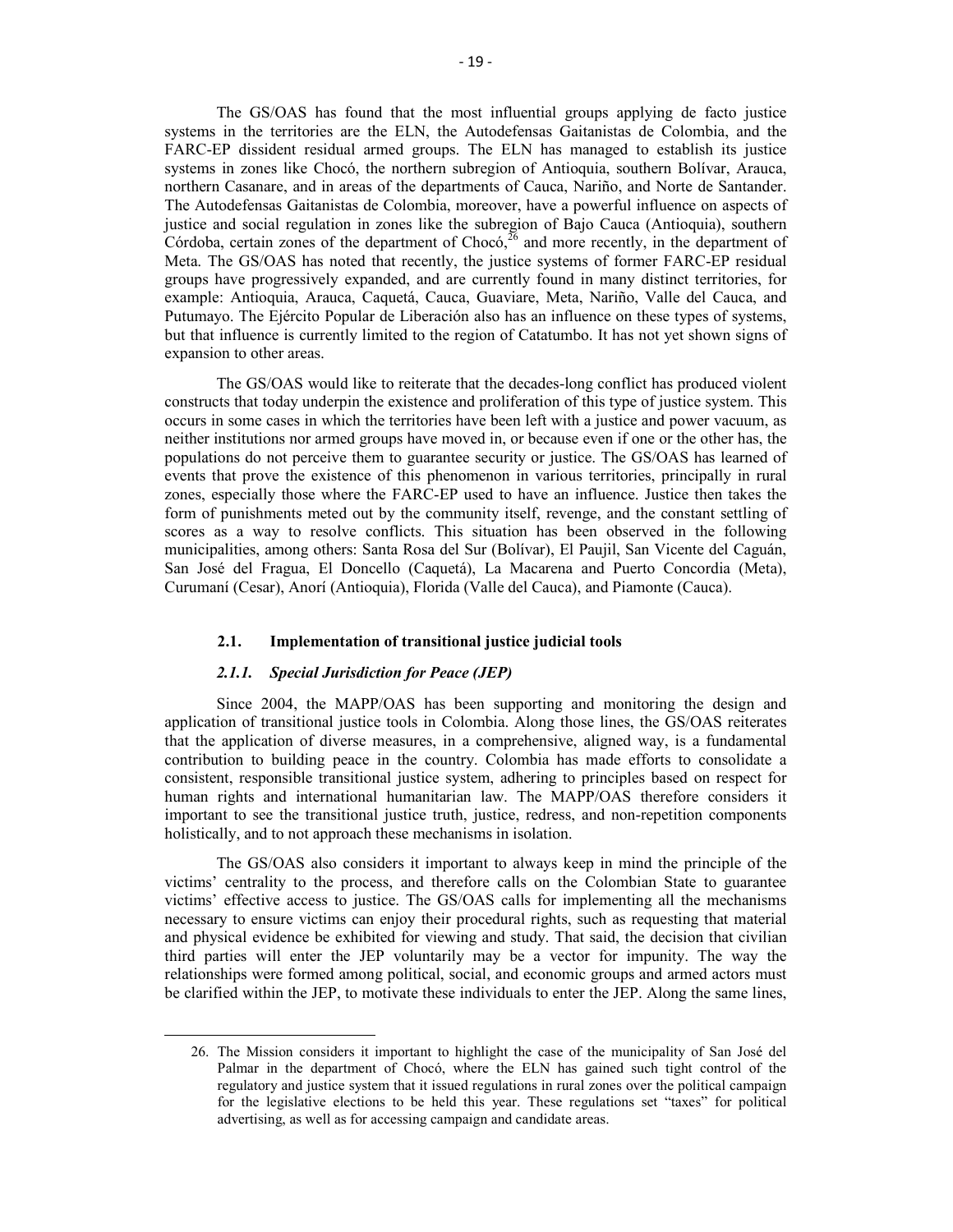it is fundamental to strengthen the ordinary justice system in order to uncover the liability of civilian third parties, so that these cases will not go unpunished.

Although an extremely maximalist justice system is not viable, victims' rights must not differ depending on the type of aggressor or whether or not the victims are affiliated with an organization. The Colombian State must therefore have all of the measures necessary to fulfill the rights of all victims, even when those victims are not in organizations. While the grounds for requesting that the reports be submitted by organizations are understood, it is important to protect the rights of individuals who have not yet joined organizations and to develop strategies for promoting their membership and the submission of reports. The GS/OAS further recommends that a clear mechanism be established to make it possible for victims whose cases are not prioritized to challenge those decisions, as was established to some extent in ruling C-579 of 2016. Likewise, under no circumstances may the Colombian State transfer its obligation to investigate, judge, and prosecute human rights violations to victims and organizations.

Significantly, the Investigation and Accusation Unit may hear cases of victims who did not join organizations to submit reports, or whose cases were not prioritized, and/or the ordinary justice system should be strengthened to provide a rapid, effective response. This would involve broadening justice services in the territories and creating channels of communication between the JEP and the ordinary justice system. The ordinary justice system must also be strengthened to establish suitable channels for communication regarding cases of civilian third-party perpetrators. Circles cannot be closed if certain actions are potentially left unpunished.

The GS/OAS considers that the JEP regulations of the JEP's own penalties must provide greater clarity on victims' participation in the various procedural stages in which the imposition of the penalty will be discussed. Victims' rights to justice could be eroded if the rules of the game on their participation in developing, implementing, and following up are not clearly established. It is equally important to remember that the restorative character of justice should be advocated throughout the procedure and jurisdiction (except in unrecognized cases), and should take form in a procedure that prioritizes the reconstruction of the social fabric as a measure to build stable, long-lasting peace.

The GS/OAS has found there to be significant confusion and a lack of understanding in the territories about what the JEP is; it has observed gaps in knowledge about its reach and its aim of prosecuting the leading perpetrators and revealing the true scale of the armed conflict. The GS/OAS has also found weaknesses in social organizations' and human rights defenders' technical capacities for submitting reports to the JEP. Accordingly, it appreciates that the Recognition of Truth and Responsibility Division has established the possibility of receiving oral reports and reports in the dialects of indigenous, Roma, Afro, and Palenquera communities. However, there continues to be a perception of obstacles due to the type of information that the reports must contain in order for the cases to be prioritized.

The GS/OAS considers the JEP's attempts to reach the territories to be positive, but insists that its presence must be significantly strengthened, that there be more forums for the judiciary to converse with the communities, and that hearings be held in zones that have been particularly impacted by the armed conflict. The GS/OAS is aware of the logistical, administrative, and financial difficulties of implementing the JEP, and likewise warns about the large number of cases to be heard, the complexity thereof, and in certain circumstances, the lack of legal information.

It therefore pushes for the use of suitable information-processing mechanisms, technological means for searching files in real time and comparing past information. The GS/OAS recommends evaluating the possibility of decentralizing the JEP proceedings, since the experiences of other systems like the Justice and Peace system lead to the conclusion that the proximity of judicial officers increases confidence in the system and fosters greater participation. It is also essential to establish forums for coordination among institutions, with the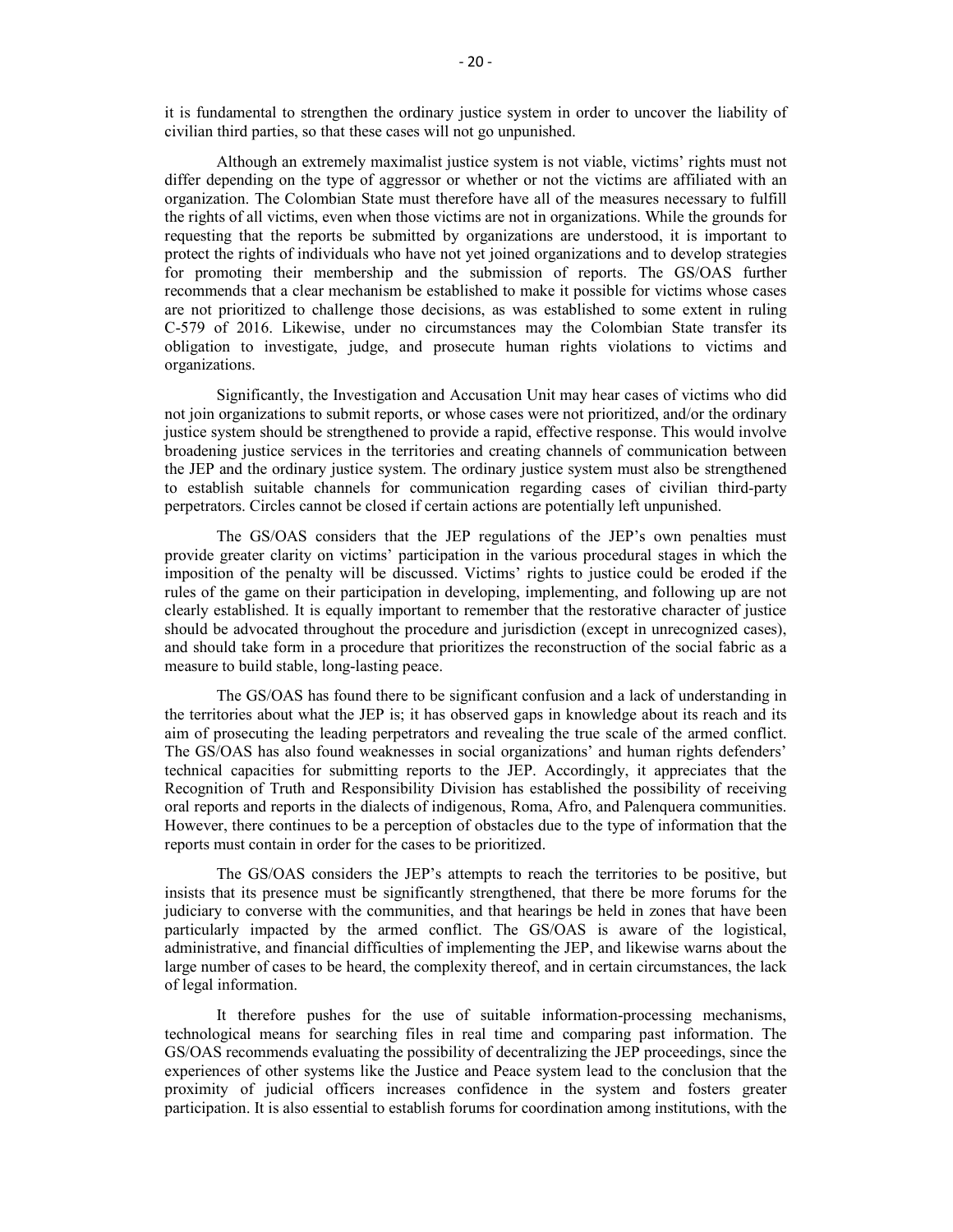ordinary justice system as well as with the other components of the Comprehensive System for Truth, Justice, Reparation, and Non-repetition (SIVJRNR) and competent bodies.

The GS/OAS insists that the lessons learned from Justice and Peace be applied in the JEP, especially with regard to identifying contexts, macrocrime patterns, and the top-level perpetrators, since this has improved the legal, social, and historical understanding of many actions and dynamics. It also pushes for the assessment of other ways of investigating and building the cases, for example, based on the dynamics of macrovictimization within the logic of territorial patterns.<sup>27</sup> Lastly, the GS/OAS is aware that the JEP will face new challenges when it is applied, and that faults, gaps, a lack of definition, and errors will be found and must be resolved through the State and not according to specific interests.

With that in mind, the MAPP/OAS has launched the system for supporting and monitoring the implementation of the Special Jurisdiction for Peace, which includes a judicial monitoring component as well as the analysis of categories based on information gathered from the communities and the victims, in order to recommend territoriality-based strategies for judicial review. The MAPP/OAS has also begun a process of supporting and monitoring victims' access based on strengthening the capacities for submitting reports. It is initially providing this support on the Pacific coast of Nariño, in the Urabá Antioquia region, and in the Darién Chocó region. It also started information-gathering activities, to improve the approach to the JEP's own penalties once the Court hands down the guilty verdicts.

### *2.1.2. Special Indigenous Jurisdiction (JEI)*

 $\overline{a}$ 

The GS/OAS reiterates the sacred principle enshrined in the American Declaration on the Rights of Indigenous Peoples, among other instruments: the collective right of indigenous peoples to resolve their conflicts according to a regime of regulations and procedures that they have developed based on their own worldviews.<sup>28</sup>

The GS/OAS reiterates that the need for coordination among the JEI, the national justice system, and the transitional justice systems, is even more pressing at the current time, in which the Special Jurisdiction for Peace is being implemented as a resource for achieving truth, justice, redress, and non-repetition for thousands of victims of the armed conflict, including indigenous peoples who have been adversely impacted.

As previously noted, coordinating the JEI and the JEP is a major challenge. Responsible coordination is necessary in order to provide comprehensive solutions to a host of situations and conflicts, to prevent double jeopardy for indigenous parties, to recognize and repair the collective damages that the armed conflict has brought on indigenous peoples, to ensure the return and reintegration of indigenous ex-guerilla soldiers in their communities in a way that does not cause them or the communities trauma, etc.

The Colombian State and the indigenous organizations have not yet been able to agree on a document that will make it possible to enact the Coordination Law, pending since 1991, when it was established in Article 246 of the national constitution with the objective of clearly establishing the mechanisms for the ordinary jurisdiction and special indigenous jurisdiction to come together, work together, and resolve disputes. The GS/OAS appreciates that the CSJ

<sup>27.</sup> There are many aspects that can be analyzed to strengthen this position, such as the movements of the aggressors over the years of the conflict, commander changes, and the simultaneous presence of multiple armed actors in the same territory. These aspects will complicate prosecution, hence the proposals under this territorial logic have various methodologies, like the "arc of history," among others.

<sup>28.</sup> The GS/OAS similarly recalls that the existence and validity of the Special Indigenous Jurisdiction (JEI) is confirmed in the Political Constitution of 1991, as a reflection of Colombia's multiethnic and multicultural character.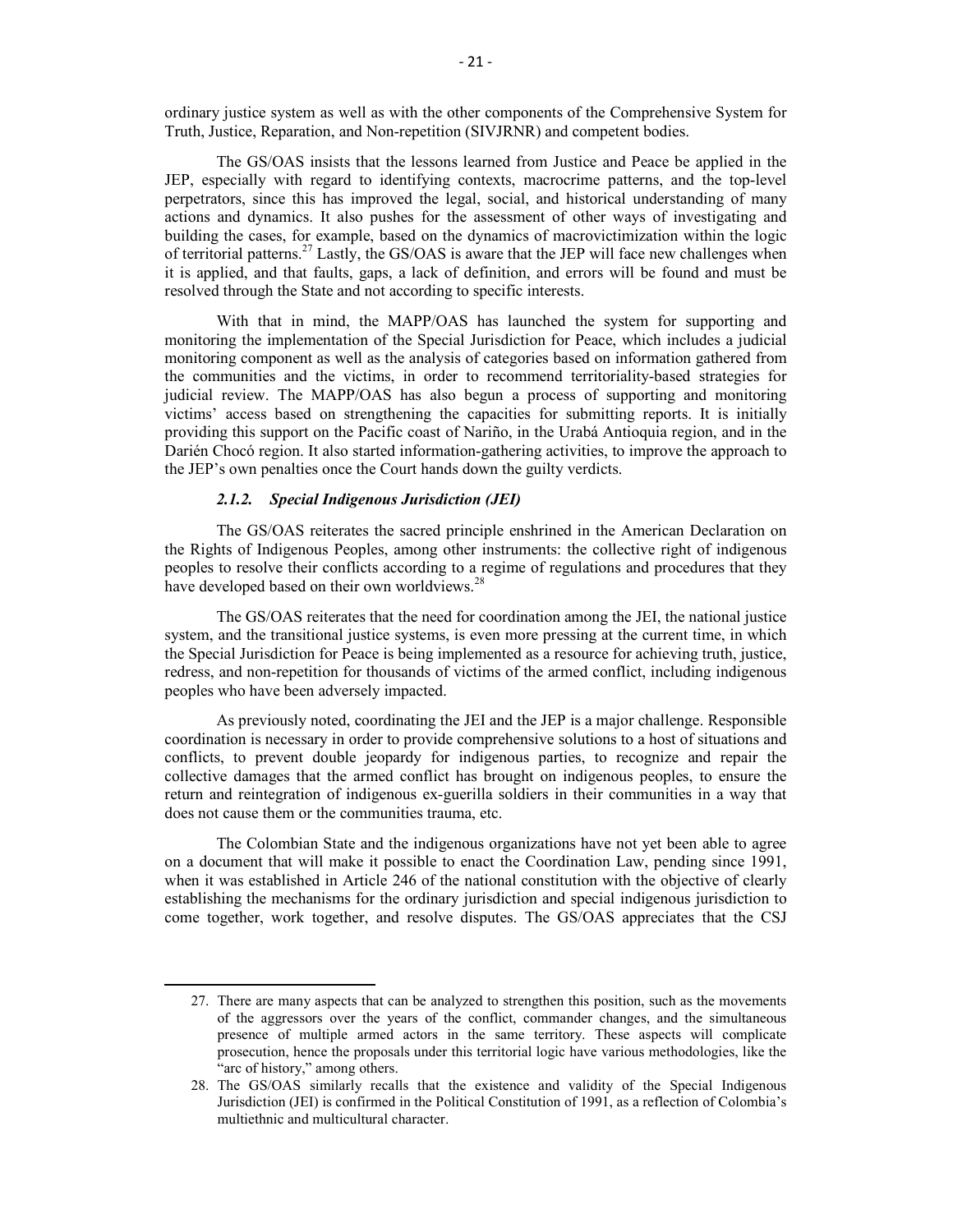convened the 4th national meeting of the JEI, $^{29}$  as the most inclusive venue for interiurisdictional coordination.

Together with the JEP Ethnic Committee, the MAPP/OAS has started a process to provide technical support for the guidelines to a protocol for the interaction between the JEP and JEI. Similarly, and taking into account the restorative nature of the indigenous justice system,<sup>30</sup> the MAPP/OAS is collecting various indigenous peoples' experiences with restorative justice, to incorporate them into the JEP's judicial procedure.<sup>31</sup>

The GS/OAS considers the coordination with the new transitional justice mechanism to represent an opportunity to raise awareness and strengthen indigenous peoples' own justice systems, and feels it should accompany the coordination efforts being made with the ordinary justice system. The objective is for the three systems to coalesce and exercise their jurisdictions in a coordinated, effective way, helping to decrease rates of impunity and clashes between jurisdictions, and to responsibly dispel the perception of indigenous justice as a lax system that does not effectively punish perpetrators, used as an excuse to avoid criminal liability.

The GS/OAS calls on the State bodies and indigenous authorities to work together so as to strengthen government processes and their own indigenous justice system, with a view to reducing impunity; establishing internal regulations for the indigenous peoples; furthering indigenous correctional centers so that community offenders are not sent to ordinary prisons; strengthening and expanding the processes and mechanisms of coordination that already exist in some regions of the country, in order to make them more upright and to establish dialogue and reconciliation processes among the indigenous and judicial authorities according to a multicultural worldview that makes it possible to resolve potential conflicts of authority over the coordination criteria.

## *2.1.3. Construction of a criminal policy for the post-conflict period*

The GS/OAS considers the dismantling of criminal organizations and finances through the justice system to be an especially important factor in building peace, improving communities' perceptions of institutions, and consolidating the social and democratic rule of law. Accordingly, it considers it important to reevaluate the current prohibitionist, punitive criminal policy, given that, particularly with regard to matters of drugs, it has adversely impacted the weakest links of the chain and the territories most affected by violence.<sup>32</sup> For the GS/OAS, it is important that the change in the criminal and prison policy be geared towards dismantling criminal networks and organizations and providing social, economic, and peace policies for the most vulnerable communities.

The efficacy of this criminal policy should not be measured by the punitive results that may result from institutional actions, but rather by the improvement in living conditions in the affected communities and the decrease in offenses linked to organized crime. The work of completely dismantling multinational crime groups must be a joint effort stemming from a multiregional political commitment, as the lynchpin for sharing information and experiences and reducing the presence of these crime groups. The efforts to pursue and dismantle these

<sup>29.</sup> Held November 31 and December 1, 2017, with MAPP/OAS support.

<sup>30.</sup> A type of justice that, unlike retributive justice, does not seek punishment but rather the restoration of victims' rights and the healing of the victims as well as the perpetrators of the crimes.

<sup>31.</sup> The Embera Chamí, Yagua, Kokama, Tikuna, Nasa, Yanakona, Wayuú, Arhuaco, Wiwa, Kankuamo, Kogui, Inga, and Camëntsa peoples.

<sup>32.</sup> The communities feel that the institutional apparatus does not provide social, economic, or peace policies, but rather only punitive measures. Oftentimes the people who are incarcerated are the heads of their households, meaning that the family unit is left with no livelihood whatsoever. Furthermore, pursuing the weakest links, like the Terrorism Support Networks (RAT) or the growers, does not help to truly dismantle criminal networks.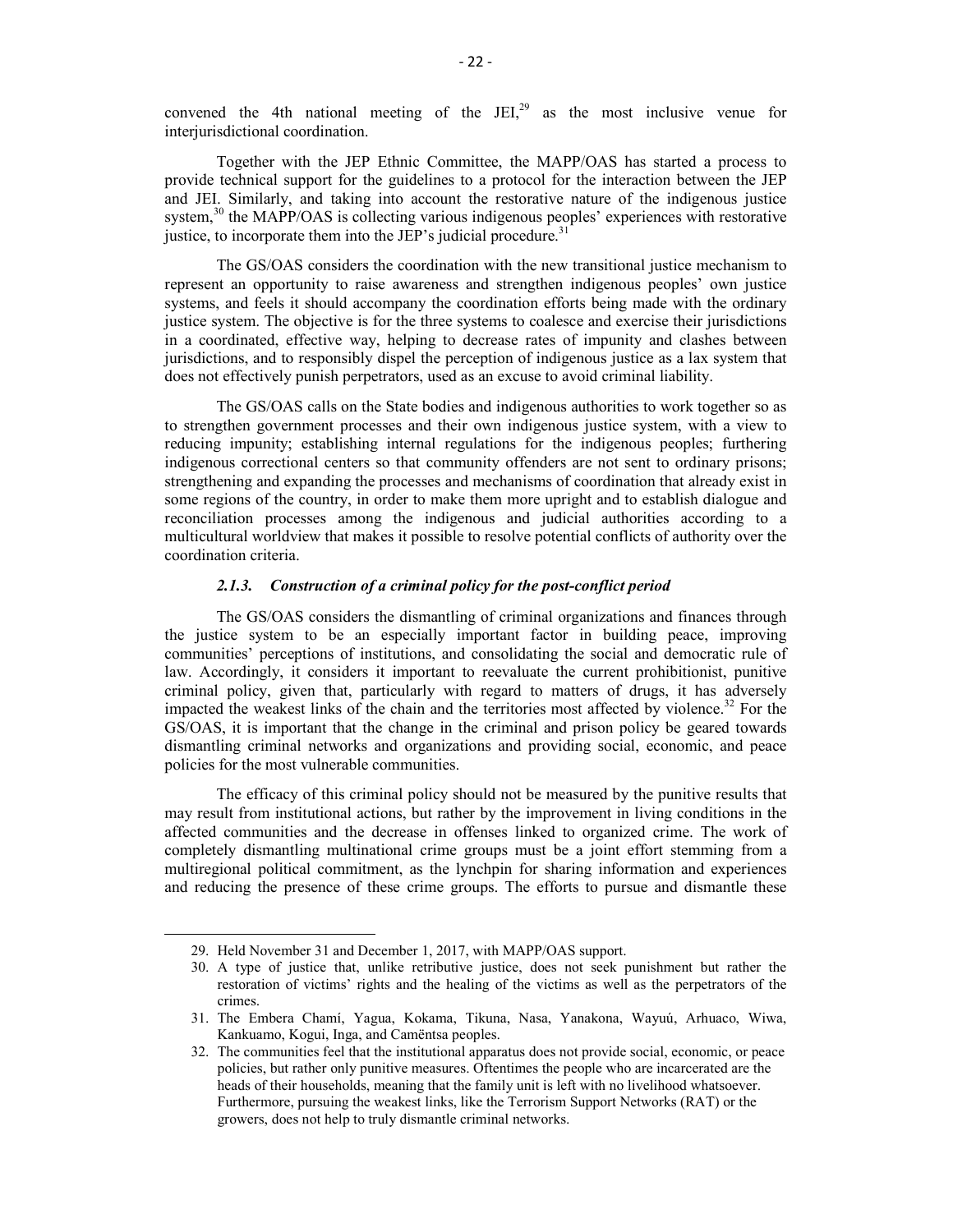networks' economic and political ties, as well as their criminal finances, must also be strengthened.

Accordingly, the GS/OAS considers it important to take the following aspects into account: the prosecution of perpetrators of harm to community representatives, which must be efficient and proportional to the decisions made in prosecutions of social leaders; a consistent drug policy that includes special criminal treatments for the weakest links in the drug trafficking chain; and mechanisms for accommodating the organized criminal groups and organized armed groups and submitting them to justice.

With regard to the investigation, pursuit, and effective prosecution of the perpetrators of harm to social leaders, beyond the challenges already described with regard to the investigation methodologies in the territories, the GS/OAS has observed that the institutions and the communities do not share the same concept of prosecution, which keeps the perception of impunity alive. While the government bodies consider effective prosecution to mean identifying the alleged perpetrator,<sup>33</sup> many communities understand justice in terms of the social dimension of the crime, and seek to restore the social ties that were damaged by the criminal action. The GS/OAS has collected community perceptions, especially in Cauca and Chocó, where there is an insistence that justice also must entail reparation and truth measures, and guarantees of nonrepetition.<sup>34</sup>

The perception that justice officials are biased or have been coopted, like the application of de facto justice systems, is a factor that negatively impacts the communities' relationships with the prosecutor's office, for clarifying the damage done. Therefore, the GS/OAS applauds the efforts made by the Office of the Prosecutor General to reach out to the populations in the remotest territories in order to explain the extent of their competencies, what their roles are, and how they can work together to effectively prosecute perpetrators and, where applicable, dismantle criminal organizations. The work done to this end by the prosecutor's office in Cauca is noteworthy; it is one of the institutions that is most highly viewed by the communities in the department.

These processes suffer from the justice system's structural problems. It is difficult to hold hearings, among other reasons, due to the failure to transfer the detainees or because not all parties attend; in addition, the collection of evidence in the territories is complicated by the distances to remote sites, as well as the security situations there and the persistence of a culture of "nonreporting." The GS/OAS congratulates the Office of the Prosecutor General for seeking solutions to these issues, with elements like drones that make it possible for forensic doctors to guide rural doctors by satellite to perform autopsies in the territories, and pushes for replication of these efforts.

In the consolidation of justice proceedings, the GS/OAS recommends taking into account the true context of the territories where the organizations commit their crimes; the structure of the organizations, which are very different from crime pyramids; knowledge of the social foundations and support networks; modus operandi; and forms of community outreach. The process of subjecting groups to justice has three phases: collective outreach, prosecution, and enforcement of the penalty. This process requires certain determinations and clarifications<sup>35</sup> that were not provided for by law, which could lead to issues and difficulties in enforcement. The GS/OAS recognizes that progress has already been made on regulation of the first phase, through Decree 1455 of 2018, which makes it possible to start approaching groups and holding talks among the organized armed groups and the Colombian government.

<sup>33.</sup> Without the need for a conviction.

<sup>34.</sup> The GS/OAS thus insists, as in the twenty-fourth report, that the victims' rights to truth, justice, redress, and non-repetition, must be clearly recognized and satisfied in these cases and not only in transitional contexts.

<sup>35.</sup> For example: victims' participation, special social reintegration programs, special detention conditions in agricultural colonies, etc.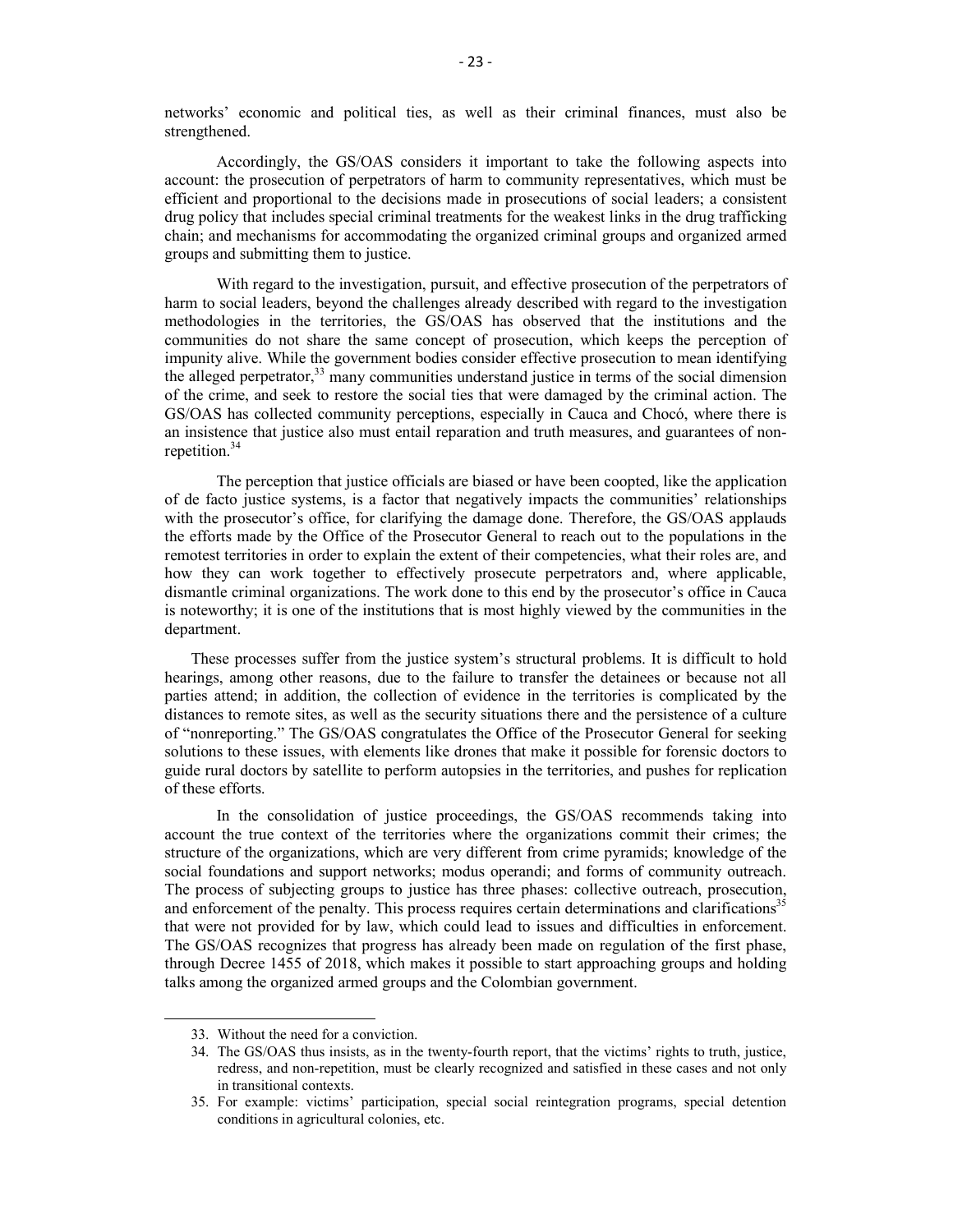Victims' access to truth and comprehensive redress must be guaranteed within this ordinary criminal system. Accordingly, the GS/OAS calls for reviewing the regulations in force on redress, in order to adapt them to the special situations and contexts of the victims of these groups. The UARIV and URT may provide institutional leadership for suits on the enforceability of rights. Likewise, procedural safeguards must be established to guarantee the victims' participation. The prosecutor's office may approach the territories under a setup similar to Justice and Peace, with forms on acts attributable to these groups and with the participation of local institutions. It will also be important to establish pathways for psychosocial support and protection, considering the victims' participation in the process and the harm that could come to them as a consequence thereof.

For resocialization behind bars to be effective, it must take into account the role played by the incarcerated members of the organizations, as well as the types of victimization, in defining the appropriate penitentiary treatment. The Justice and Peace experience in in educational modules on civics, culture of lawfulness, and psychosocial support, has been fundamental during the sentence and the return to society. The assigned penitentiary treatment must include training activities and the development of skills and abilities for post-release employability, so that after the prison term, the released individuals will have the resources to legally support themselves and their families. The GS/OAS also considers it important to develop and regulate all aspects of the special reintegration programs.

Taking into account that the criminal organizations operate for economic purposes, as revealed by their use and employment of material goods, the laws against money laundering and on forfeiture<sup>36</sup> demonstrate that a policy against criminal organizations cannot be developed without consideration of the economic roots of the issue, and they similarly prove that the investigations must address treasury/tax aspects.

The GS/OAS feels that a timely investigation should be conducted of the goods held by these individuals, for an effective forfeiture process; this will entail a thorough review of their laundering of assets and their assets abroad. It is also important to ensure that the Fund for Rehabilitation, Social Investment, and the Fight against Organized Crime (FRISCO) appropriately safeguards these goods, with the purpose of later returning them to the victims. The forfeiture and anti-money-laundering laws must extend beyond the national borders and account for the transnational nature of the issue. Therefore, the GS/OAS recommends establishing timely forums for international legal cooperation.

#### **2.2. Prison and penitentiary conditions in transitional justice contexts**

The GS/OAS has noted the progress made towards reshaping the concept of punishment and committing to new content in the resocialization and reintegration programs as a result of the ongoing and upcoming transitional justice processes. In the period covered by this report, the MAPP/OAS has monitored 30 detention centers,<sup>37</sup> giving it the opportunity to, first of all,

<sup>36.</sup> Law 1708 of 2014 and Law 1849 of 2017.

<sup>37.</sup> High and Medium Security Penitentiary and High Security Prison Facility (EPAMSCAS**-**Cómbita Boyacá); Bogotá Metropolitan Penitentiary and Prison Complex (COMEB**-**Bogotá, Cundinamarca); Acacias Medium Security Penitentiary and Prison Facility (EPMSC-Acacías); Yopal Penitentiary and Prison Facility (EPC-Yopal); Cali Medium Security Penitentiary and Prison Facility (EPMSC-Cali); Jamundí Penitentiary and Prison Complex (COJAM-Jamundí); High and Medium Security Penitentiary and High Security Prison Facility (EPAMSCAS-Palmira); Valledupar Medium Security Penitentiary and Prison Facility (EPMSC-Valledupar); Valledupar High and Medium Security Penitentiary and High Security Prison Facility (EPAMSCAS-Valledupar), Cúcuta Penitentiary and Prison Complex (COCUC-Cúcuta); Medellín Medium Security Penitentiary and Prison Facility (EPMSC-Medellín); Istmina Medium Security Penitentiary and Prison Facility (EPMSC-Istmina); Mocoa Medium Security Penitentiary and Prison Facility (EPMSC-Mocoa); Arauca Medium Security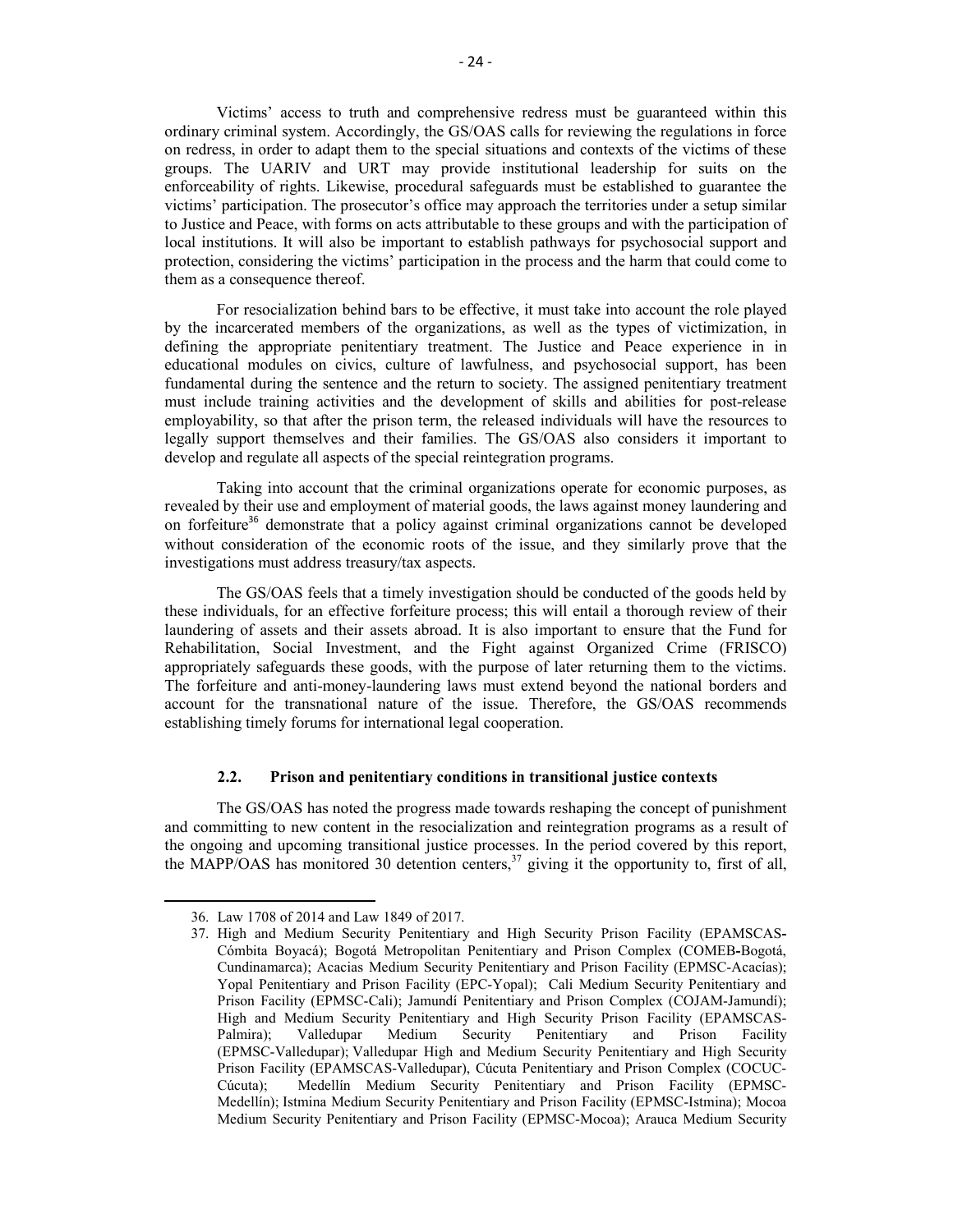raise awareness of certain overall situations afflicting Colombian jails, already discussed in prior reports. Second, it was able to positively influence the cases that, due to their humanitarian nature, required direct intervention. Lastly, it issued recommendations on structuring the prison policy.

The GS/OAS is aware of the unconstitutional state of affairs in Colombian prisons, which undoubtedly violates the human rights of the detainees. The problems that have arisen continue unchanged: high rates of overcrowding, issues in accessing health services, the precarious and dilapidated physical infrastructure, insufficient human resources, excessive use of force, lack of a gender and differential approach in the prison policy, and flaws in the resocialization plans, among other more minor problems. The GS/OAS recognizes the actions taken by the Colombian State to overcome the prison crisis;<sup>38</sup> however, many challenges remain. The unconstitutional state of affairs persists and as of now no clear progress has been made on truly decreasing the level of overcrowding. The rate of overcrowding is currently  $46.6\%$ <sup>39</sup>

In its support work, the MAPP/OAS is promoting two spaces in the department of Chocó, of interest to the prison issue. First, it convened a roundtable on humanitarian relief at the EPMSC Quibdó, attended by various regional entities. Several meetings were held, resulting in a fiscal and economic commitment from the municipal governments of the department of Chocó, to mitigate and address some of the most pressing issues. Second, it has been promoting a prison observatory in the department of Chocó, whose objective is to support interinstitutional coordination, allowing the competent bodies to efficiently and suitably address problems that arise.

## *2.2.1. Deprivation of liberty of members of the ELN and indigenous communities*

The GS/OAS finds that the problems in the detention centers visited, such as access to health services, overcrowding, infrastructure, etc., directly impact individuals who have some type of relationship with or belong to the ELN. Since the correctional facilities do not implement any kind of differentiated treatment for such prisoners, they end up suffering the same unconstitutional living conditions found throughout the Colombian penitentiary and prison system. Only some of the 17 establishments visited where members of the ELN were detained<sup>40</sup> were not overcrowded.<sup>41</sup>

Penitentiary and Prison Facility (EPMSC-Arauca); Florencia Medium Security Penitentiary and Prison Facility (EPMSC-Florencia); Heliconias Penitentiary Facility (EP Heliconias); Ibagué Penitentiary and Prison Complex (COIBA); Espinal Medium Security Penitentiary and Prison Facility (EPMSC-Espinal), Buen Pastor de Bogotá Women's Prison (RM Bogotá); Medellín Penitentiary and Prison Complex (COPED-Pedregal); Bucaramanga Women's Prison (RM Bucaramanga); Puerto Carreño Municipal Jail; Inírida Municipal Jail; Buenaventura Medium Security Penitentiary and Prison Facility (EPMSC-Buenaventura); Tumaco Medium Security Penitentiary and Prison Facility (EPMSC-Tumaco); Popayán High and Medium Security Penitentiary and High Security Prison Facility (EPAMSCAS-Popayán); Silvia Medium Security Penitentiary and Prison Facility (EPMSC-Silvia); Quibdó Medium Security Penitentiary and Prison Facility (EPMSC-Quibdó); Caucasia Medium Security Penitentiary and Prison Facility (EPMSC-Caucasia); Girón High and Medium Security Penitentiary and High Security Prison Facility (EPAMSCAS-Girón).

<sup>38.</sup> A) restorative justice program led by the Office of the Inspector General; b) incarcerated persons savings program for old-age led by the Ministry of Justice; c) United for Human Rights Contest led by INPEC.

<sup>39.</sup> INPEC statistical report - July 2018. Consult online:

http://www.inpec.gov.co/web/guest/estadisticas/informes-y-boletines.

<sup>40.</sup> In only 17 of the 30 detention centers visited by the Mission in the period covered by this report were there found to be members of or individuals associated with the ELN.

<sup>41.</sup> EPAMS CAS ERE Popayán, EPAMS CAS Cómbita, EPAMS Girón, COIBA Ibagué.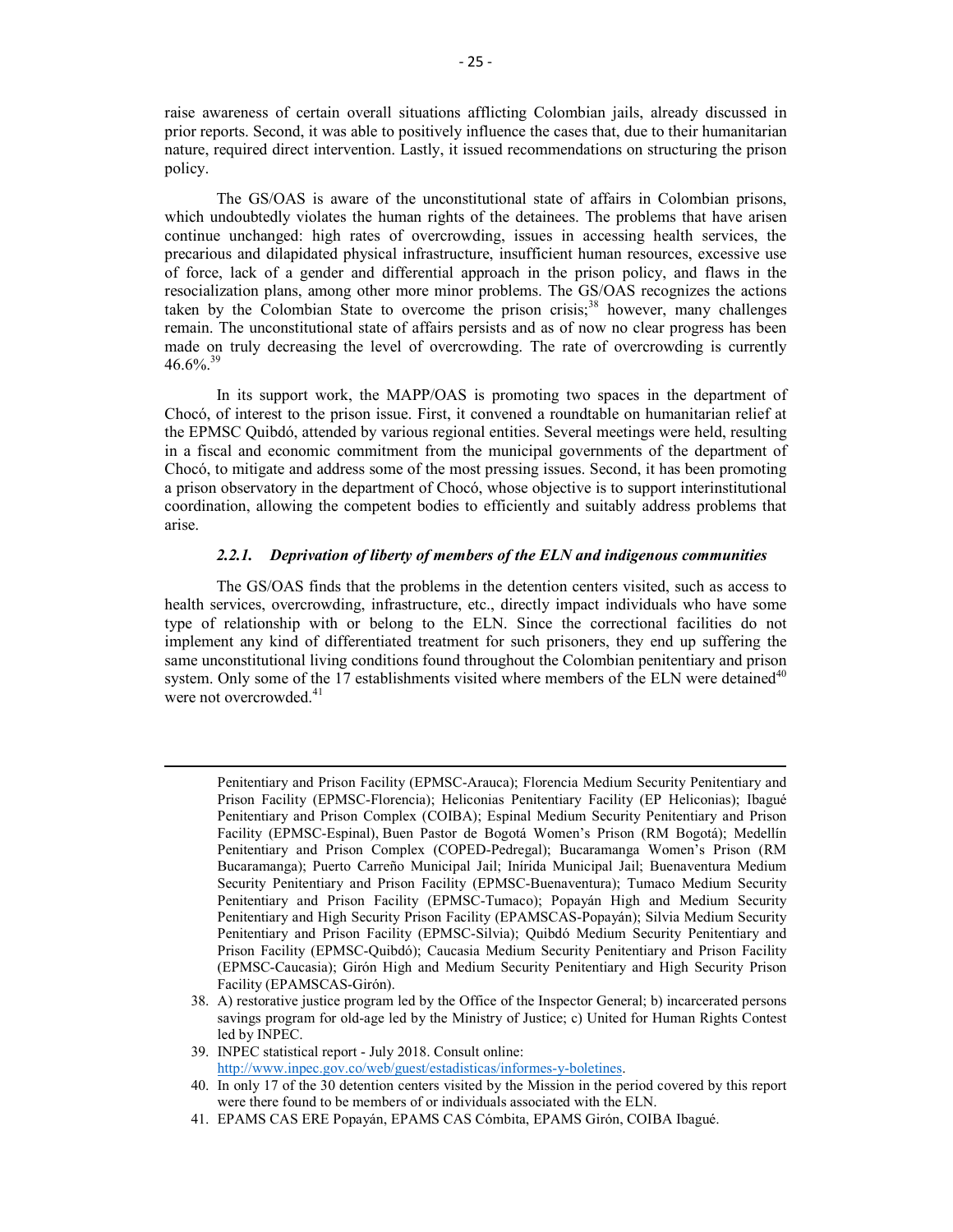With regard to the points addressed at the Discussion Commission between the national government and this illegal armed group, the GS/OAS, through the MAPP/OAS, has found that the incarcerated members of the ELN do not feel that the so-called "humanitarian relief" is being provided. They indicate that they had not begun to receive their respective medical treatments, that some individuals remained imprisoned in detention centers far from their families, and that the groups within the prisons had not been formed.

The GS/OAS has observed that overall, the security risks to these individuals inside the prisons are due to situations that naturally arise as a result of living with other prisoners and not exclusively because of their ties to the ELN. Furthermore, the GS/OAS has learned that there has been a break in communications between the ELN delegation and the imprisoned members of the ELN, who in many cases find out about advancements and setbacks through the mass media.

The indigenous persons detained in prisons administered by the Colombian State have come to those prisons through two different channels: one, the ordinary criminal justice system, and two, the Special Indigenous Jurisdiction. Consequently, the main challenge is to properly apply the ethnically differentiated resocialization during the execution of the sentences handed down by the indigenous authorities.

The GS/OAS has also found that certain problematic situations persist for members of indigenous communities who are incarcerated in State-administered prisons. These issues continue to be the lack of principles and criteria in the ethnicity-based prison treatment plans, the distance from their families and indigenous reservations, the blocking of traditional indigenous medicine and rituals for medical treatment, and the lack of courtyards exclusively for members of indigenous communities at some prison facilities.

# **3. Public policy on victims, participation, and territorial peace**

#### **3.1. Territorial impacts of the land restitution policy**

 $\overline{a}$ 

The GS/OAS warns that, despite the institutional intervention in zones where the  $FARC-EP$  was historically present, the campesino population<sup>42</sup> turns to former  $FARC-EP$ commanders to request "authorization" and to return to properties that were cleared or abandoned by the formerly armed group. Along these lines, the GS/OAS draws attention to initiatives that, with the objective of implementing housing or productive projects that will facilitate the reintegration of former FARC-EP combatants, entail legal transactions for renting or purchasing properties or territories claimed for land restitution or the re-establishment of territorial rights by ethnic communities that were victimized by the armed conflict.

The GS/OAS is concerned that the measures to relieve the overburdened justice system with regard to the public policy on land restitution will be temporary and annual. Such action would not alleviate the high levels of gridlock in the specialized land restitution jurisdiction: of the requests recorded in the Registry of Forcibly Cleared and Abandoned Lands submitted to the judges, only 32% (or 1 of every 3) have been decided.

It bears emphasizing that the land restitution judges and justices also have jurisdiction over the lawsuits for re-establishing the territorial rights of indigenous and Afro-Colombian communities victimized by adverse impacts on the territories related to underlying factors or aspects of the internal armed conflict. The GS/OAS is even more concerned about the legal

<sup>42.</sup> Municipality of Yondó (Antioquía), southern Santander department, the police inspection division of La Unión Peneya in the municipality of La Monañita, the rural zone of Florencia, the area known as Yarí in the municipality of San Vicente de Caguán, and the rest of the northern area of the department of Caquetá, as well as in the municipality of Uribe in the department of Meta.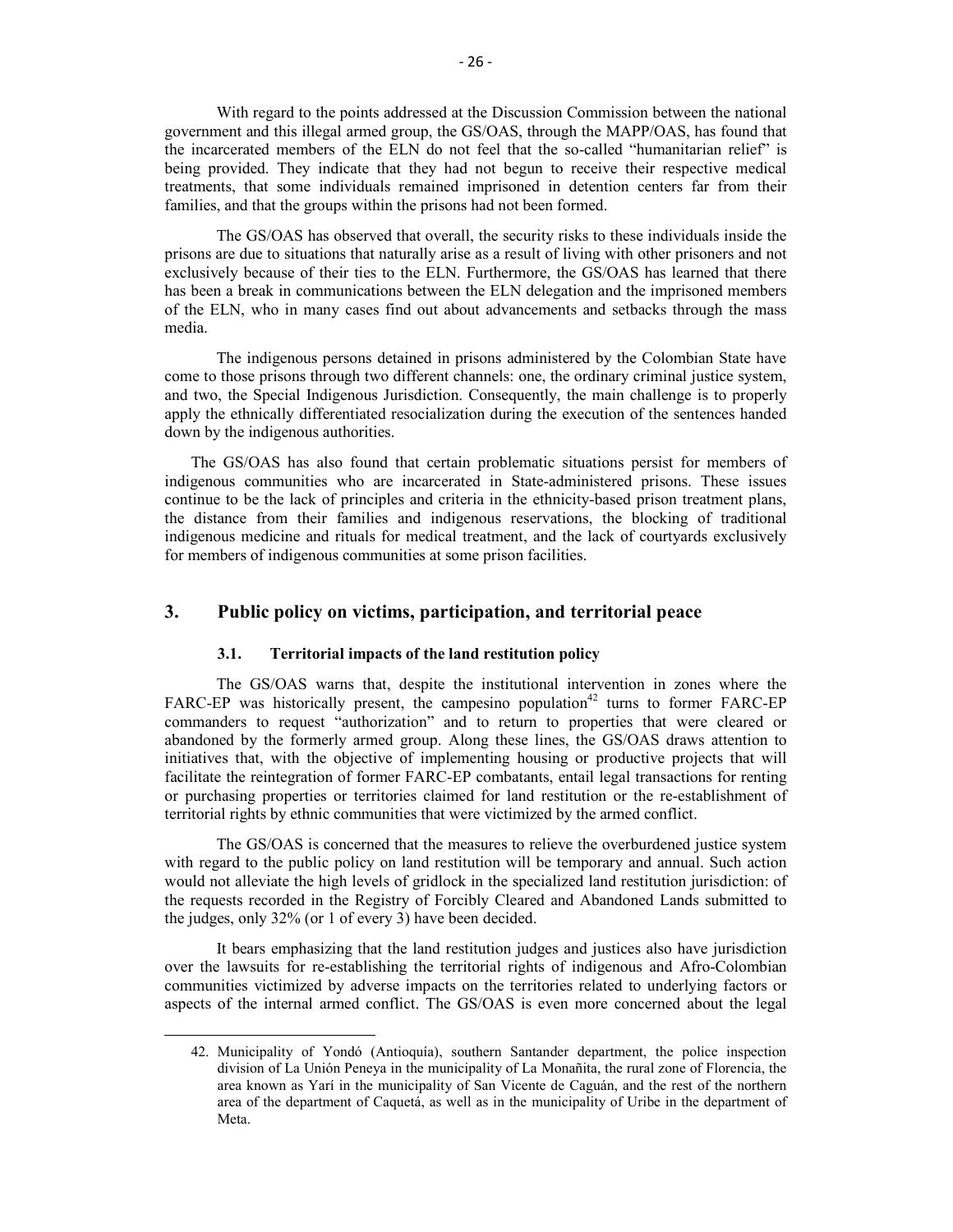gridlock facing these more complicated cases, since in the public policies' seven-year history, 32 precautionary measures and only 10 rulings have been issued, 5 of them during the period covered by this report. Rulings are pending in another 46 cases.

The MAPP/OAS has also monitored the limited level of compliance with the orders issued in the rulings and precautionary measures in favor of the indigenous and Afro-Colombian communities. It considers there to be three lingering challenges for the Colombian State: establishing security conditions and, therefore, guarantees of non-repetition in the collective territories; establishing a pathway to define the legal situation and how to effectively serve the campesino colony communities that have settled in the collective territories; and the rapid and effective implementation of orders issued in present and future rulings, fulfilling the ethnic communities' right to establish, with a differential approach, the measures for their territories and communities, especially in proceedings associated with infrastructure and energy mining megaprojects that affect the collective territories in question.

Lastly, the GS/OAS considers that the high rates of judicial gridlock and denials in the administrative phase mostly come down to, among other causes, the lack of an agricultural jurisdiction that would effectively resolve the conflicts over land use and ownership in Colombia. Implementation of the agricultural jurisdiction, combined with other measures like the multipurpose land registry and the plans for the social regulation of property, would positively impact the transformation of Colombian rural zones, facilitating the progress and sustainability of the public policies for peace, such as the land restitution policy.

# **3.2. Implementation of processes and strategies for rural and economic transformation for peace, emphasizing the PDET**

The GS/OAS recognizes that one of the major challenges in developing the PDET is achieving local and national coordination of government institutions, supported by proactive participation, with proposals, reach, and consensus on the communities' urgent and strategic actions for achieving the socioeconomic transformation of territories where the principal problems continue to be the conflicts and actions of armed groups. The historical distrust felt in the communities most affected by the conflict is a latent threat for challenges like coordinating the various mechanisms implemented as strategies for rural and economic transformation for peace.

First of all, the GS/OAS considers that the institutions' budget allocations to programs and plans can represent an opportunity or an obstacle when it comes to implementing the PDET. A realistic budget, paired with transparent execution of the funds, could significantly boost trust and foster the desired socioeconomic development.

The GS/OAS considers coordination with other territorial plans, like the life plans and collective redress plans, to be one of the most troubling issues in the territories, since the ethnic groups stress that Agency for Territorial Renewal (ART) employees are unaware of their life and safeguard plans and fail to coordinate with indigenous leaders and representatives, meaning that the ethnic pathways for applying the ART methodology are not acknowledged.

With regard to the human and financial resources necessary for constructing the PDET, the communities feel that the ART professionals are unqualified to ensure clarity on issues like developing or proposing agricultural or productive projects, land-use planning, land formalization regulations, and the current situations of the campesino reserve zones and national natural parks, all of which are very important issues involved in constructing the PDET. Furthermore, there are not enough funds to implement and complete the prior consultation in ethnic territories.

Lastly, the Mission observes that the communities in the municipalities that were not included as PDET zones are displeased. These communities state that although they meet the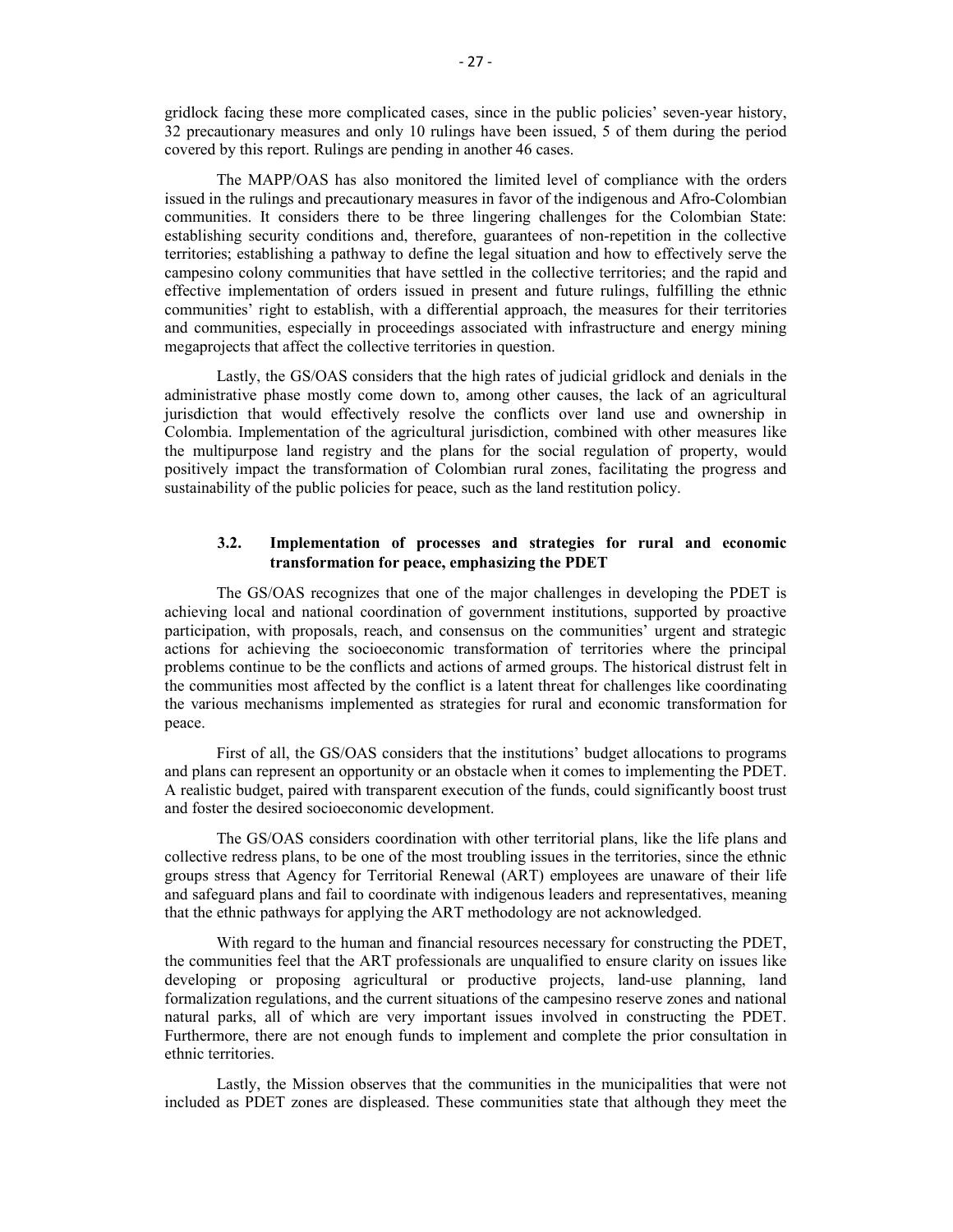same criteria of high levels of conflict and economic and social distress, they will not benefit from the implementation of a tool that would offer them short- and medium- term solutions for addressing issues of land, social and economic conflicts, reparation for victims, etc.

### **3.3. Implementation of citizen participation mechanisms in planning community territorial development and territorial peace programs**

In terms of the opportunities for and challenges to citizen participation for young people, the GS/OAS has observed that forums for youth citizen participation, established in Law 1885 of March 1, 2018, which amends and regulates Law 1622 of 2013, are weak or nonexistent. The main obstacle appears to be that young people have not taken ownership of these forums, since they do not believe they will afford them advocacy or true participation in public policy issues in their municipalities or departments.

Although young people often get together to play sports or engage in artistic endeavors, few seek out forums for civic education and participation. In Norte de Santander, however, unlike in most of the other territories, the Network of Young Agents for Peace (Joenpaz) plays a leading role in providing education about the Final Agreement and has an interest in the processes put forward at the ELN Discussion Commission.

On the other hand, with regard to women's participation in the Mission's high-priority territories, the GS/OAS has observed that they engage in various forms of organization, which determine the potential of their collective actions. In many territories, women participate to a lesser degree and with a low level of effective representation. Gender-role-related obstacles to their participation continue to persist. Given these limitations, women tend to focus more on promoting small-scale production and less on advocacy in traditionally male associations like the Community Action Boards. However, in the territories with women's organizations working to defend their rights, female leaders appear to have a greater political influence on proposal development and decision-making within social and community participation.

The GS/OAS considers that in the negotiations as well as in the implementation of the Final Agreement, there remain obstacles to women's-rights-based social and political participation in the territories. Participation and representation gaps based on diverse factors have been identified among sectors of women. The most significant factors have to do with territoriality; peace policies that define women's participation as central (or not); for women involved in community action, the type of collective action that mobilizes them; the intersection of elements of discrimination and violence, such as ethnicity, age, sexual orientation, disability, socioeconomic status, etc., which hinder the exercise of rights; and the continuing action of illegal armed groups in their regions.

That said, with regard to the mechanisms for participation established in Law 1448 of 2011, the UARIV, the Office of the Ombudsman, and the municipal officials adhered to the process for electing representatives of the Victims' Organizations and Victims' Rights Defense Organizations at the municipal, departmental, and national levels for the Victims' Effective Participation Roundtables.<sup>43</sup>

The GS/OAS notes that the challenges for the Victims' Roundtables center on aspects like how to improve advocacy on public policy implementation; improving the role of the Roundtable and its interaction with territorial bodies, victims' organizations, and institutions; overcoming difficulties in expeditiously reporting, monitoring, controlling, and punishing cases of alleged irregularities committed at the Roundtables; generating protocols for supporting third parties (international aid organizations and public policy operators) that square with the national lines of participation; developing guidelines that promote voters' anonymity and the use of

<sup>43.</sup> Designed for public policy advocacy on aspects like generating proposals for implementing the law and following up on it.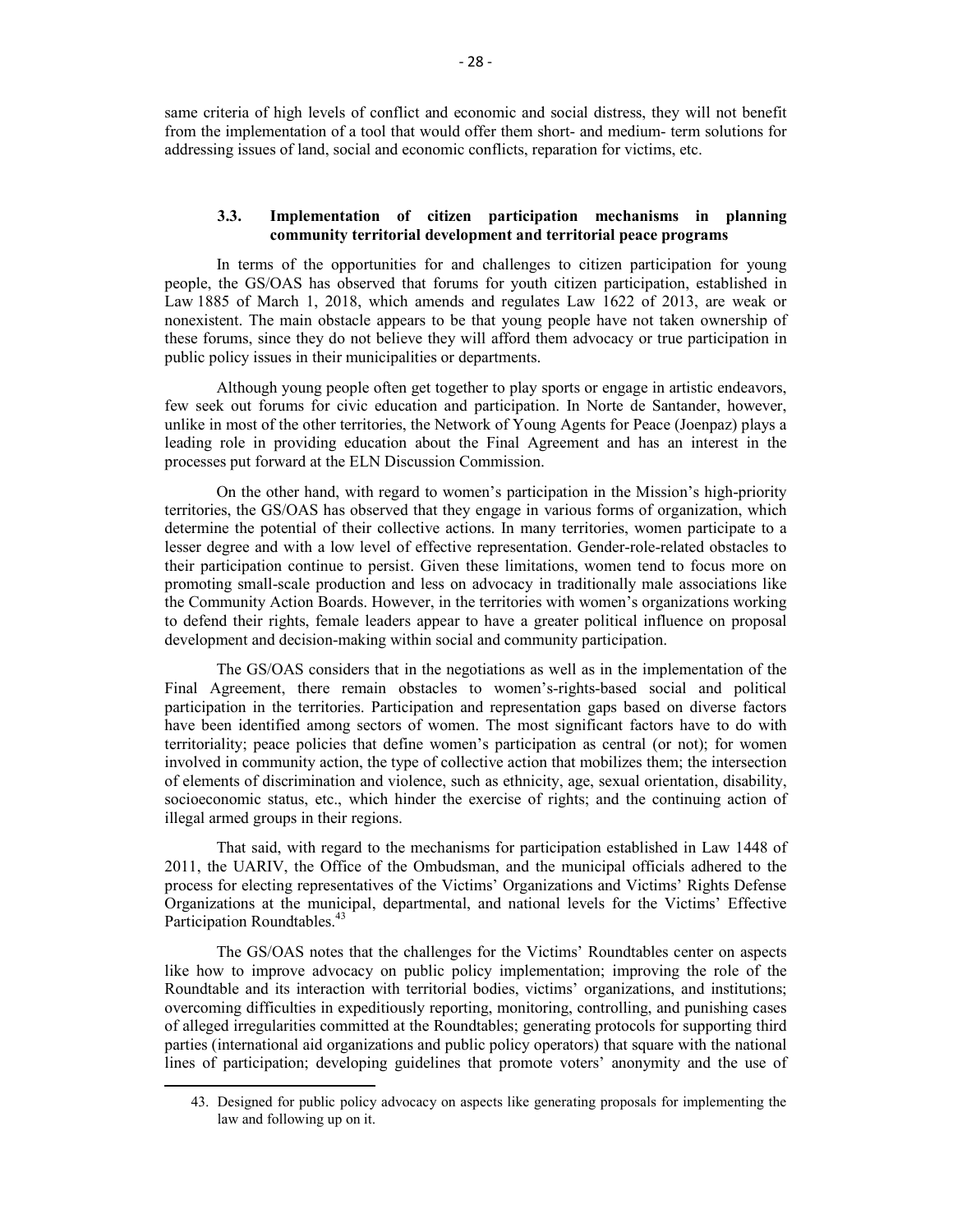unified procedures, including the resolution of conflicts during elections; pushing for the inclusion of victims of the FARC-EP who have not been previously recognized as such; etc.

#### **3.4. Implementation of collective redress processes**

The Colombian State, through the UARIV, has proposed reforming the Collective Redress Program (PIRC) in order to effectively implement Law 1448 of 2011. Likewise, the Final Agreement established the importance of collective redress in the territorial peace model. The GS/OAS recognizes the public announcement of the general parameters for the PIRC as progress; these parameters establish processes for estimating costs, offering features for obtaining funds. However, the victims and parties to collective redress cases feel it is highly improbable that the PIRC will be solidified and implemented;<sup>44</sup> this perception is deepening given that implementation of the law has been taking place for seven years now.

In addition, for the GS/OAS, the development of the Collective Redress Observatory<sup>45</sup> is a step forward, as is the will of the parties to collective redress cases to have an agency for dialogue with the competent institutions. This Observatory monitors, from civil society, collective redress cases. The Colombian State continues to be challenged by the insufficient capacity for coordination among the SNARIV institutions; the unification of figures and allocation of budgets for executing the PIRC; providing effective descriptions of the parties to collective redress; and overcoming administrative challenges in hiring. The aspects that remain to be improved lead to victims' distrust and uncertainty, and cause rifts over expectations left unfulfilled due to delays and noncompliance by the Colombian institutions.

# **IV. RECOMMENDATIONS**

 $\overline{a}$ 

### **1. Security conditions, adverse impacts, and social unrest**

#### **1.1. Security conditions in the territories**

### **1.1.1.** *Presence and actions of illegal armed actors*

- a. To law enforcement, continue the work of publicizing strategies like the Horus Plan in the other intervention zones, through community outreach; the military forces are encouraged to provide follow up in the other intervention zones.
- b. Develop strategies that will make it possible to change the perception, held in some communities in territories with more complex security situations, that they are only sent uniformed officials with poor disciplinary track records.
- c. Analyze alternatives to deploying law enforcement personnel, to prevent the troops' proximity to populated areas from having a counterproductive effect on the communities' perceptions of security. For example, one possibility would be to install encampments and

<sup>44.</sup> Mapiripán and Piñalito (Meta), El Placer and El Tigre (Putumayo), La Gabarra (Norte de Santander), Vereda la Charrasquera (Guaviare), as well as in the ethnic territories like Misak (Cauca), Embera Chamí La Pradera (Caquetá), San José del Palmar (Chocó), Renacer Negro Community Council (Cauca), Cuti Embera Katíos Reserve (Chocó-Urabá), Alto Mira and Frontera Community Council (Nariño), Motilón Bari indigenous people (Norte de Santander), among others.

<sup>45.</sup> Developed by the Pontificia Universidad Javeriana and CODHES.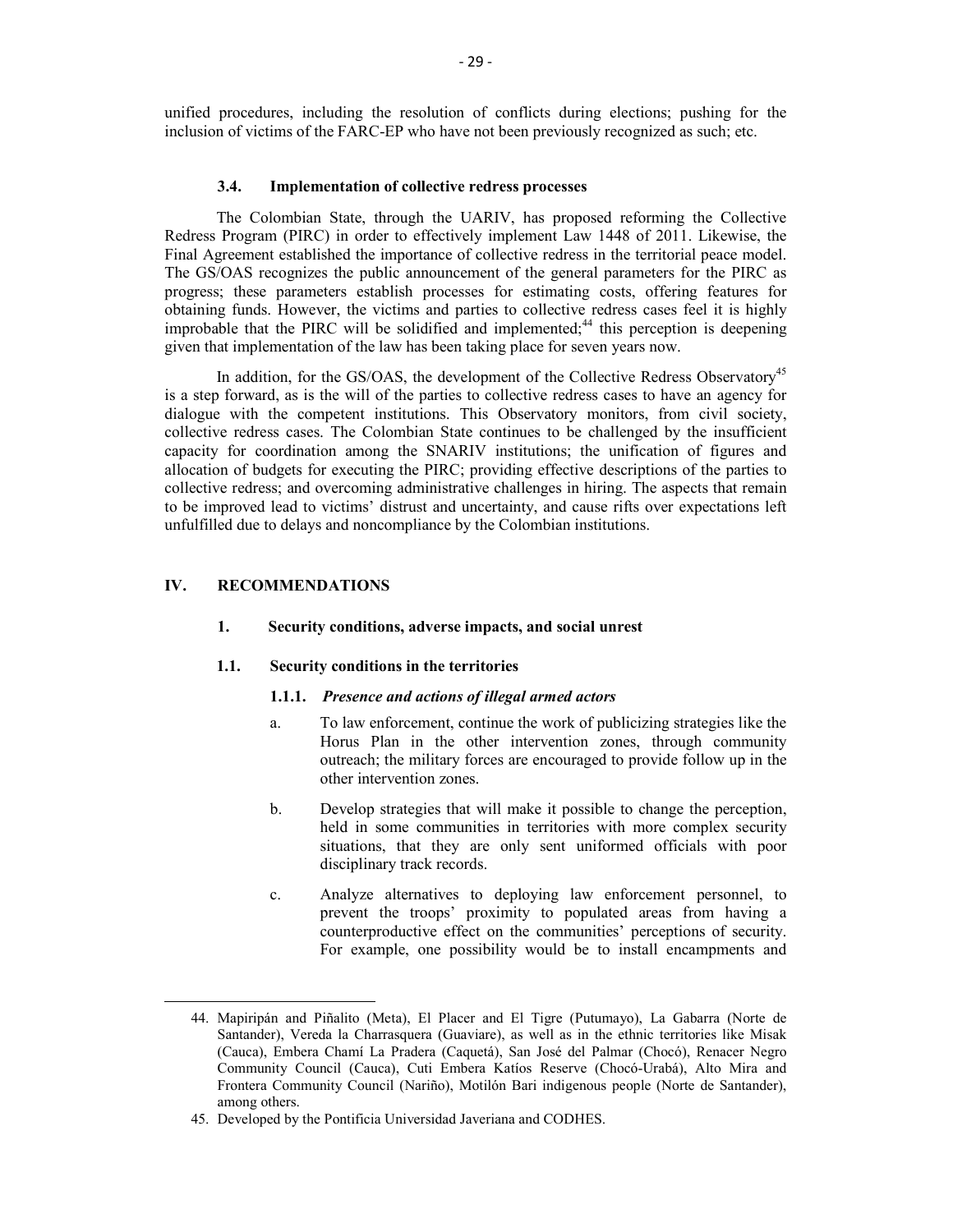perform perimeter surveillance, maintaining basic communications with the area's local and community authorities.

d. Review the organized armed group, organized criminal group, and residual organized armed group classifications, to optimize the strategies for neutralizing them. This will make it possible to analyze how these groups, for example Los Pelusos and Los Puntilleros, have been reshaped over the past few months.

### **1.1.2.** *Harm to communities and social leaders*

- a. Increase the ongoing, comprehensive presence of the State, especially in the remotest areas being reshaped in violent ways, providing security guarantees for short- and long-term participation processes. Likewise, strengthen follow-up mechanisms for periodically updating risk maps with the communities and useful protection experiences in contexts where leaders are at high risk.
- b. To the Office of the Prosecutor General, improve coordination of the central and decentralized prosecutor's offices for investigating organized armed groups and organized criminal groups. The aim of this is to establish a more effective strategy for dismantling these groups, focused on the parameters of Directive 001 of 2012, which emphasizes pursuing the top leaders and establishing patterns and macrocontexts.
- c. To the Office of the Prosecutor General, develop a process for teaching, applying, and disseminating Directive 008 of 2016, on prosecution in connection with social protest.
- d. Implement technical committees for reviewing the cases, to include individuals from the communities or social organizations. Also, develop strategies and protocols to protect the identities of the complainants, to establish trust and recover the credibility of institutional and justice system actions.
- e. To the Ministry of Justice and Law and the Office of the Prosecutor General, make efforts to find alternatives to pretrial detention, considering the capacities of and high levels of overcrowding at the overburdened detention centers, the high costs of maintaining the detained individuals, and the impact on the communities and families.
- f. To the Ministry of Justice and Law, establish forums for dialogue among law enforcement, the prosecutor's office, and organizations, to build trust and transparency.
- g. To the Special Jurisdiction for Peace, move forward with an evaluation of all of the cases that could be considered to involve social protest, in order to make progress on potential out-of-court solutions, considering Article 37 of Law 1820 of 2016.
- h. To the UNP, coordinate with local authorities to implement preventive and protection measures in the territories; speed up risk evaluations to offer timely security plans; adjust and guarantee the effectiveness of the individual and collective protective measures, especially for traditional indigenous and Afro-Colombian authorities who have reported adverse impacts on their lives and integrity associated with their calls to restore territorial rights.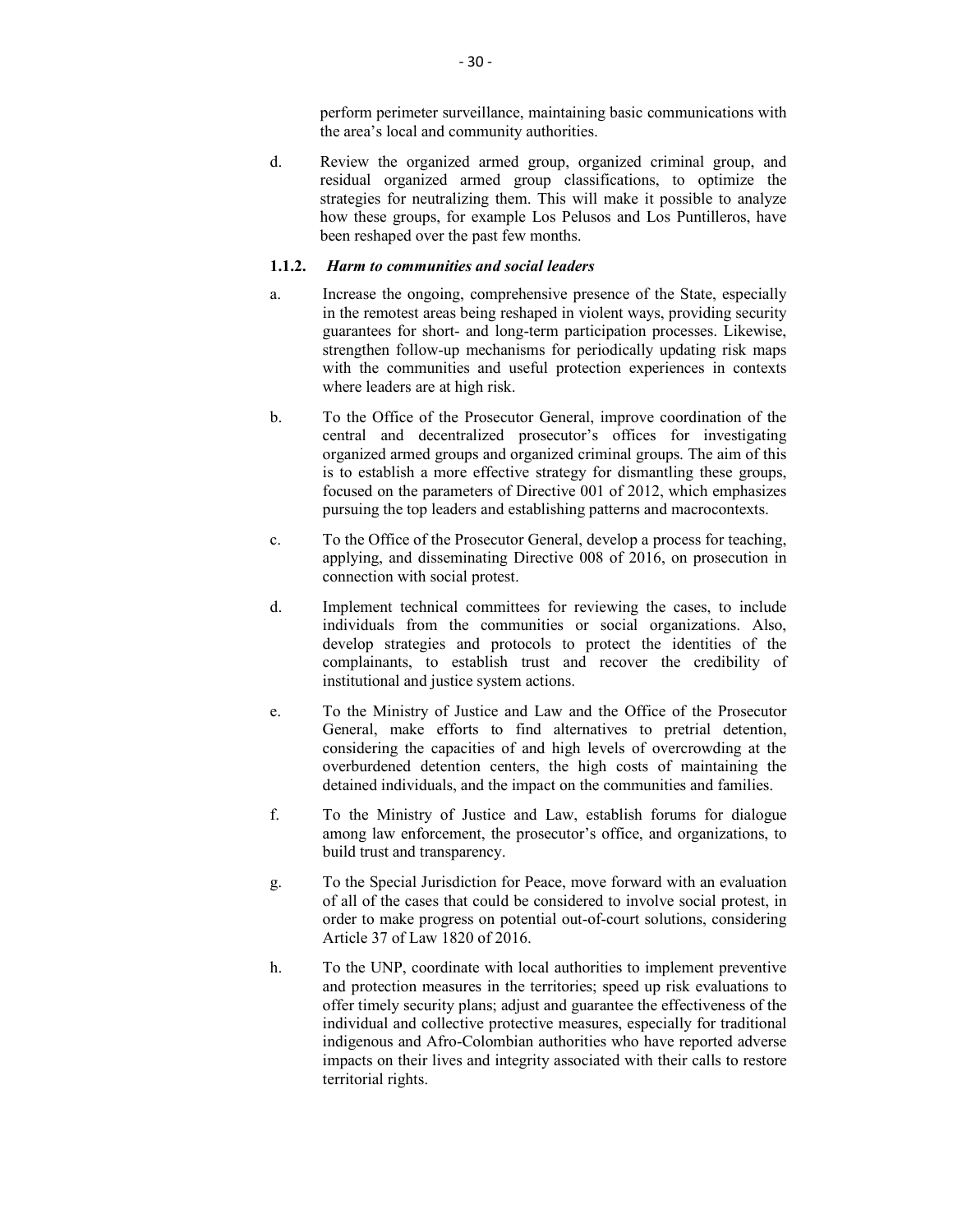i. To the Office of the Prosecutor General, make progress on investigating and prosecuting the masterminds and perpetrators of harm to leaders who promote or call for the fundamental right to land restitution or the re-establishment of territorial rights for indigenous or Afro-Colombian communities.

# **1.2. Social unrest**

# **1.2.1. PNIS**

- a. To the Colombian State, provide differential treatment to women and ethnic groups under the illegal crop reduction policy, addressing the informal nature of land ownership and territorial conflicts; determine how the differentiated penal treatment for small-scale growers will be developed legislatively; and guarantee access to social benefits for all crop-related roles in the production chain, as a subsistence economy.
- b. Establish strategies for security and for addressing criminal activity in the territories where the PNIS is being implemented, to prevent actions that could lead to risks and harm to the communities or hinder free and voluntary illegal crop substitution. The idea of this is to counteract the adverse impacts on the communities caused by the illegal armed groups (organized armed groups, organized criminal groups, ELN, and residual organized armed groups) that have an interest in controlling or benefiting economically from illegal crops and the territory overall.

# **1.3. Dynamics in border zones and their impacts on the communities**

- a. Improve coordination between local and national bodies, in order to establish clear guidelines on how to handle the foreign population in Colombia, as well as the strategies and funds for doing so.
- b. With regard to the armed conflict activity taking place in the Ecuador border area, the GS/OAS recommends increasing the permanent presence of Colombian law enforcement and coordinating with the ethnic communities that live on the border strip, to prevent them from retaliation by the illegal armed actor due to militarization on the border.

## **2. Justice systems in the territories and legal security**

- a. To the Ministries of the Interior and of Justice and the Law, coordinate work with leaders and Community Action Boards to train them on the pathways for access to formal and administrative justice.
- b. To the Ministry of Justice and Law, continue with the mobile institutional events that have been held, and expand them to more municipalities, since the communities themselves have found them to be very useful.
- c. To the Ministry of Justice and Law and the Ministry of Information and Communications Technologies, perform a diagnostic assessment of the current status of the virtual support platforms for legal proceedings, and evaluate possible measures for improving and updating them.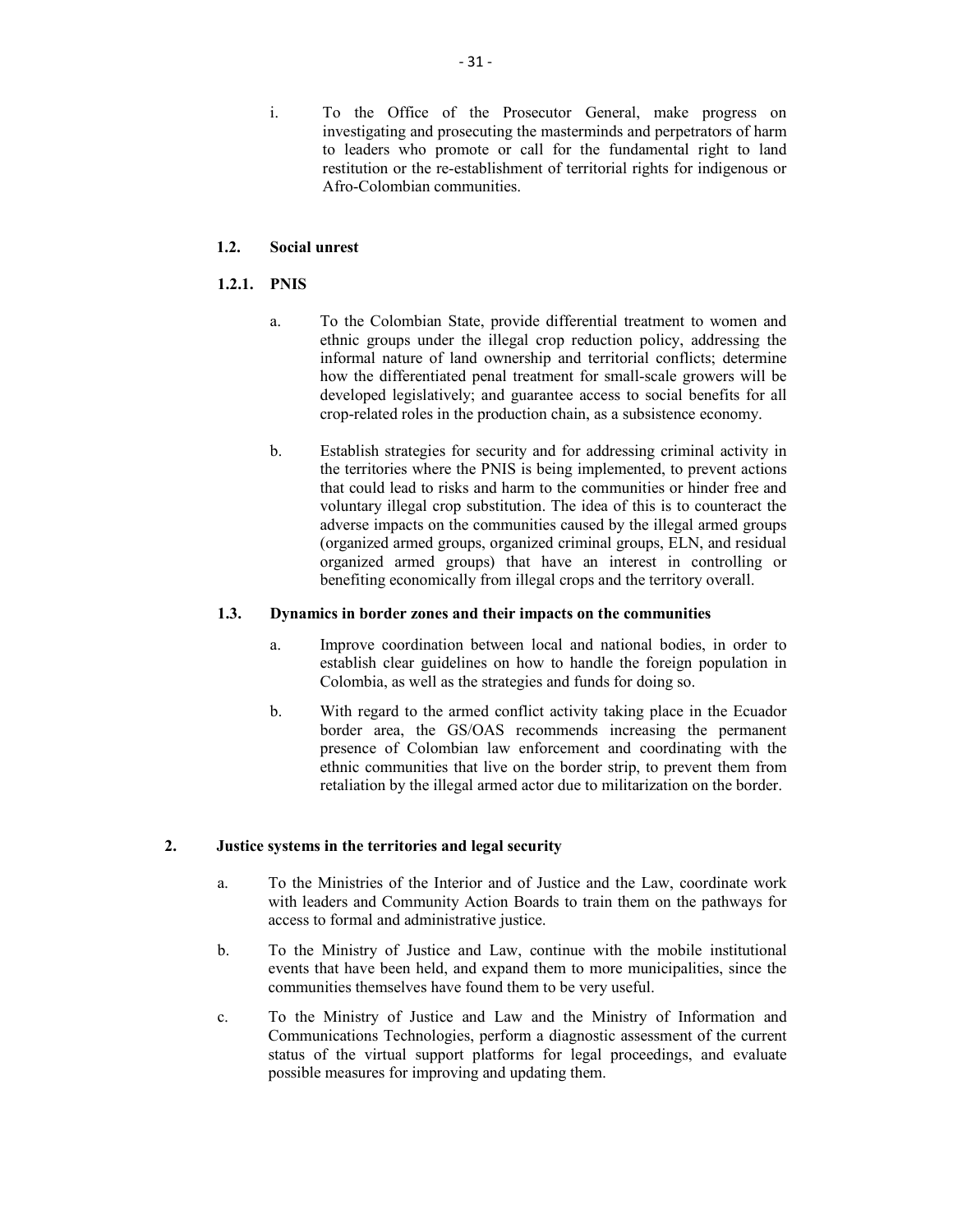- d. To the Ministry of Justice and Law, the Office of the Prosecutor General, the Office of the Inspector General, and the Office of the Ombudsman, coordinate efforts to design and deploy strategies for raising the population's awareness of the need to move forward with just proceedings that guarantee the rights of all of the parties involved. This is because it is necessary to improve the population's attitude towards the Colombian legal system and reduce the images that legitimate rapid, arbitrary forms of delivering justice.
- e. To the Office of the Prosecutor General, increase the institutional presence in priority territories, in order to change the communities' perceptions that the armed groups are the only existing powers in their areas.
- f. To the Ministries of Justice and the Law and the Interior, improve relations with the Community Action Boards and support them, so as to take authority away from the highly influential forums coopted by the armed groups.

## **2.1. Implementation of transitional justice judicial tools**

## **2.1.1.** *Special Jurisdiction for Peace (JEP)*

- a. Establish a mechanism that makes it possible for the victims to speak out about the decisions on the priority of cases in the JEP.
- b. Strengthen the JEP Investigation and Accusation Unit to enable it to respond to the victims who are not involved in organizations and want to access the JEP.
- c. Prioritize the implementation of restorative measures in the JEP, in which the victims actively participate in such processes as designing, implementing, and monitoring the JEP's own penalties, based on the fundamental lynchpin of the JEP's work to repair the social fabric and build peace.
- d. Improve teaching and outreach on the JEP and the SIVJRNR in the territories most affected by the armed conflict.
- e. Strengthen the forums for dialogue and coordination among the JEP and other SIVJRNR mechanisms, as well as with Justice and Peace and the ordinary justice system.
- f. Strengthen the mechanisms for communication among the Judicial Secretariat and the ethnic authorities as special parties.

## **2.1.2.** *Special Indigenous Jurisdiction (JEI)*

- a. To the Ministry of Justice and Law, Congress of the Republic, and Higher Council of the Judiciary, foster discussion of the Coordination Law and promote actions that make it possible to hold consultations with the people, and then to issue it.
- b. To the Higher Council of the Judiciary, continue supporting and establishing forums for coordination such as the ongoing Interjurisdictional Coordination Committee and the national gathering. It is also important to ensure that these forums are held in a decentralized way, meaning in the country's various regions, and to ensure the participation of the five indigenous macroregions.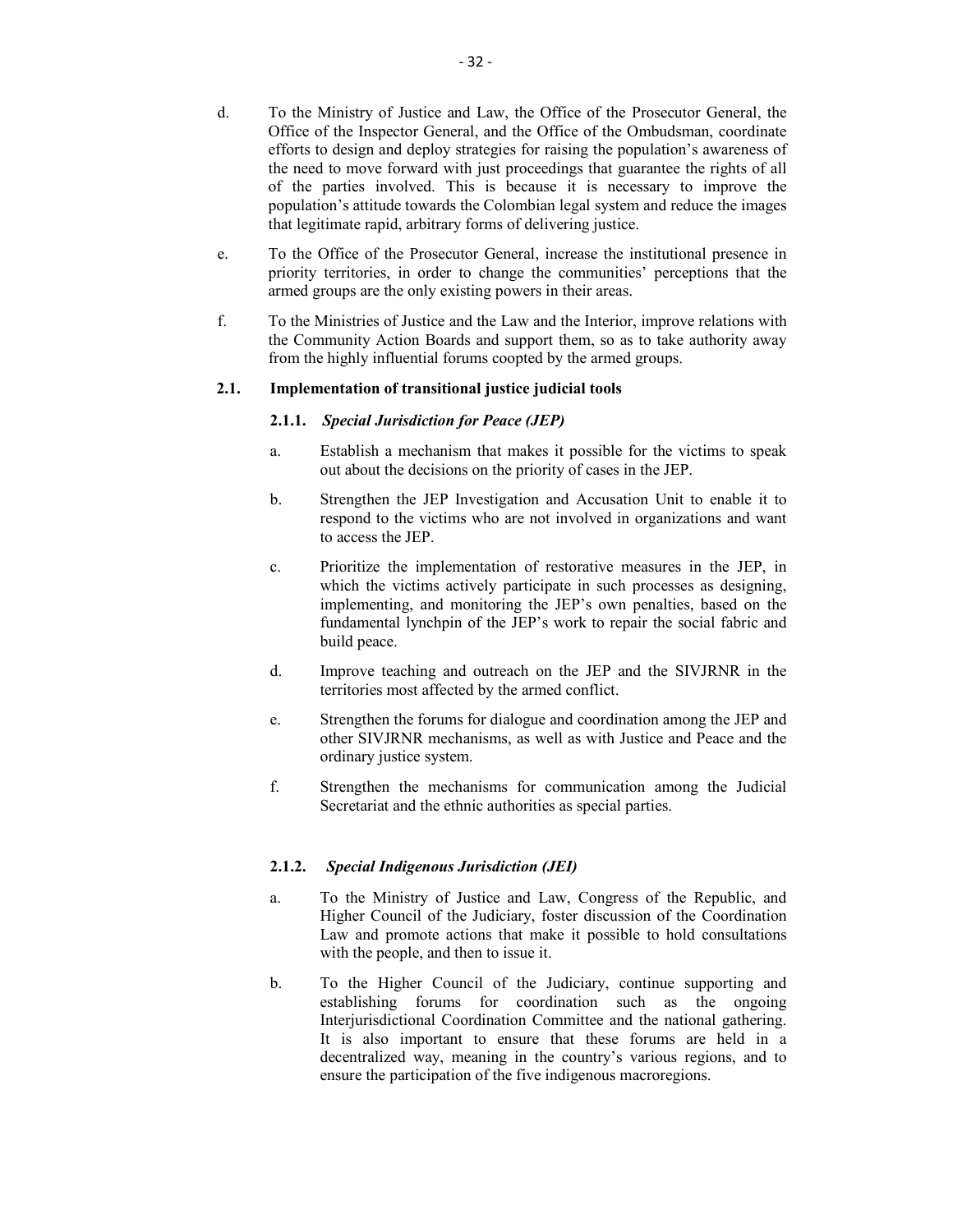- c. To the Ministry of Justice and Law and the Ministry of the Interior, continue working to strengthen indigenous peoples' own government and justice systems. The idea is for the indigenous communities' own institutions to be increasingly solid and able to face the challenges of interjursdictionality and their own operation. Such strengthening necessarily entails guaranteeing economic resources and technical support for the communities.
- d. To the Ministry of Justice and the Law, study the possibility of subsidizing the development of the Special Indigenous Jurisdiction as an instrument of the formal justice system; indigenous peoples' lack of resources have made it impossible to ensure they can exercise their own justice systems in their areas.

# **2.1.3.** *Criminal policy for the post-conflict period*

- a. To the Congress of the Republic, the Office of the Prosecutor General, the Office of the Inspector General, and the Ministry of Justice, appropriately include the victims of the organized armed groups in the prosecution process, guaranteeing their rights to truth, justice, reparation, and guarantees of non-repetition, as set forth in the recent Law 1908 of 2008.
- b. To the Office of the Prosecutor General, during the special process of subjecting the organized armed groups to justice, establish: a) the true context of the territories where these organizations commit their crimes, b) the true levels of victimization, c) the structure of these organizations, which are very different from crime pyramids, and d) knowledge of the social foundations and types of community outreach.
- c. To the Congress of the Republic, ensure the discussions involving differentiated criminal treatment for the weakest links in the drug trafficking chain include a territorial, differential approach.

## **2.2. Prison conditions**

- a. To the INPEC and the Ministry of Justice, continue to prioritize ethnically differentiated resocialization over Western ideas of punishment.
- b. To the INPEC and the Ministry of Justice, move forward with studies and the necessary requirements for proposing special penitentiary treatment for all of the individuals who belonged to organized armed groups and other illegal groups, in the consideration that the circumstances of and reasons behind their criminal behavior derive from structural social problems.

# **3. Public policy on victims, participation, and territorial peace**

## **3.1. Territorial impacts of the land restitution policy**

a. To the Colombian State, guarantee the financing of the implementation of the public policy on land restitution, especially the budget allocated for overcoming the current bottleneck at the specialized land restitution jurisdiction. Along these lines, the bodies that make up the SNARIV should have all of the human and financial resources that they need to quickly enforce the orders handed down in land restitution rulings,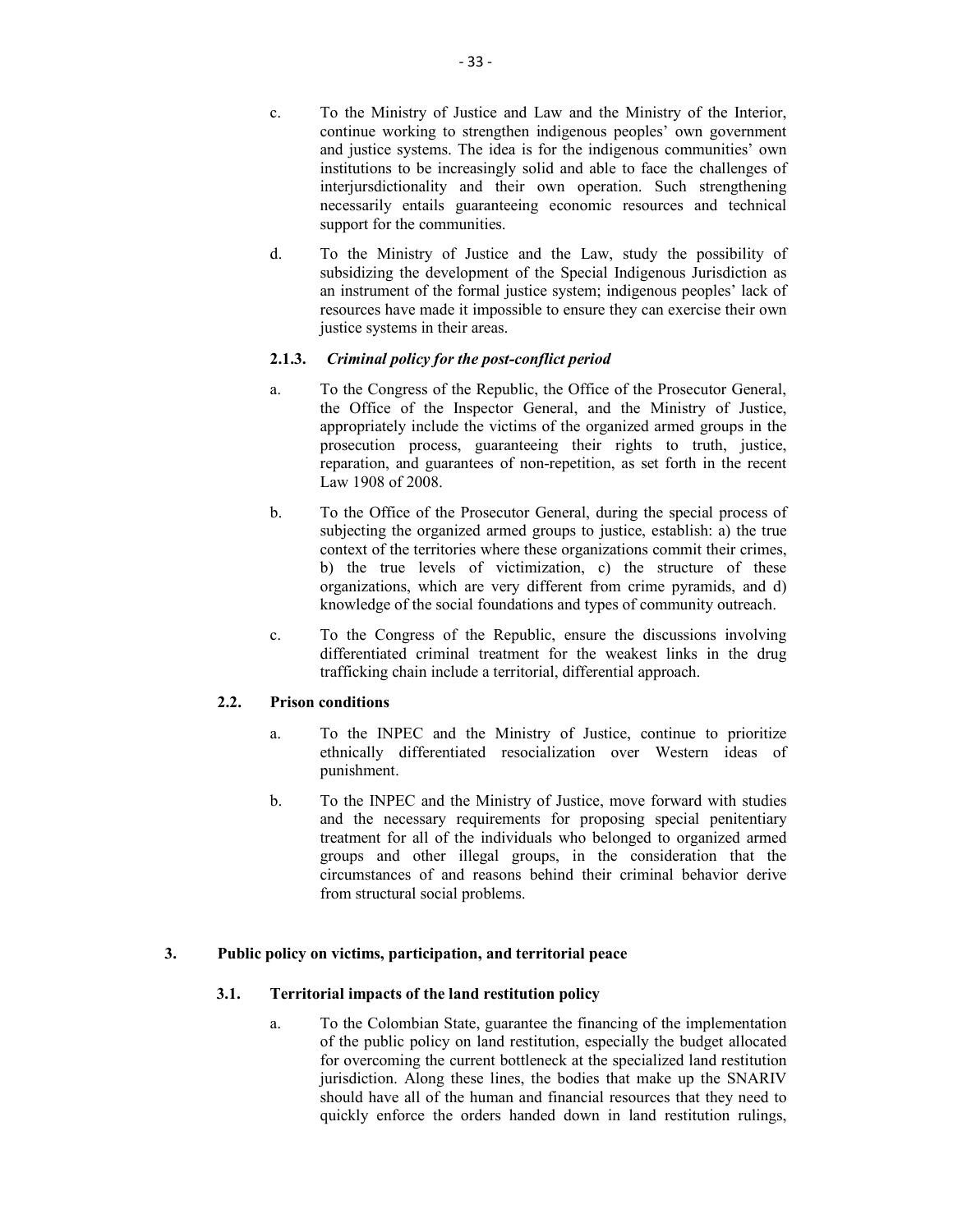especially orders to re-establish the territorial rights of indigenous and Afro-Colombian communities.

b. Make progress on designing, establishing a budget, and launching the agricultural jurisdiction, as well as other measures like the multipurpose land registry and the plans for the social regulation of property. These measures should have a positive impact on transforming Colombia's rural areas by facilitating the progress and sustainability of the public policies for peace, such as the land restitution policy.

# **3.2. Implementation of processes and strategies for rural transformation, emphasizing the PDET**

- a. To the Ministry of Hacienda, in preparing the 2019 national budget, take into account the adjusted financial resources for the PDET developed for implementation in the territories. This budget should include a special line for implementation in ethnic areas, which requires more funds due to the difficult access to indigenous reserves and community councils.
- b. To the Agency for Territorial Renewal (ART), guarantee education and training of employees on issues involved in land-use planning and national government programs and plans, to find ways and methods for efficiently coordinating development of the PDET.

## **3.3. Citizen participation in territorial peace**

- a. To the Office of the Young Colombia National Youth System of the Presidency of the Republic and the departmental and municipal administrations, establish local youth platforms. Where such platforms already exist, strengthen their advocacy and true participation in public policy matters in their municipality or department, and offer them support for taking on leading roles in the Final Agreement teaching processes.
- b. To the Office of the High Commissioner for Peace, continue to further the gender and women's human rights agenda in the territorial peace, and in the potential discussion commission between the Government of Colombia and the ELN, increasing women's sectors' levels of participation and representation.
- c. To the Vice Ministry for Participation and Equality of Rights of the Ministry of the Interior and the departmental and municipal administrations, strengthen women's participation in advocacy in traditionally male associations like the Community Action Boards, and in other forums for participation, to enable the development of inclusive proposals and decision-making.
- d. Support the SIVJRNR entities so that they can widely publicize the mandate and the importance of participation.

#### **3.4. Implementation of collective redress processes**

a. To the Office for Democracy, Citizen Participation, and Community Action of the Vice Ministry for Participation and Equality of Rights of